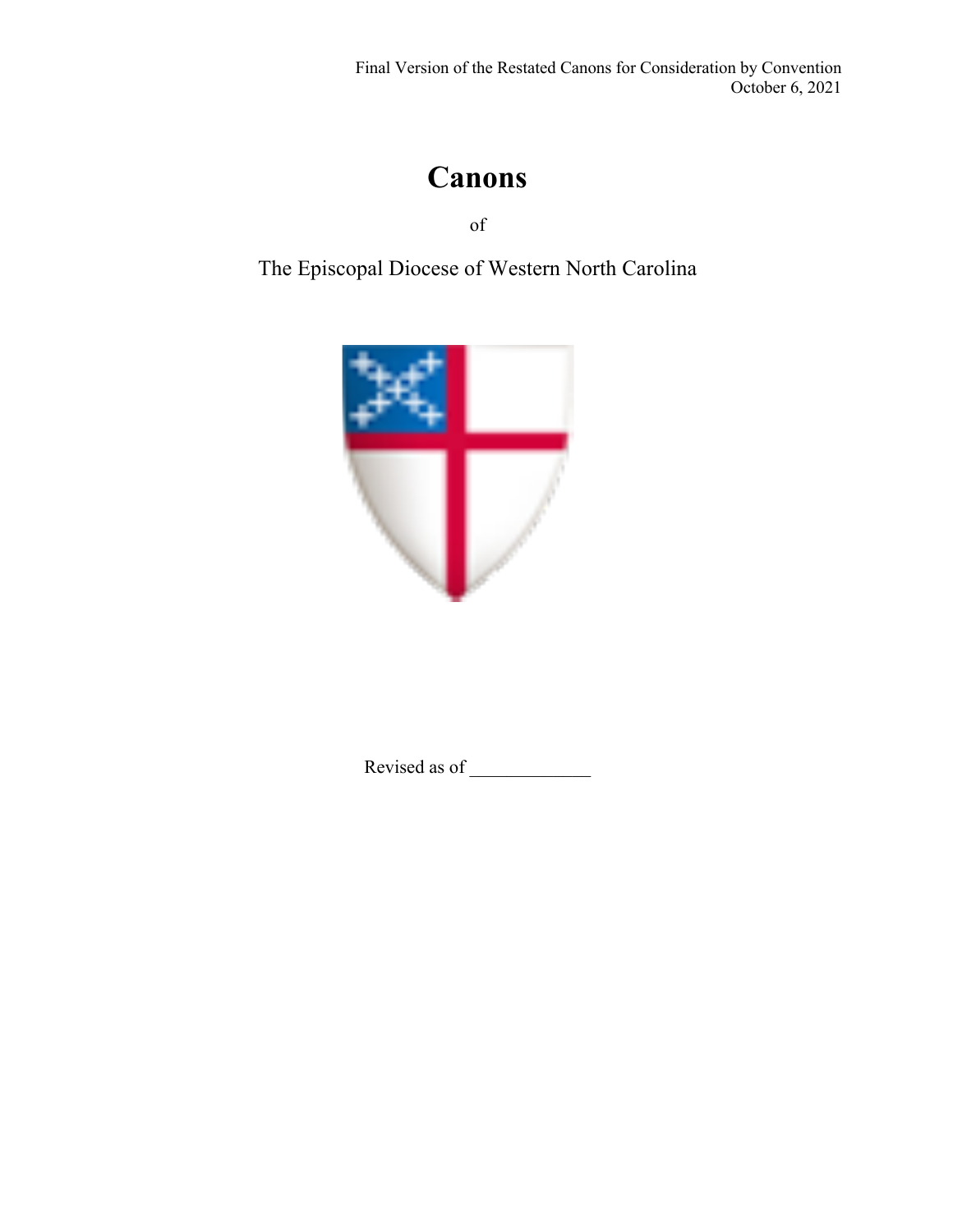#### **CANONS OF** THE EPISCOPAL DIOCESE OF WESTERN NORTH CAROLINA

| CANON 10. REPRESENTATION IN THE GENERAL CONVENTION 16 |  |
|-------------------------------------------------------|--|
| CANON 11. REPRESENTATION IN THE PROVINCIAL SYNOD 17   |  |
|                                                       |  |
|                                                       |  |
|                                                       |  |
|                                                       |  |
|                                                       |  |
|                                                       |  |
|                                                       |  |
|                                                       |  |
|                                                       |  |
|                                                       |  |
|                                                       |  |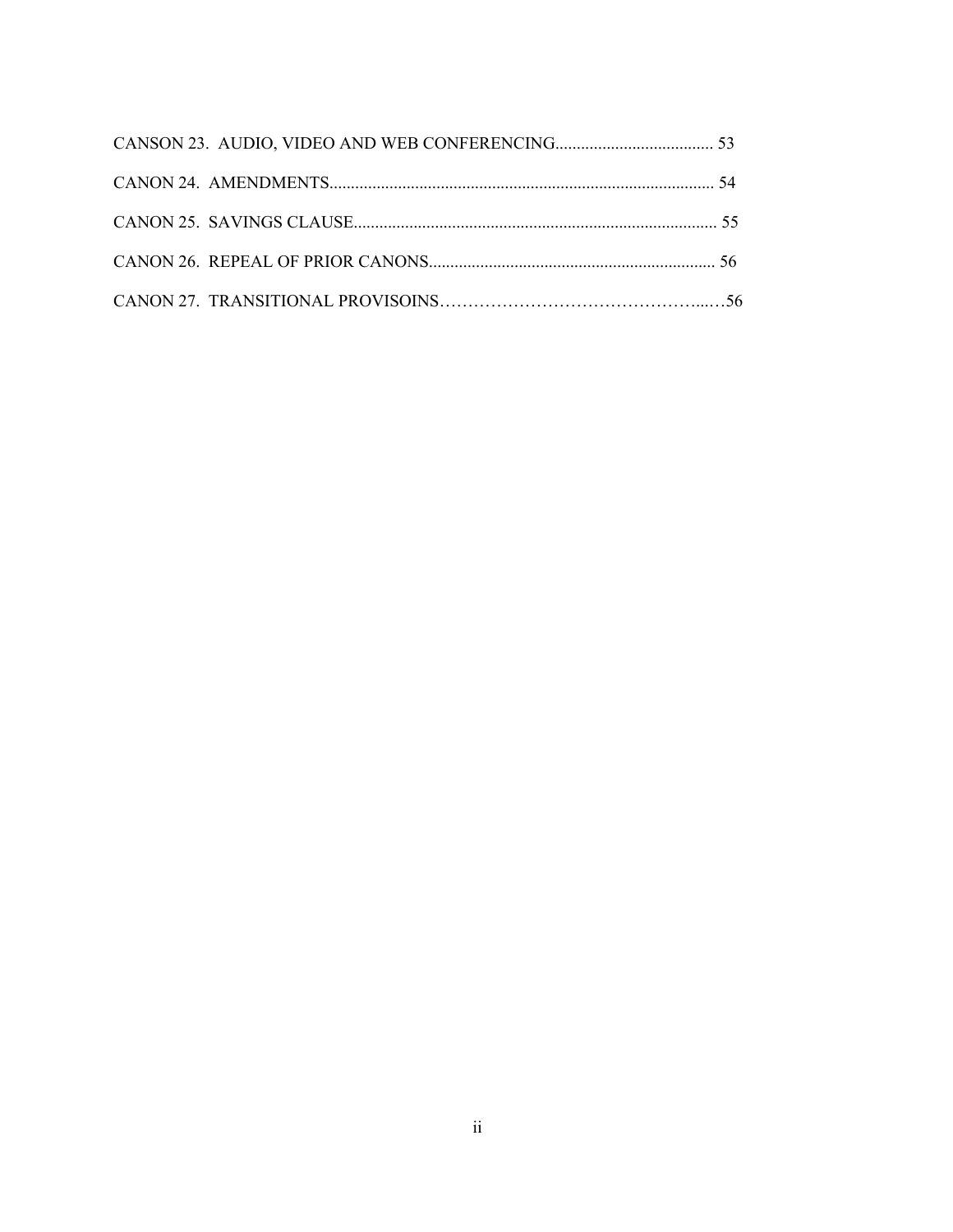#### **CANONS OF**

#### **THE EPISCOPAL DIOCESE OF WESTERN NORTH CAROLINA**

#### **CANON 1 — GENERAL**

**CANON 1.1 DEFINITIONS.** For the purpose of understanding and applying these canons, the following definitions shall apply:

- (a) "Canons of the Diocese" means the canons of the Diocese as amended from time to time.
- (b) "Commission on Ministry" means the Commission on Ministry of the Diocese as constituted from time to time.
- (c) "Constitution and Canons of the Diocese" means the Constitution of the Diocese or the Canons of the Diocese, as either or both may be applicable to the matter at issue and as the same may be amended from time to time.
- (d) "Constitution of the Diocese" means the Constitution of the Diocese as the same may be amended from time to time.
- (e) "Deacon" means any person who has been ordained as a deacon pursuant to the Canons of The Episcopal Church.
- (f) "Delegate" means a Layperson delegated to represent a Congregation at a Diocesan Convention.
- (g) "Executive Council" means the Executive Council of the Diocese as constituted from time to time.
- (h) "Finance Committee" means the Finance Committee of the Diocese as constituted from time to time.
- (i) "Governing Committee" means that body of duly elected or appointed representatives responsible for the temporal affairs of a Chapel or Worshipping Community, as may be applicable.
- (j) "Orders" refers to the separate forms of ministry in The Episcopal Church, with certain individuals being in the Clerical Order as specified by the Constitution of the Diocese and certain individuals being in the Lay Order as specified by the Constitution of the Diocese. In a "vote by orders" the votes of the Clerical Order and Lay Order are counted separately.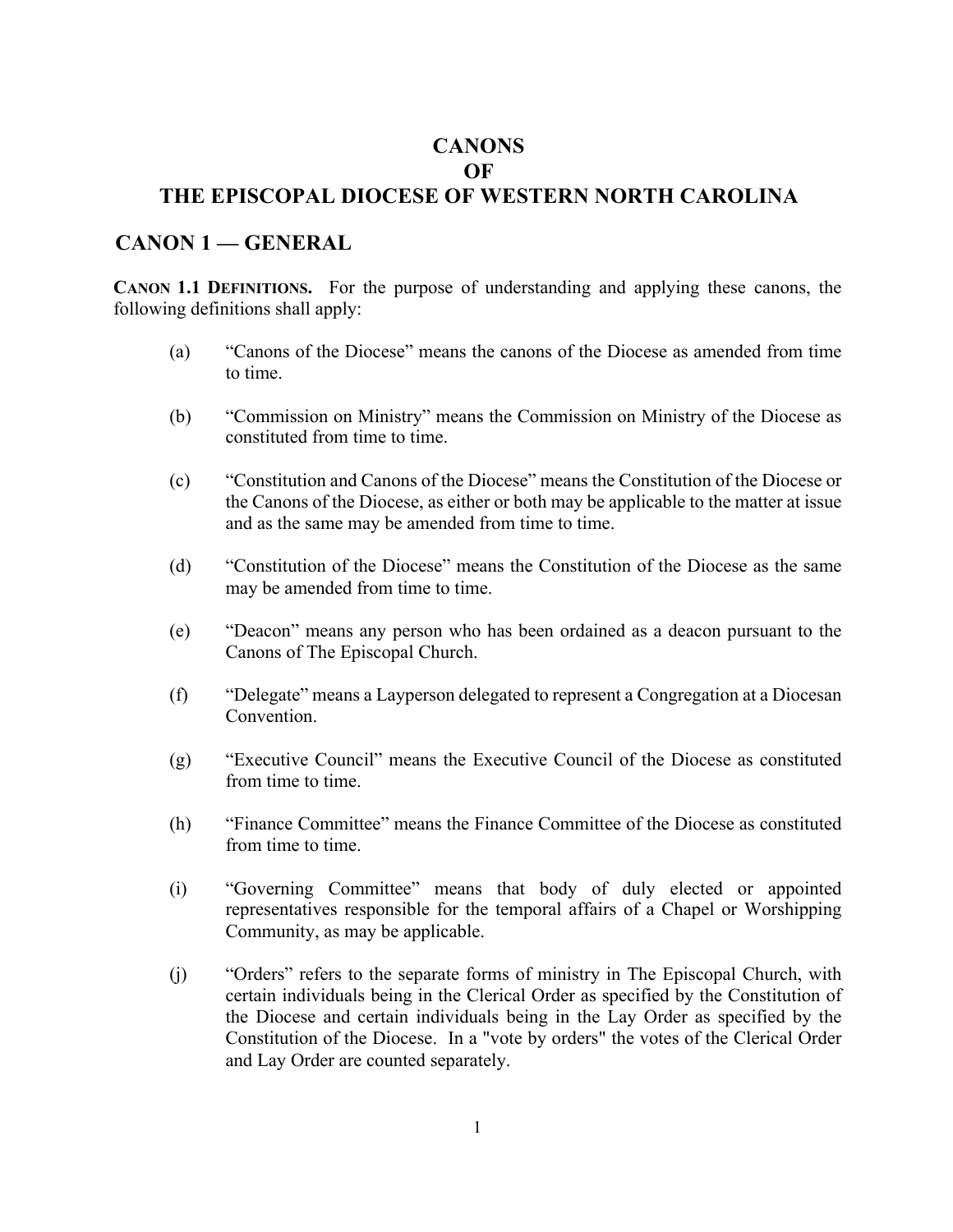- (k) "Priest" means any person who has been ordained as a priest pursuant to the Constitution and Canons of the Episcopal Church.
- (l) "Priest-in-Charge" refers generically to a Priest having authority and responsibility for the Cathedral, a Parish, a Worshipping Community or a Chapel.
- (m) "Rector" refers to a Priest elected to head a Parish.
- (n) "Standing Committee" means the Standing Committee of The Episcopal Diocese of Western North Carolina as constituted from time to time.
- (o) "Title IV Canons" shall refer to the provisions of Title IV of the Canons of The Episcopal Church as the same may be amended from time to time.
- (p) "Vestry" shall mean that body of duly elected or appointed representatives responsible for the temporal affairs of a Parish or the Cathedral.
- (q) "Vicar" means a Priest appointed by the Bishop to head a Worshipping Community.

**CANON 1.2 OTHER DEFINITIONS.** If a word or phrase used in these Canons of the Diocese has a meaning ascribed to it in the Constitution of the Diocese, then such meaning shall also apply in these Canons of the Diocese unless a specific meaning is set forth herein or the context clearly requires otherwise. Furthermore, if a word or phrase used in these Canons of the Diocese has a meaning ascribed to it in the Constitution and Canons of the Church, then such meaning shall also apply in these Canons of the Diocese unless a specific meaning is set forth herein or in the Constitution of the Diocese or unless context clearly requires otherwise

**CANON 1.3 ACTION BY THE ECCLESIASTICAL AUTHORITY.** The Ecclesiastical Authority of the Diocese is the Bishop. In the Bishop's absence or inability to act, the Bishop Coadjutor (if there is one) shall be the Ecclesiastical Authority. If there is no Bishop Coadjutor or if both the Bishop and the Bishop Coadjutor are absent or unable to act, the Bishop Suffragan (if there is one, and if more than one by seniority based on date of consecration) shall be temporarily authorized to act for the Diocese as its Ecclesiastical Authority. If there is no Bishop, Bishop Coadjutor or Bishop Suffragan qualified and able to act, the Standing Committee shall be the Ecclesiastical Authority until a Bishop is elected and qualified. Whenever the Constitution of the Diocese or the Canons of the Diocese provide for action by the Bishop, such action, except as otherwise expressly limited by the Rubrics of The Book of Common Prayer or Constitution and Canons of the Church or the Constitution of the Diocese or the Canons of the Diocese, is to be taken by the person or the Standing Committee, as may be applicable, then acting as the Ecclesiastical Authority of the Diocese.

**CANON OF 1.4LIMITATION AS TO THE AUTHORITY OF CERTAIN LAYPERSONS.** A Layperson who is age sixteen (16) or seventeen (17) is encouraged to participate in the affairs of the Diocese or a Congregation or Institution with which he or she is associated; however, and notwithstanding any provision in the Canons of the Diocese to the contrary, he or she may not exercise a right to vote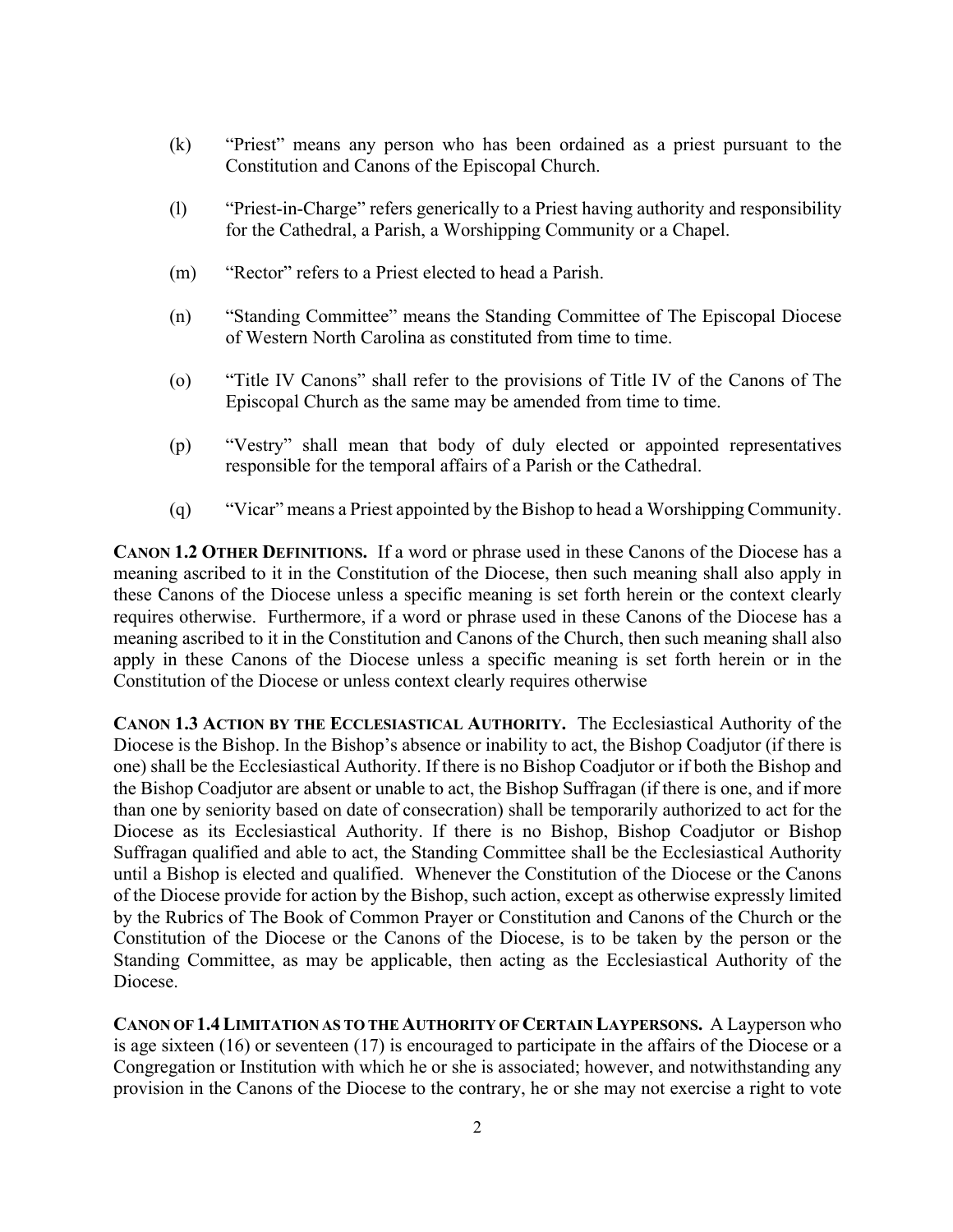or make a decision, either alone or with others, as to matters affecting the Diocese or any Congregation or Institution until age eighteen (18) or older. This restriction is in recognition of the fact that secular law generally provides that a person under age eighteen (18) does not have legal capacity to make or authorize binding contracts.

### **CANON 2 — THE DIOCESAN CONVENTION**

**CANON 2.1 LIST OF PERSONS IN THE CLERICAL ORDER.** The Bishop shall maintain a list of all persons entitled to participate in the Diocesan Convention in the Clerical Order who are entitled to seat, voice and vote in the Diocesan Convention as provided in the Constitution of the Diocese. Such list shall be presented to the Diocesan Convention on the first day of the meeting.

**CANON 2.2 LIST OF LAY DELEGATES AND ALTERNATES.** The election of Delegates and alternate Delegates to any Diocesan Convention shall be certified in writing as follows: (a) in the case of a Congregation other than a Chapel, by the Cleric in charge of the Congregation, or in the absence of a Cleric by a Warden or by the secretary for such Congregation; and (b) in the case of a Chapel or Institution, by any officer of such Chapel or Institution. The certifications of election of Delegates and alternate Delegates shall be forwarded to the Secretary of the Diocesan Convention as soon as possible after their election and at least 20 days prior to the date of the Diocesan Convention. From these certificates, the Secretary shall prepare a list of the Delegates entitled to seat, voice and vote in the Diocesan Convention and a list of the alternate Delegates. Any vacancy in the representation of any Congregation or Institution at the meeting of the Diocesan Convention shall be filled by an alternate Delegate for that Congregation or Institution as shown on such list, and if more than one alternate Delegate is listed the President of the Diocesan Convention shall make such selection. Each Delegate and each alternate Delegate shall hold such position until his or her successor has been duly elected by the Congregation or Institution he or she represents.

**CANON 2.3 LIST OF PERSONS WITH SEAT AND VOICE ONLY.** The Bishop shall maintain a list of all persons entitled to seat and voice at the Diocesan Convention but without the right to vote. Such list shall be presented to the Diocesan Convention on the first day of the meeting.

**CANON 2.4 RESOLUTION OF DISPUTES.** When the right of any person to participate in the Diocesan Convention as a member of the Clerical Order or as a Delegate in the Lay Order or as having the right to seat and voice only, the question shall be determined by the Diocesan Convention on the basis of the Constitution of the Diocese and after consideration of the findings and recommendations of the President of the Diocesan Convention.

**CANON 2.5 ANNUAL REPORTS.** At each annual meeting of the Diocesan Convention, the following reports shall be given or provided:

(a) The Bishop shall report on the state of the Diocese since the last annual meeting of the Diocesan Convention. The report shall include the names of the Congregations visited; the number of persons confirmed and received; the names of those admitted as postulants and candidates for Holy Orders, of those ordained, and of those suspended or deposed from Holy Orders; the changes by death, removal, or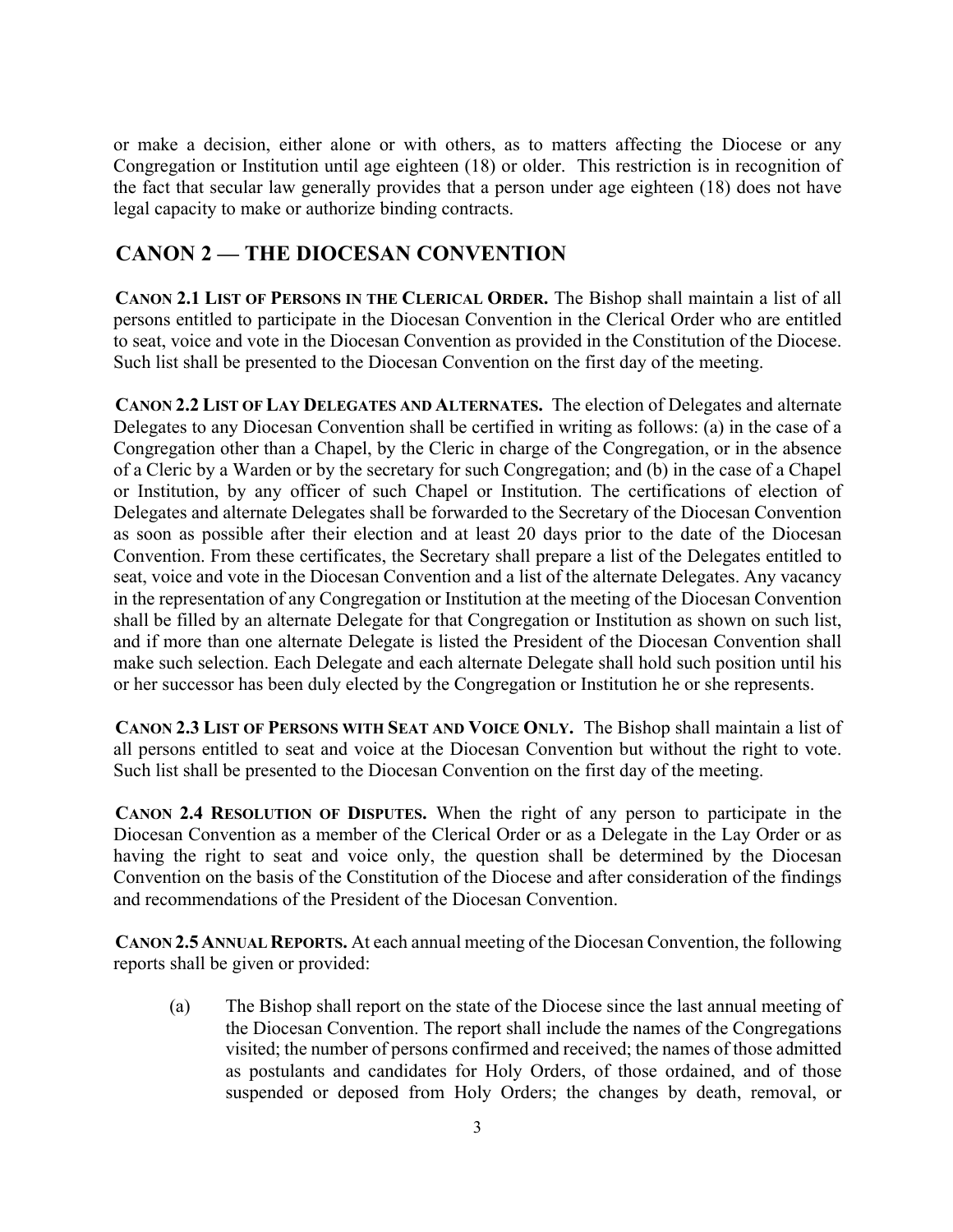otherwise that have taken place among the Clerics Canonically Resident in the Diocese; and other matters the Bishop desires to present to the Diocesan Convention. The Bishop shall provide a written copy of his or her report to the Secretary, and the Secretary is to include the report in the journal of the Diocesan Convention.

- (b) A representative of the Executive Council shall provide a written report on the activities of the Executive Council since the last meeting of the Diocesan Convention, and the Secretary shall include such report in the journal of the Diocesan Convention. At the request of the President and in addition to such written report, a representative of the Executive Council may make a presentation to the Diocesan Convention regarding the affairs and activities of the Executive Council.
- (c) A representative of the Finance Committee shall provide a written report on the activities of the Finance Committee since the last meeting of the Diocesan Convention, and the Secretary shall include such report in the journal of the Diocesan Convention. At the request of the President and in addition to such written report, a representative of the Finance Committee may make a presentation to the Diocesan Convention regarding the affairs and activities of the Finance Committee.
- (d) A representative of the Standing Committee shall provide a written report on the activities of the Standing Committee since the last meeting of the Diocesan Convention (although he or she may exclude such sensitive matters that he or she believes could jeopardize the Standing Committee's role as a council of advice to the Bishop), and the Secretary shall include such report in the journal of the Diocesan Convention. At the request of the President and in addition to such written report, a representative of the Standing Committee may make a presentation to the Diocesan Convention regarding the affairs and activities of the Standing Committee.
- (e) At the request of the Bishop, a representative of an Institution shall provide a written report on the activities of such Institution since the last meeting of the Diocesan Convention and/or make a presentation to the Diocesan Convention on the affairs or activities of such Institution. The Secretary shall include any written report in the journal of the Diocesan Convention.

#### **CANON 2.6 BUSINESS OF DIOCESAN CONVENTION.**

(a) All business to come before the Diocesan Convention, other than administrative matters, reports and for the election of a Bishop, Bishop Coadjutor or Bishop Suffragan, shall come in the form of a resolution. The sponsor of any proposed resolution not requiring the expenditure of funds shall submit the proposed resolution in writing to the Secretary not less than thirty (30) days prior to the date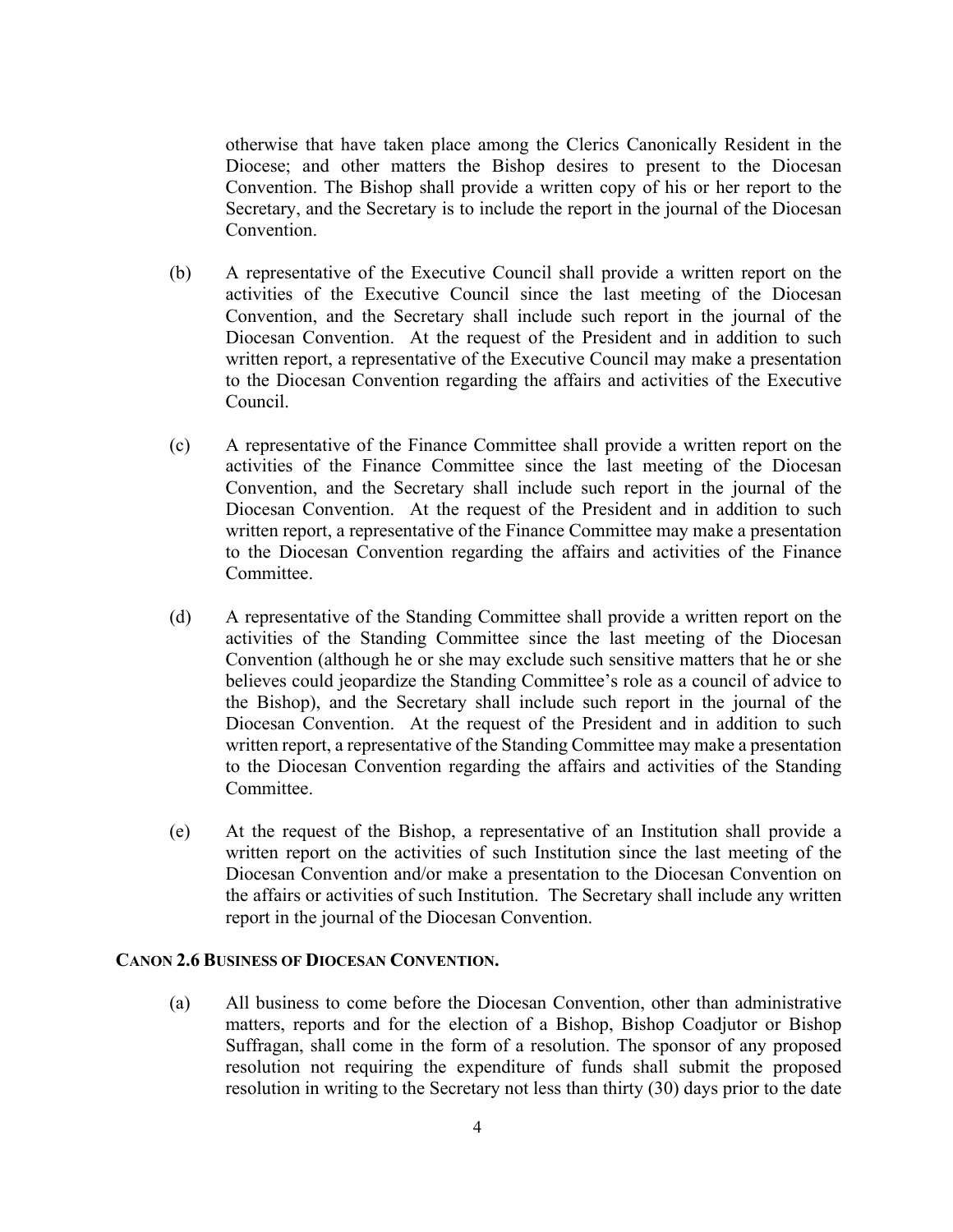scheduled for convening of a Diocesan Convention. The sponsor of any proposed resolution requiring the expenditure of funds shall submit the proposed resolution in writing to the Secretary for referral to the Finance Committee not less than fortyfive (45) days prior to the annual Diocesan Convention for study and determination of the funding impact on other programs, and the findings of the Finance Committee and its recommendations shall be reported at such time the resolution is presented for consideration at the Diocesan Convention. A proposed resolution that has not been submitted in the required time to the Secretary may not be considered at a Diocesan Convention unless the Diocesan Convention decides to consider the proposed resolution.

(b) Not less than twenty (20) days before a Diocesan Convention, the Secretary shall make available all resolutions to be acted upon at the Diocesan Convention that have been submitted to the Secretary by making the same available at the office of the Diocese for inspection and copying and by publishing the same on the website of the Diocese.

#### **CANON 2.7 VOTING.**

- (a) At each meeting of the Diocesan Convention, each participating Delegate has one vote, and each participating member of the Clerical Order has one vote.
- (b) Unless otherwise required by the Constitution of the Diocese or in these Canons of the Diocese, the Clerical Order and Lay Order shall vote as one body. Upon request by five (5) or more voting members of the Diocesan Convention, the Diocesan Convention shall vote by orders.
- (c) The President may permit those present and voting to vote by voice, except in elections or when a physical count is required by an approved motion.
- (d) Voting by proxy or by written consent in lieu of a meeting is not permitted.
- (e) When voting as one body, a majority vote of those present and voting suffices for action, unless a higher threshold for action is otherwise required by the Constitution of the Diocese or these Canons of the Diocese.
- (f) When voting by orders, a concurrent majority vote of those present and voting in each order suffices for action, unless a higher threshold for action is otherwise required by the Constitution of the Diocese or these Canons of the Diocese.

**CANON 2.8 NOMINATING COMMITTEE.** The Nominating Committee shall be a permanent committee of the Diocesan Convention. The Nominating Committee shall present nominations for all offices and other positions to be appointed or elected by the Diocesan Convention, Executive Council or the Bishop as set forth in the Constitution of the Diocese or these Canons of the Diocese, except the offices of Bishop, Bishop Coadjutor, and Bishop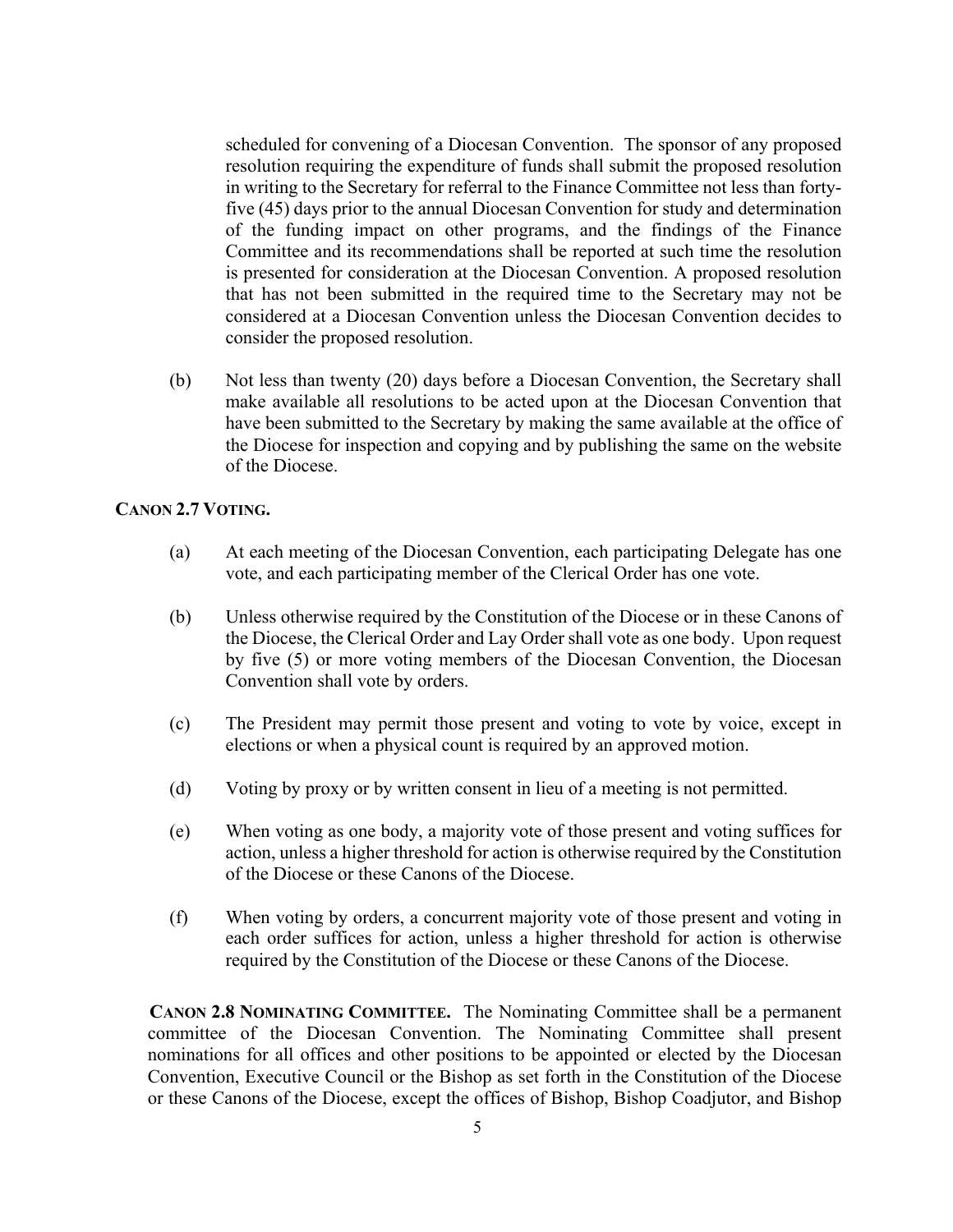Suffragan. The Nominating Committee shall identify qualified and interested Clerics and Laypersons to serve in such offices and positions; shall establish and maintain a roster of interested candidates, cross-referenced with their particular gifts and skills; and shall provide recommendations or nominations as needed or requested by the Diocesan Convention, the Executive Council or Bishop. The Nominating Committee's recommendations shall demonstrate the ongoing work of making systemic equity a reality in our institution.

- (a) The Nominating Committee shall consist of three (3) Clerics and three (3) Laypersons elected at large by the Diocesan Convention. The members shall be grouped into three (3) classes of two (2) members each, each such class including one (1) Cleric and one (1) Layperson. The terms of such classes shall be staggered so that one such class is elected each year to commence a new term. The term of office of each elected member shall commence January 1 following his or her election and shall continue until his or successor has been duly elected and starts his or her term in office. Except for the initial classes, whose members shall serve either a one-year term, two-year term or a three-year term as specified by the Executive Council in making appointments in accordance with Article XVII of the Constitution, each elected member shall serve a three-year term. No member may serve on the Nominating Committee more than six consecutive years.
- (b) The Nominating Committee shall elect its own chair and such other officers as it may require, and if the Nominating Committee fails to designate a chair, the Bishop may designate the chair from the members of the Nominating Committee. The chair shall convene an initial meeting of the Nominating Committee no later than the end of January each year.

**CANON 2.9 PLANNING AND CREDENTIALS COMMITTEE.** The Planning and Credentials Committee shall be a permanent committee of the Diocesan Convention. It shall be the duty of the Planning and Credentials Committee, in consultation with the Bishop, to plan, arrange and organize for each Diocesan Convention, including the divine worship services and the agenda for each session, and such other matters as may be referred to it by the Diocesan Convention. The Planning and Credentials Committee shall consist of the Secretary, as Chairperson, a Cleric appointed by the Bishop, and the Dean of the Deanery that will host the annual Diocesan Convention in that year. The members of the Planning and Credential Committees can enlist the support and assistance of others as they shall deem appropriate from time to time.

**CANON 2.10 OTHER COMMITTEES.** From time to time the Diocesan Convention may create ad hoc committees and appoint the members of the same or grant the Bishop authority to appoint the members. The committees have the general authority to carry out their assigned tasks, provided that a committee has no authority to legally bind the Diocese and must obtain approval of the Diocesan Convention or the Executive Council for the expenditure of any funds.

**CANON 2.11 JOURNAL OF CONVENTION.** A journal of each Diocesan Convention shall be issued in one or more volumes and shall contain the following information: (a) the list presented by the Bishop of those persons in the Clerical Order as to such Diocesan Convention; (b) the names of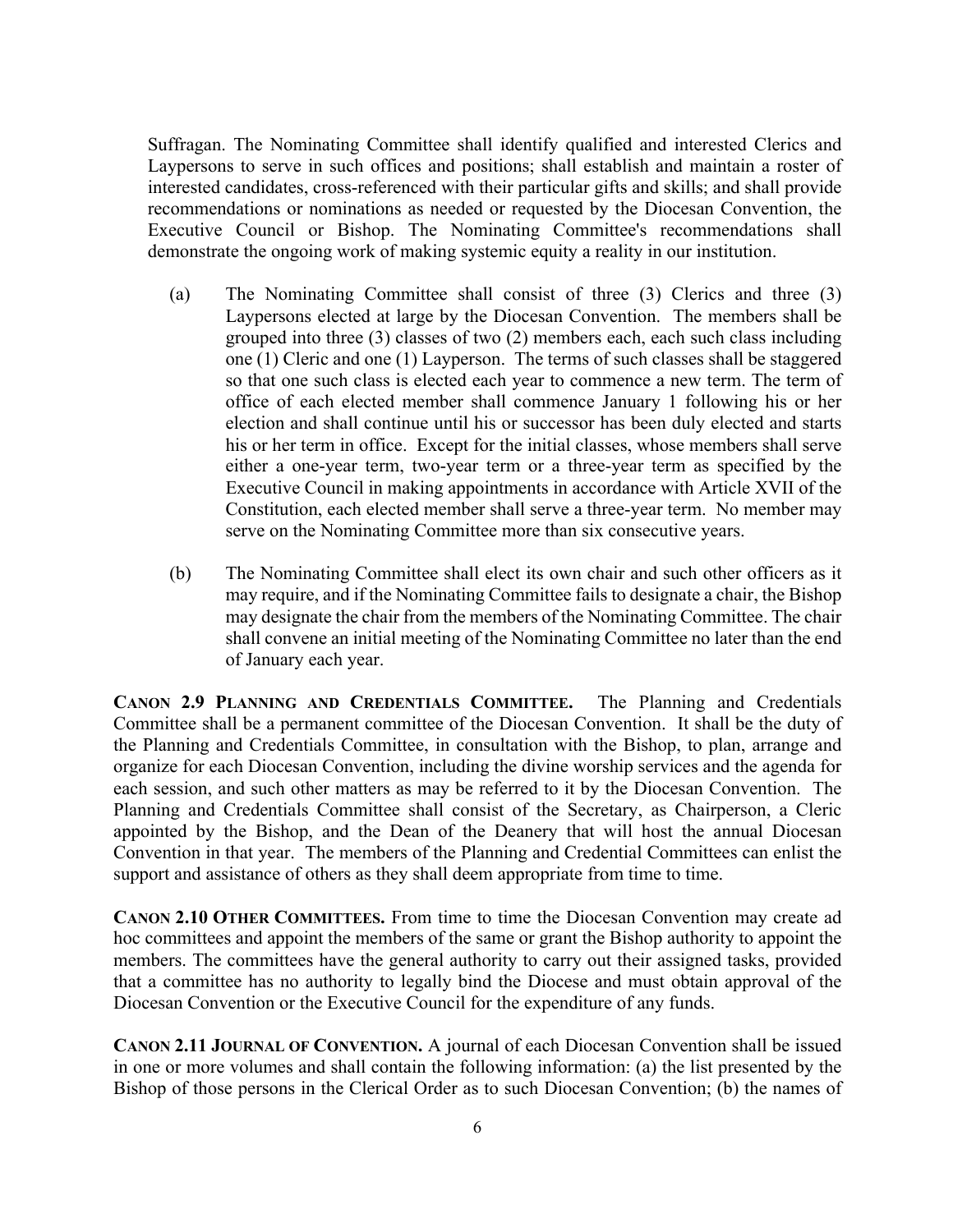all Delegates and alternate Delegates as to such Diocesan Convention; (c) the list presented by the Bishop of those persons entitled to seat and voice at such Diocesan Convention but without the right to vote; (d) a list of all Congregations and Institutions in union with the Diocesan Convention; and (e) a record of all minutes of the proceedings of the Diocesan Convention.

#### **CANON 3 — THE OFFICE OF BISHOP**

#### **CANON 3.1 ELECTION OF A BISHOP DIOCESAN, BISHOP COADJUTOR OR BISHOP SUFFRAGAN.**

- (a) The nomination, election, consecration and ordination of a Bishop Diocesan, Bishop Coadjutor or Bishop Suffragan is to be done in accordance with the Constitution and Canons of the Church, the Constitution and Canons of the Diocese and, provided the same do not conflict with the foregoing, such rules and procedures as the Standing Committee determines.
- (b) When the Diocese desires to elect a Bishop Diocesan, Bishop Coadjutor or Bishop Suffragan, the Standing Committee (or its assisting committee or committees) investigates and interviews potential candidates to determine their qualifications and suitability for office. The Standing Committee shall announce its nominee or nominees for election at least sixty (60) days before a meeting of the Diocesan Convention at which such matter will be considered. It announces its nominees by delivering the names of all nominees to the Secretary of the Diocesan Convention and causing the names to be posted on the Diocesan website. At the same time it delivers its list of nominees, the Standing Committee shall deliver to the Secretary of the Diocesan Convention a written description of a petition process for additional qualified candidates to be nominated, and the Diocesan Secretary shall cause the same to be posted on the Diocesan Website and otherwise published as the Standing Committee directs. At least thirty (30) days before the meeting of the Diocesan Convention at which such matter will be considered, the Secretary of Convention shall give notice of the Diocesan Convention meeting that names all candidates duly nominated by the Standing Committee or as a result of the petition process. The nomination of any other candidate shall not be accepted from the floor of the Diocesan Convention. Voting to elect a Bishop is by written ballot and by orders with a concurrent majority of each order on the same ballot required to elect. The balloting requirements may not be waived or compromised by a motion to elect by acclamation. After requisite approvals, the Bishop Diocesan-elect assumes office upon his or her consecration and ordination, but no earlier than the resignation, retirement or removal of the present Bishop, and an elected Bishop Coadjutor or Bishop Suffragan assumes office upon his or her consecration and ordination.

**CANON 3.2 TERM OF OFFICE OF A BISHOP DIOCESAN, BISHOP COADJUTOR OR BISHOP SUFFRAGAN.** Once elected and qualified, a Bishop Diocesan, Bishop Coadjutor or Bishop Suffragan holds office until the first to occur of his or her death, resignation, retirement, removal, or disqualification or as otherwise provided in the Constitution and Canons of the Church. A Bishop may not resign jurisdiction without the consent of the House of Bishops of the Church. A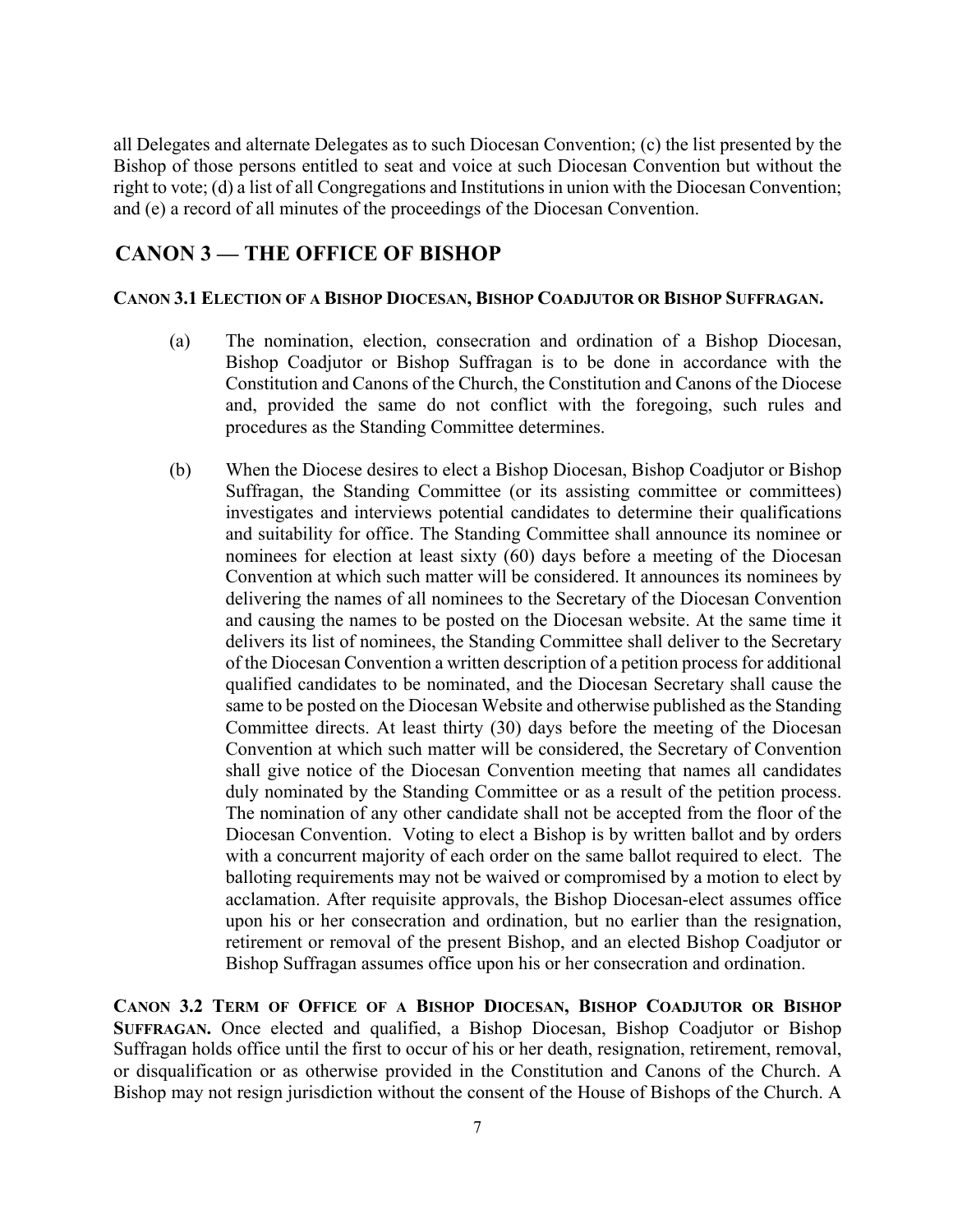Bishop must retire upon the first to occur of attaining the age of seventy-two (72) years or the third  $(3<sup>rd</sup>)$  anniversary of the consecration of a Bishop Coadjutor.

**CANON 3.3 APPOINTMENT OF AN ASSISTING BISHOP.** The Bishop Diocesan may appoint an Assisting Bishop by and with the approval of the Standing Committee and the Executive Council. An Assisting Bishop holds office for the term of his or her appointment by the Bishop Diocesan.

### **CANON 4 — EXECUTIVE COUNCIL**

**CANON 4.1 COMPOSITION.** The Executive Council shall be comprised of the Bishop and eighteen (18) members elected by the Diocesan Convention, six (6) of whom shall be Clerics and twelve (12) of whom shall be Laypersons. As for the six (6) Clerics, one must be from each Deanery of the Diocese so that each Deanery is represented by a Cleric. As for the twelve (12) Laypersons, one must be from each Deanery of the Diocese so that each Deanery is represented by a Layperson, and the remaining six (6) Laypersons are considered "at large" and not representatives of a particular Deanery. Notwithstanding the foregoing, should it ever occur that a Cleric or Layperson does not stand for election to represent a Deanery as herein contemplated, the Executive Council, in consultation with the Bishop may thereafter fill such seat with a person of the order to which such seat is allocated and for the term of office allocated to such seat. The elected members shall be grouped into three (3) classes of six (6) members each, each such class including two (2) Clerics and four (4) Laypersons. The terms of such classes shall be staggered so that one (1) such class is elected each year to commence a new term. The terms of office of elected members shall commence on January 1 next following their election. Except for the initial classes, whose members shall serve either a one-year term, two-year term or a three-year term as specified by the Executive Council in accordance with Article XVII of the Constitution, the members of each class thereafter shall serve a three-year term.

**CANON 4.2 QUALIFICATIONS OF MEMBERS**. To be eligible to serve as a member of the Executive Council, a Cleric must be Canonically Resident in the Diocese and not under ecclesiastical discipline, and a lay individual must meet the requirements for being a Layperson as set forth in the definition of such term. No person who has served a full three-year term as an elected member of the Executive Council shall be eligible for election to a new term as a member of the Executive Council unless a year has passed or will have passed since his or her last term of office and the start of a new term of office.

**CANON 4.3 OFFICERS OF THE EXECUTIVE COUNCIL.** The President of the Executive Council is the Bishop. In addition, the Executive Council shall have a Vice-President and a Recording Secretary, with the persons to hold such offices to be elected from the membership of the Executive Council at the first meeting of the Executive Council following the annual Diocesan Convention, and each shall serve in the office to which he or she is elected until the first to occur of his or her resignation or removal by the Executive Council or the election of his or her successor. Only a Layperson who is a member of the Executive Council is eligible to hold the office of Vice-President. Upon the occurrence of a vacancy in the office of Vice-President or Recording Secretary, the Executive Council shall immediately fill the same. The President presides at all meetings of the Executive Council. In the absence of the President, the Vice President shall preside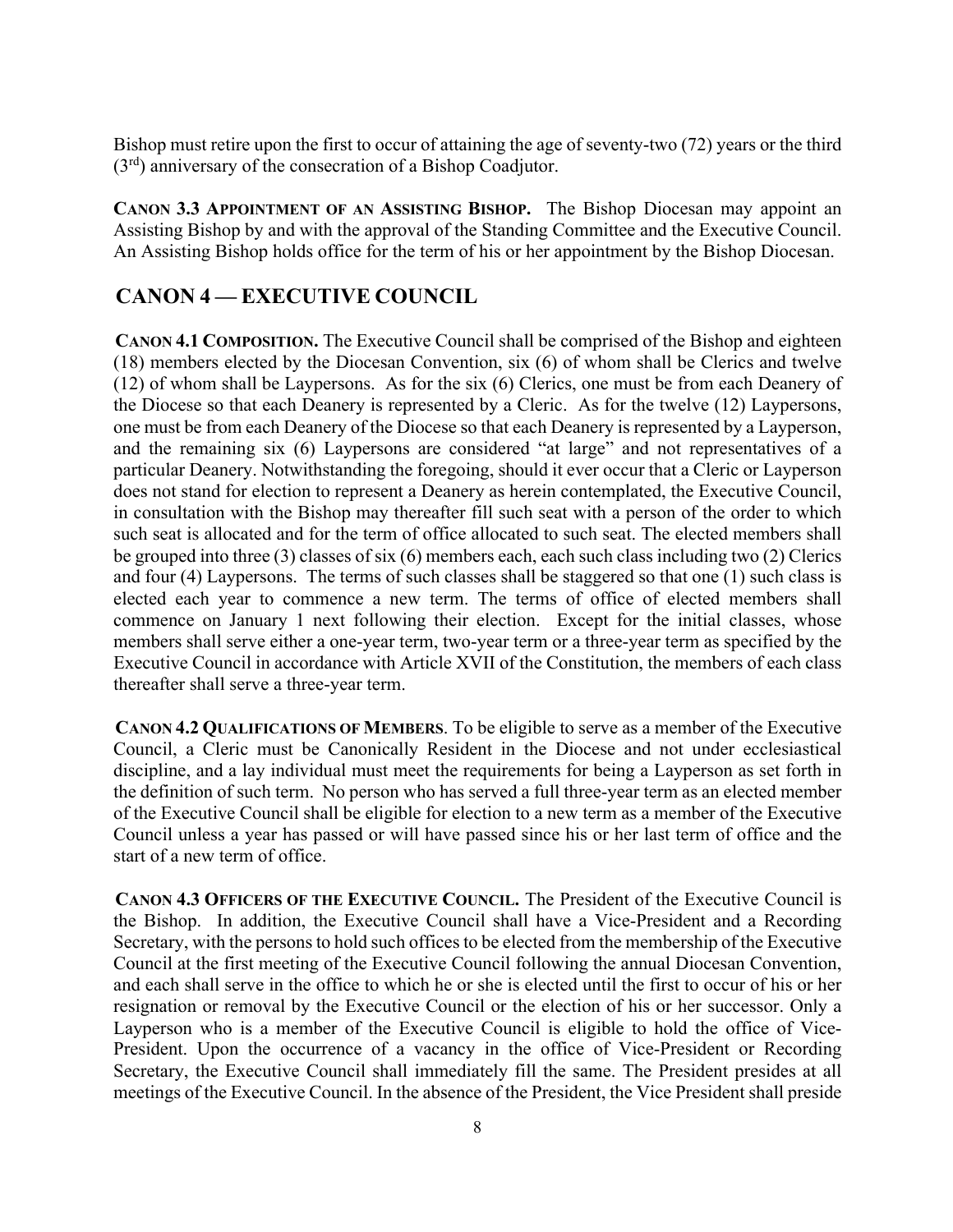at a meeting of the Executive Council, and in the absence of the President and Vice President the Executive Council shall select one of its members to preside at such meeting. The Recording Secretary shall keep regular minutes of the Executive Council's proceedings.

**CANON 4.4 RESIGNATION, REMOVAL, AND REPLACEMENT.** Any elected member of the Executive Council may resign by submitting a letter of resignation to the President, Vice President or Recording Secretary of the Executive Council. The Executive Council may declare vacant the seat not filled by election by the Diocesan Convention; the seat of an elected member who fails to maintain the qualifications for membership; the seat of an elected member who has failed without excuse to attend two (2) consecutive regular meetings of the Executive Council; or the seat of an elected member who has failed, without excuse, to attend a total of three (3) regular meetings of the Executive Council during any calendar year. The vacancy as to any elected seat of the Executive Council may be filled by the Executive Council, with the consent of the Bishop, and in filling any such vacancy the Executive Council must elect a candidate of the same order to which the vacant seat is allocated, and if the vacant seat is allocated for a representative of a particular Deanery the Executive Council must elect a representative from that same Deanery. A person elected to fill a vacant seat shall serve the remainder of the term otherwise allocated to such seat, and any uncertainty as to the duration of such term shall be resolved by the Bishop.

**CANON 4.5 THOSE WITH SEAT AND VOICE ONLY.** The following shall, by virtue of their offices, be entitled to notice of, and to seat and voice (but not vote) at, meetings of the Executive Council: the Bishop Coadjutor (if there is one), each Bishop Suffragan (if there is one), each Assisting Bishop (if there is one), the Dean of the Cathedral, the Secretary, the Treasurer, the Chief Financial Officer, the President of the Finance Committee, and the Chancellor (but solely for the purpose of providing legal advice).

### **CANON 5 — STANDING COMMITTEE**

**CANON 5.1 COMPOSITION.** The Standing Committee shall be comprised of eight (8) members elected at large by the Diocesan Convention, four (4) of whom shall be Clerics and four (4) of whom shall be Laypersons. The members shall be grouped into four (4) classes of two (2) members each, each such class including one (1) Cleric and one (1) Layperson. The terms of such classes shall be staggered so that one (1) such class is elected each year to commence a new term. The terms of office of elected members shall commence on January 1 next following their election. Except for the initial classes, whose members shall serve either a one-year term, twoyear term, three-year term or four-year term as specified by the Executive Council in accordance with Article XVII of the Constitution, the members of each class thereafter shall serve a four-year term.

**CANON 5.2 QUALIFICATIONS OF MEMBERS.** To be eligible to serve as an at-large member of the Standing Committee, a Cleric must be Canonically Resident in the Diocese and not under ecclesiastical discipline, and a lay individual must meet the requirements for being a Layperson as set forth in the definition of such term. No person who has served a full four-year term as an elected member of the Standing Committee shall be eligible for election to a new term as a member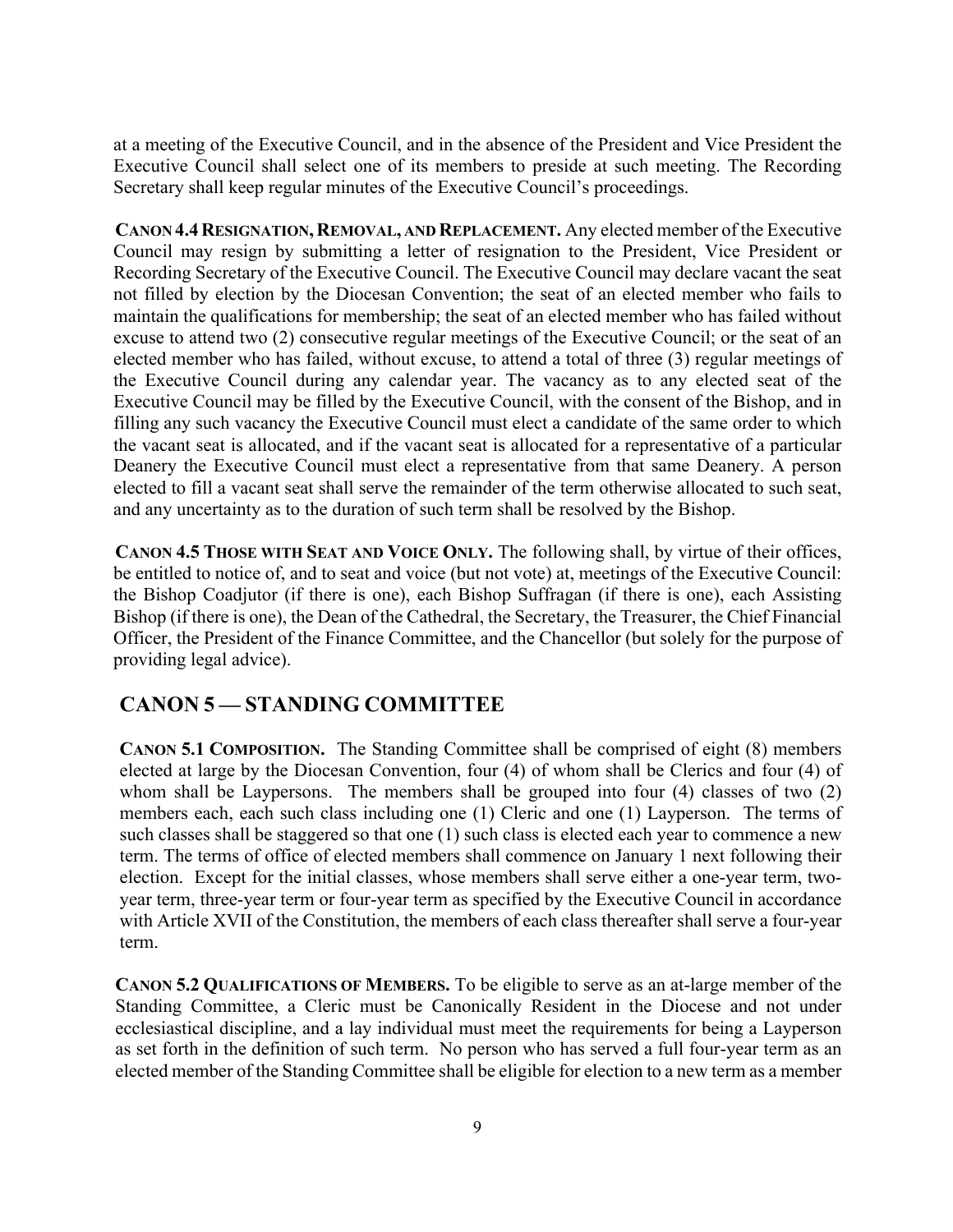of the Standing Committee unless a year has passed or will have passed since his or her last term of office and the start of a new term of office.

**CANON 5.5 OFFICES OF THE STANDING COMMITTEE.** The officers of the Standing Committee are a President, a Vice-President and a Recording Secretary. The persons to hold such offices are to be elected from the membership of the Standing Committee at the first meeting of the Standing Committee following the annual Diocesan Convention, and each shall serve in the office to which he or she is elected until the first to occur of his or her resignation or removal by the Standing Committee or the election of his or her successor. Only a Cleric who is a member of the Standing Committee is eligible to hold the office of President. Upon the occurrence of a vacancy in the office of President, Vice-President or Recording Secretary, the Standing Committee shall immediately fill the same. The President presides at all meetings of the Standing Committee. In the absence of the President, the Vice President shall preside at a meeting of the Standing Committee, and in the absence of the President and Vice President the Standing Committee shall select one of its members to preside at such meeting. The Recording Secretary shall keep regular minutes of the Standing Committee's proceedings.

**CANON 5.4 RESIGNATION, REMOVAL, AND REPLACEMENT.** Any member of the Standing Committee may resign by submitting a letter of resignation to the Bishop or the President, Vice President or Recording Secretary of the Standing Committee. The Standing Committee may declare vacant any seat of an elected at-large member not filled by election by the Diocesan Convention; the seat of an elected at-large member who fails to maintain the qualifications for membership; the seat of an elected at-large member who has failed without excuse to attend two (2) consecutive regular meetings of the Standing Committee; or the seat of an elected at-large member who has failed, without excuse, to attend a total of three (3) regular meetings of the Standing Committee during any calendar year. The vacancy as to any seat of an elected at-large member may be filled by the Standing Committee, with the consent of the Bishop, and in filling any such vacancy the Standing Committee must elect a candidate of the same order to which the vacant seat is allocated. A person elected to fill a vacant seat shall serve the remainder of the term otherwise allocated to such seat, and any uncertainty as to the duration of such term shall be resolved by the Bishop.

**CANON 5.5 THOSE WITH SEAT AND VOICE ONLY.** The following shall, by virtue of their offices, be entitled to notice of, and to seat and voice (but not vote) at, meetings of the Standing Committee: the Bishop, the Bishop Coadjutor (if there is one), each Bishop Suffragan (if there is one), each Assisting Bishop (if there is one), and the Chancellor (but solely for the purpose of providing legal advice).

#### **CANON 5.6 WHEN THE STANDING COMMITTEE ACTS AS THE ECCLESIASTICAL AUTHORITY.**

(a) When the Standing Committee is the Ecclesiastical Authority, the Standing Committee designates one or more of its members to fulfill the day-to-day responsibilities of the Ecclesiastical Authority and those responsibilities that an individual can best fulfill as a practical matter, including the responsibilities of congregational visitation, committee service, preaching, ministering the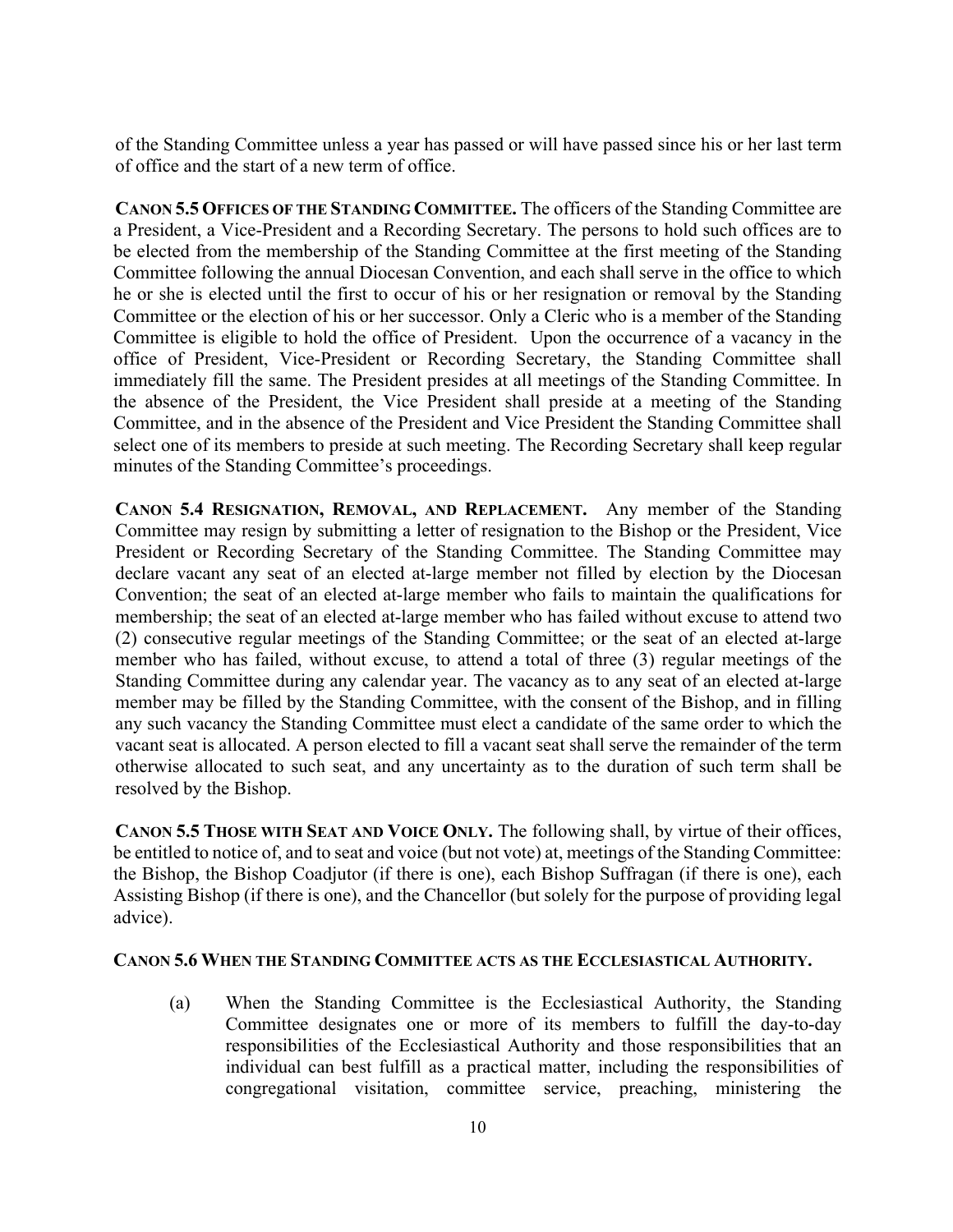sacraments, dealing with postulants and candidates to the diaconate and priesthood (except as provided below). The members designated have the authority to fulfill the responsibilities of the Ecclesiastical Authority and to represent the interests of the Standing Committee. When the responsibilities are exclusively within the purview of a Cleric, the designee shall be a Cleric member of the Standing Committee.

- (b) In no event, however, may the Standing Committee, when acting as the Ecclesiastical Authority, take any action or do anything that is expressly reserved for a Bishop as set forth in the Rubrics of the Book of Common Prayer, the Constitution and Canons of the Church, the Constitution of the Diocese or the Canons of the Diocese
- (c) When the Standing Committee becomes the Ecclesiastical Authority, it must move deliberately to facilitate the election and ordination of a Bishop pursuant to the Constitution and Canons of the Church and the Constitution and Canons of the Diocese.

#### **CANON 6 — FINANCE COMMITTEE**

**CANON 6.1 COMPOSITION.** The Finance Committee shall be comprised of the Bishop, the Treasurer and six (6) members elected at large by the Diocesan Convention, three (3) of whom shall be Clerics and three (3) of whom shall be Laypersons. The elected members shall be grouped into three (3) classes of two (2) members each. The terms of such classes shall be staggered so that one (1) such class is elected each year to commence a new term. The terms of office of elected members shall commence on January 1 next following their election. Except for the initial classes, which shall serve either a one-year term, two-year term or a three-year term as specified by the Executive Council in making appointments in accordance with Article XVII of the Constitution, the members of each class thereafter shall serve a three-year term.

**CANON 6.2 QUALIFICATIONS OF MEMBERS.** To be eligible to serve as a member of the Finance Committee, a Cleric must be Canonically Resident in the Diocese and not under ecclesiastical discipline, and a lay individual must meet the requirements for being a Layperson as set forth in the definition of such term. Moreover, each elected member of the Finance Committee must be able to read and understand fundamental financial statements or become able to do so within a reasonable time after being elected, and it is preferable that one or more of the elected members have employment experience in finance or accounting or other comparable experience resulting in financial sophistication. No person who has served a full three-year term as an elected member of the Finance Committee shall be eligible for election to a new term as a member of the Finance Committee unless a year has passed or will have passed since his or her last term of office and the start of a new term of office.

**CANON 6.3 OFFICES OF THE FINANCE COMMITTEE.** The officers of the Finance Committee are a President, Vice President and a Recording Secretary. The persons to hold such offices are to be elected from the membership of the Finance Committee at the first meeting of the Finance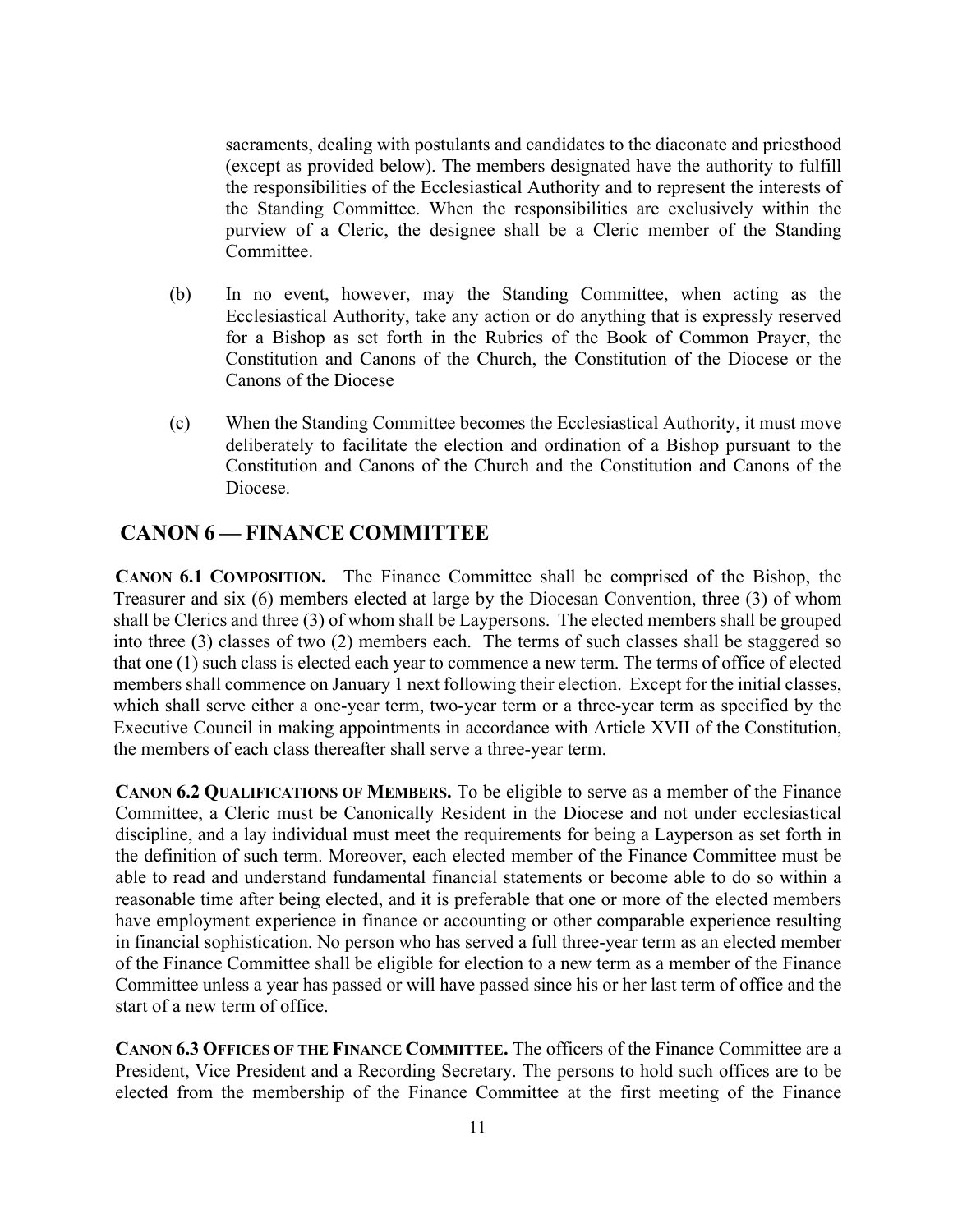Committee following the annual Diocesan Convention, and each shall serve in the office to which he or she is elected until the first to occur of his or her resignation or removal by the Finance Committee or the election of his or her successor. Upon the occurrence of a vacancy in the office of President, Vice-President or Recording Secretary, the Finance Committee shall immediately fill the same. The President presides at all meetings of the Finance Committee. In the absence of the President, the Vice President shall preside at a meeting of the Finance Committee, and in the absence of the President and Vice President the Finance Committee shall select one of its members to preside at such meeting. The Recording Secretary shall keep regular minutes of the Finance Committee's proceedings.

**CANON 6.4 RESIGNATION, REMOVAL, AND REPLACEMENT.** Any member of the Finance Committee may resign by submitting a letter of resignation to the Bishop or the President, Vice President or Recording Secretary of the Finance Committee. The Bishop may declare vacant any seat not filled by nomination or confirmation at the Convention; the seat of an elected member who fails to maintain the qualifications for membership; the seat of an elected member who has failed without excuse to attend two (2) consecutive regular meetings of the Finance Committee; or the seat of an elected member who has failed, without excuse, to attend a total of three (3) regular meetings of the Finance Committee during any calendar year. The vacancy as to any seat of an elected member shall be filled by the Executive Council, with the consent of the Bishop, and in filling any such vacancy the Executive Council must elect a candidate with the requisite qualifications for serving as a member of the Finance Committee. A person elected to fill a vacant seat shall serve the remainder of the term otherwise allocated to such seat, and any uncertainty as to the duration of such term shall be resolved by the Bishop.

**CANON 6.5 THOSE WITH SEAT AND VOICE ONLY.** The following shall, by virtue of their offices, be entitled to notice of, and to seat and voice (but not vote) at, meetings of the Finance Committee: the Chief Financial Officer and the Chancellor (but solely for the purpose of providing legal advice).

#### **CANON 7 — COMMISSION ON MINISTRY**

**CANON 7.1 COMPOSITION.** The Commission on Ministry shall be comprised of any archdeacon of the Diocese as well as twelve (12) members appointed by the Bishop and confirmed by the Convention, six (6) of whom shall be Clerics and six (6) of whom shall be Laypersons. The appointed members shall be grouped into three (3) classes of four (4) members each, each such class including two (2) Clerics and two (2) Laypersons. The terms of such classes shall be staggered so that one (1) such class is appointed each year to commence a new term. The terms of office of appointed members shall commence on January 1 next following their appointment. Except for the initial classes, whose members shall serve either a one-year term, two-year term or a three-year term as specified by the Executive Council in accordance with Article XVII of the Constitution, the members of each class thereafter shall serve a three-year term.

**CANON 7.2 QUALIFICATIONS OF MEMBERS.** To be eligible to serve as an at-large member of the Commission on Ministry, a Cleric must be Canonically Resident in the Diocese and not under ecclesiastical discipline, and a lay individual must meet the requirements for being a Layperson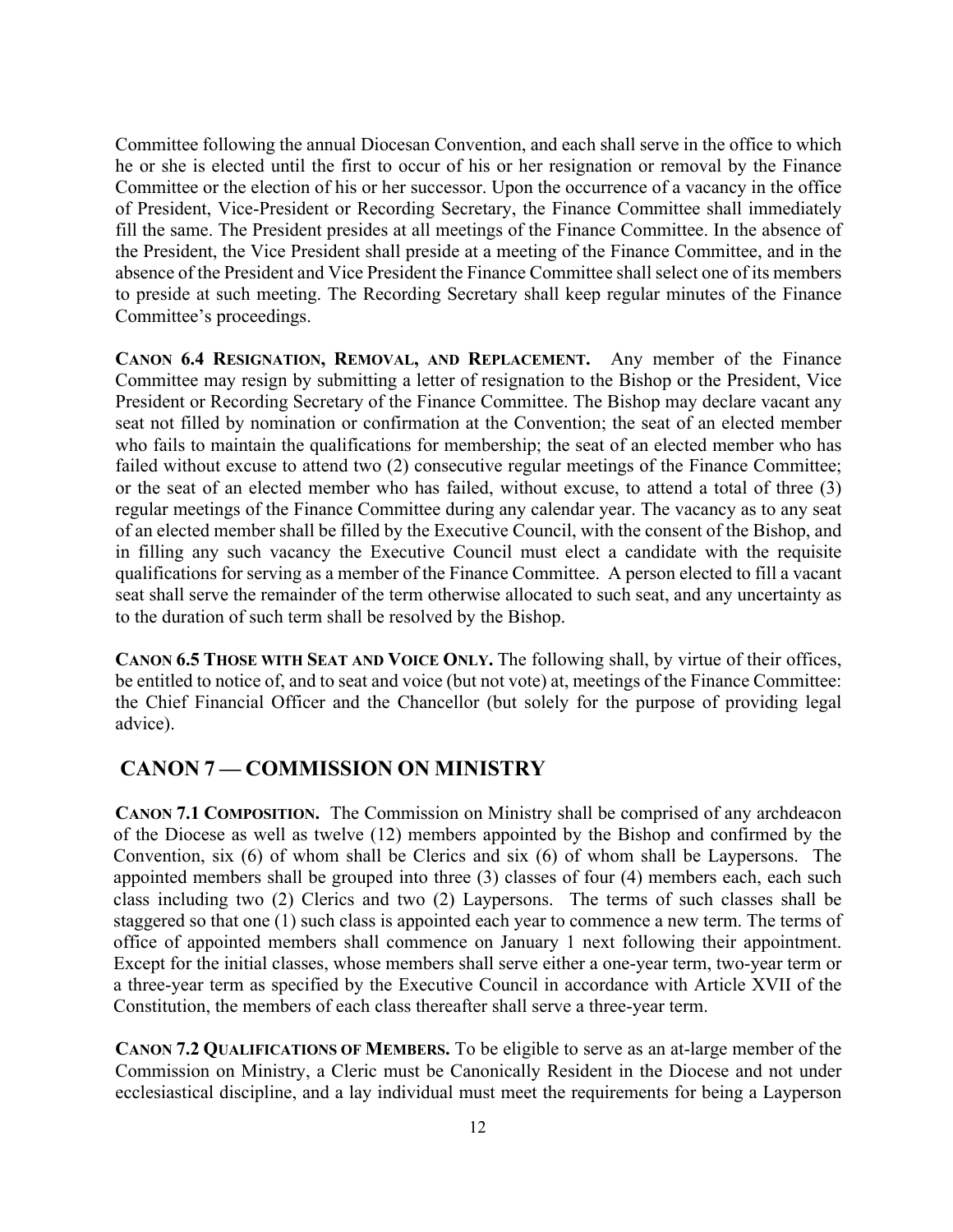as set forth in the definition of such term. No person who has served a full three-year term as an appointed member of the Commission on Ministry shall be eligible for appointment to a new term as a member of the Commission on Ministry unless a year has passed or will have passed since his or her last term of office and the start of a new term of office.

**CANON 7.3 OFFICES OF THE COMMISSION ON MINISTRY.** The officers of the Commission on Ministry are a President, a Vice-President and a Recording Secretary. The persons to hold such offices are to be elected from the membership of the Commission on Ministry at the first meeting of the Commission on Ministry following the annual Diocesan Convention, and each shall serve in the office to which he or she is elected until the first to occur of his or her resignation or removal by the Commission on Ministry or the election of his or her successor. Upon the occurrence of a vacancy in the office of President, Vice-President or Recording Secretary, the Commission on Ministry shall immediately fill the same. The President presides at all meetings of the Commission on Ministry. In the absence of the President, the Vice President shall preside at a meeting of the Commission on Ministry, and in the absence of the President and Vice President the Commission on Ministry shall select one of its members to preside at such meeting. The Recording Secretary shall keep regular minutes of the Commission on Ministry's proceedings.

**CANON 7.4 RESIGNATION, REMOVAL, AND REPLACEMENT.** Any member of the Commission on Ministry may resign by submitting a letter of resignation to the Bishop or the President, Vice President or Recording Secretary of the Commission on Ministry. The Bishop may declare vacant any seat not filled by nomination or confirmation at the Convention; the seat of an appointed member who fails to maintain the qualifications for membership; the seat of an appointed member who has failed without excuse to attend two (2) consecutive regular meetings of the Commission on Ministry; or the seat of an appointed at-large member who has failed, without excuse, to attend a total of three (3) regular meetings of the Commission on Ministry during any calendar year. The vacancy as to any seat for an appointed member may be filled by the Bishop, with confirmation by Executive Council, and in filling any such vacancy the Bishop must appoint a candidate of the same order to which the vacant seat is allocated. A person appointed to fill a vacant seat shall serve the remainder of the term otherwise allocated to such seat, and any uncertainty as to the duration of such term shall be resolved by the Bishop.

**CANON 7.5 THOSE WITH SEAT AND VOICE ONLY.** The following shall, by virtue of their offices, be entitled to notice of, and to seat and voice (but not vote) at meetings of the Commission on Ministry: the Bishop, the Bishop Coadjutor (if there is one), each Bishop Suffragan (if there is one), and each Assisting Bishop (if there is one).

### **CANON 8.0 — DEANERIES**

**CANON 8.1 NAMES OF THE REGIONS.** The Diocese shall be divided into six regions for pastoral and administrative purposes as follows (each is hereafter referred to as "Deanery"):

- (a) Asheville Deanery
- (b) Foothills Deanery
- (c) Hendersonville Deanery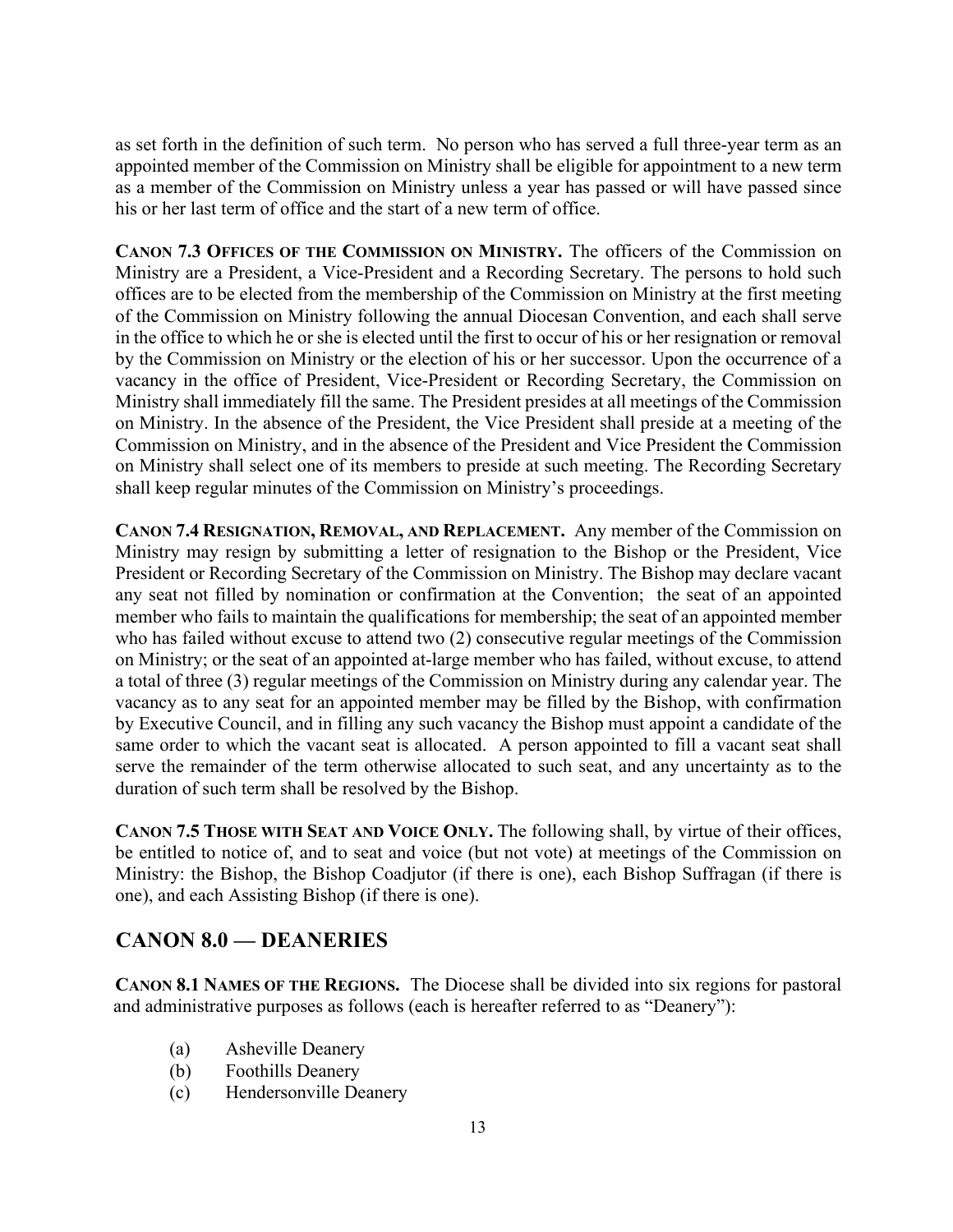- (d) Mountain Deanery
- (e) Piedmont Deanery
- (f) Western Deanery

**CANON 8.2 GEOGRAPHIC BOUNDARIES.** The Bishop shall establish, and may adjust from time to time, the geographic boundaries of each Deanery.

**CANON 8.3 COMPOSITION.** Each Deanery shall be composed of all the Clerics who are serving Congregations or Institutions in that Deanery and the Laypersons from the Congregations and Institutions in the Deanery.

**CANON 8.4 AUTHORITY AND RESPONSIBILITY OF DEANERIES.** The principal objectives of convocations of the Deanery shall be the implementation of the policies and plans for the benefit of the Diocese as directed by the Diocesan Convention, the Executive Council or the Bishop; leadership training and development; communication between the Diocese and the Congregations and Institutions located in the Deanery; and support of ministries located in the Deanery.

**CANON 8.5 DEAN OF THE DEANERY.** Each Deanery shall have a Dean. The Clerics of the Deanery shall elect the Dean from those Clerics in such Deanery. A Dean shall serve a term of two (2) years or until the first to occur of his or her resignation or removal by the Clerics of the Deanery or the election of his or her successor. Upon the occurrence of a vacancy in the office of Dean, the Clerics shall immediately fill the same by electing a successor. A successor elected due to the resignation or removal of the previous Dean shall serve the remainder of the previous Dean's term. A Cleric serving as Dean may succeed himself or herself in office. Upon the election of a new Dean, such newly-elected Dean shall send written notice of his or her election to the Bishop within ten (10) days after such election. The Dean presides at all meetings of the Deanery. In the absence of the Dean, the Deanery shall elect a Cleric from its membership to preside at such meeting.

### **CANON 9 – RULES FOR MEETINGS OF COMMITTEES**

**CANON 9.1 GENERAL RULES.** The following rules shall apply with regard to the meetings and activities of the Executive Council, Finance Committee, Standing Committee, the Commission on Ministry and a Deanery (each is hereafter referred to as a "Committee" for purposes of this Canon 9):

- (a) The Committee shall hold regular meetings on such dates and times and at such places as the Committee sets by resolution or in the absence of any such resolution as determined by the highest-ranking officer of such Committee. At a minimum, however, the Committee shall meet at least every quarter of the calendar year.
- (b) The highest-ranking officer of the Committee, the Bishop (if he or she is not the highest-ranking officer of the Committee) or a majority of the members of the Committee may call a special meeting of the Committee. The person or persons authorized to call special meetings of the Committee may fix a day and reasonable time for the meeting, and may fix a reasonable place within the territory of the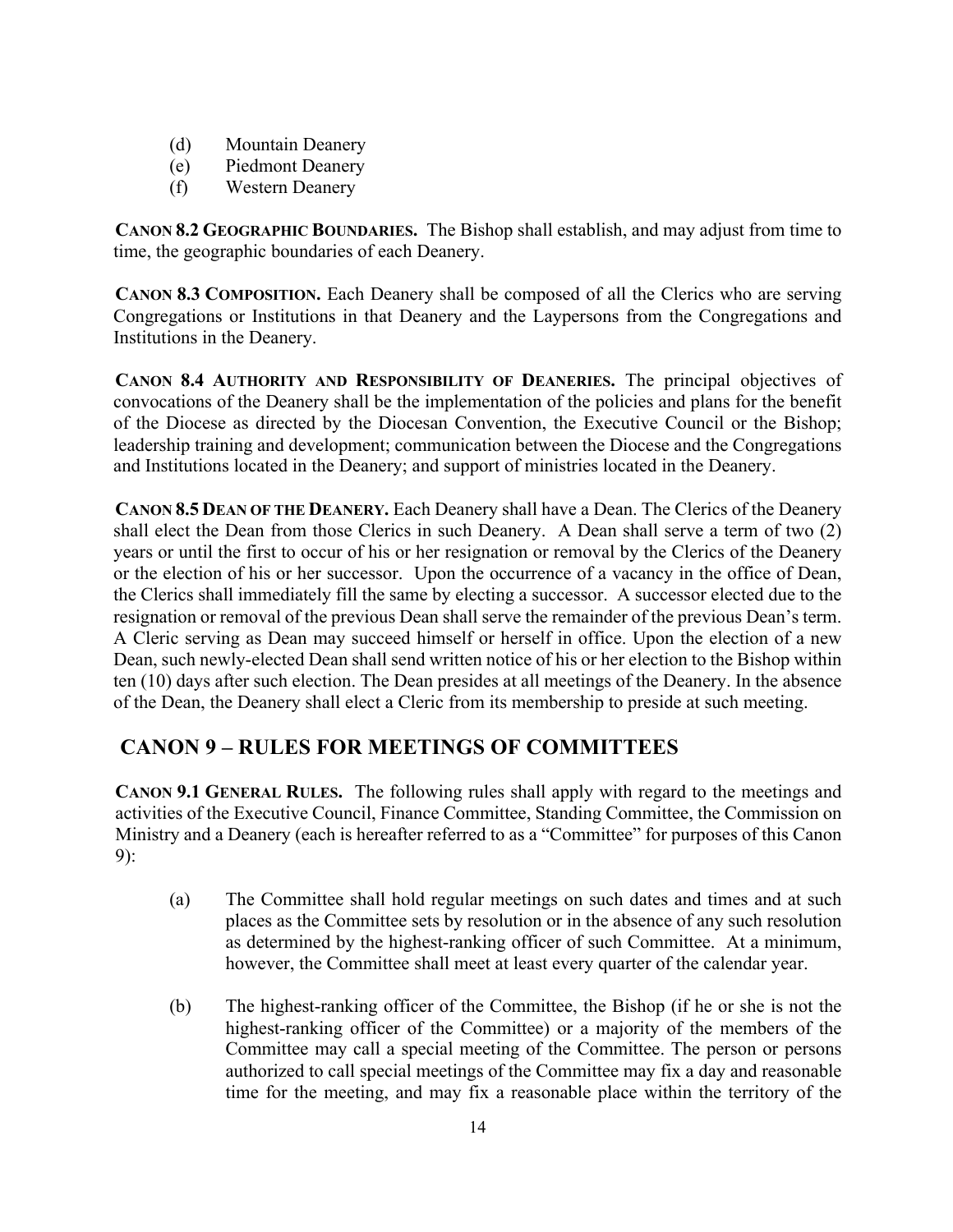Diocese as the place for the meeting. The person or persons calling the special meeting must give notice to each member of Committee of the time, place, date and purpose of the meeting. Such notice must be given not less than seven (7) business days if by U.S. postal service, not less than two (2) business days if by overnight delivery service, and not less than twenty-four (24) hours if by facsimile transmission, email or direct personal communication. A Committee member may waive notice of any special meeting.

- (c) Any meeting constitutes a legal meeting without notice if all the members are present, or if those not present, either before or after the meeting, provide a written waiver of notice or a consent to such meeting or approve the minutes of the meeting.
- (d) A majority of the Committee members constitute a quorum for the purpose of conducting business. In the absence of a quorum, a majority of members present at any meeting may adjourn the meeting to another place, date or time without further notice.
- (e) Except as otherwise provided herein, the Committee may transact business in such order and manner as it may determine.
- (f) The Committee determines all substantive, procedural, or other matters by the vote of a majority of the members present.
- (g) Any Committee member may add to the Committee's agenda any item germane to the Diocese's property, business, or affairs.
- (h) The Committee may take any required or permitted action without a meeting if a majority of the Committee members consent to such action and their consent is filed with the minutes of the proceedings of the Committee. The action must be evidenced by one or more written consents signed by a majority of the members of the Committee, which written consent(s) must describe the action taken. The consent of a member to action taken without meeting may be in electronic form and delivered by electronic means. For purposes of the foregoing, an electronic communication from a member approving a written consent shall be deemed to be such member's signature on and evidencing approval of such written consent.
- (i) In its discretion, the Committee may meet in executive session for discussion of particular subjects it deems sensitive, butshall make all decisions in regular session.

**CANON 9.2 MINUTES.** With the exception of Deaneries, the Recording Secretary of the Committee shall cause minutes of the Committee's proceedings to be prepared reflecting all decisions made or actions taken and, where deemed relevant and appropriate the related discussions. After they have been approved, the minutes shall be recorded in written form, and shall be open to inspection at any reasonable time by any person affiliated with the Diocese. Notwithstanding the foregoing,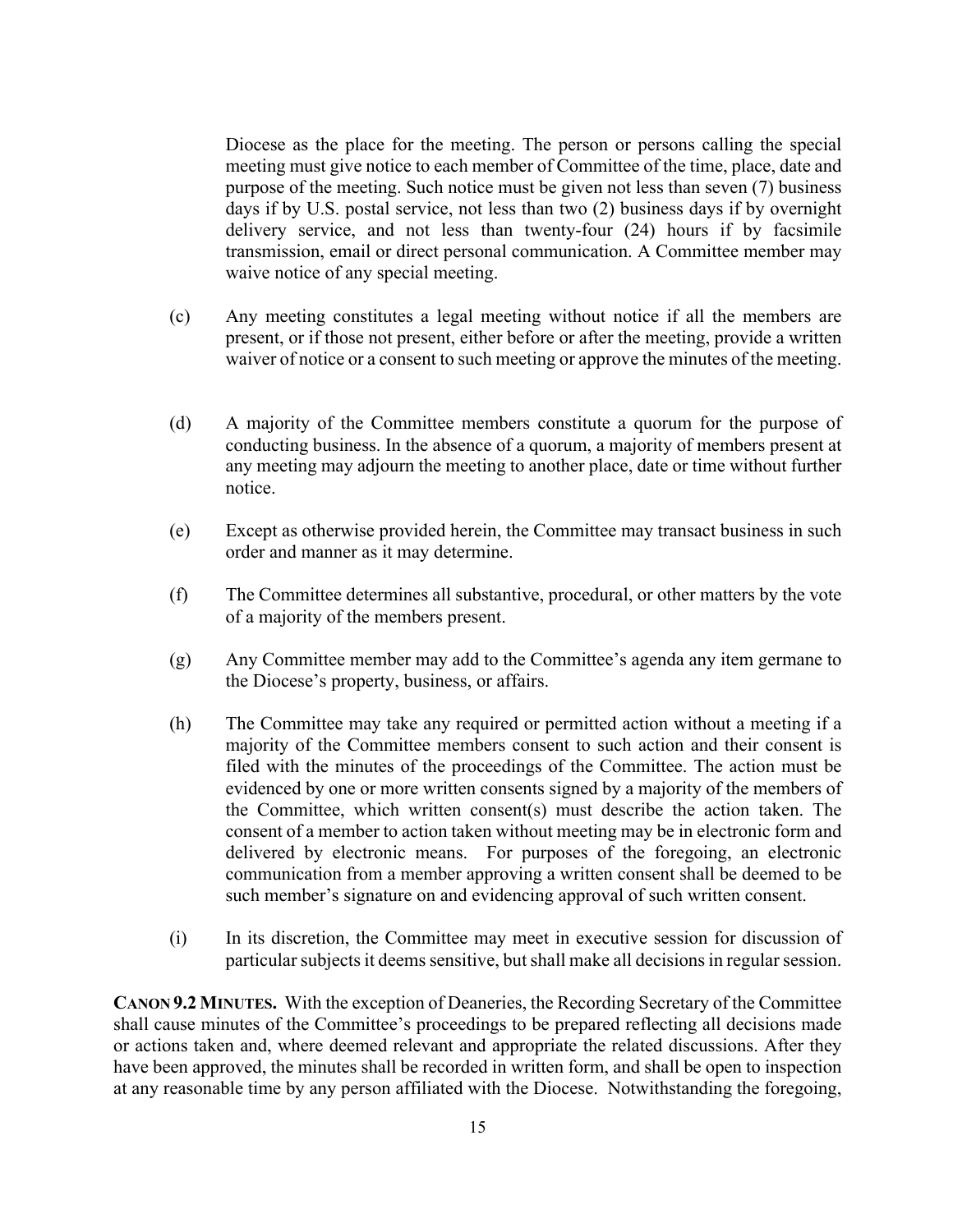minutes of Committee meetings may exclude information protected from disclosure by a legal privilege (such as the attorney-client privilege), and minutes of meetings of the Standing Committee may exclude information about sensitive matters that could jeopardize the Standing Committee's role as a council of advice to the Bishop.

#### **CANON 10 — REPRESENTATION IN THE GENERAL CONVENTION**

**CANON 10.1 ELECTION OF CLERICS AS DEPUTIES AND ALTERNATES.** At an annual meeting, the Diocesan Convention shall elect Clerics and their alternates to represent the Diocese as deputies at the General Convention of The Episcopal Church. The Constitution and Canons of the Church shall determine the number of Clerics to represent the Diocese as deputies. To be eligible for election, a Cleric must be Canonically Resident in the Diocese and not under ecclesiastical discipline and otherwise eligible under Constitution and Canons of the Church to serve as such. In electing Clerics as deputies and alternate deputies, the Clerical Order and Lay Order shall vote as one body using a written ballot that lists all of the nominees, and each shall vote for a number of the nominees listed equal to the number of Clerics to be elected as deputies and for an equal number of alternate deputies. The elected deputies shall be those persons that received the most votes, and the elected alternate deputies shall be the next individuals that received the most votes.

**CANON 10.2 ELECTION OF LAYPERSONS AS DEPUTIES AND ALTERNATES.** At its annual meeting, the Diocesan Convention shall elect Laypersons and their alternates to represent the Diocese as deputies at the General Convention of The Episcopal Church. The Constitution and Canons of the Church shall determine the number of Laypersons to represent the Diocese as deputies. To be eligible for election, a lay individual must meet the requirements for being a Layperson as set forth in the definition of such term. In electing Laypersons as deputies and alternate deputies, the Clerical Order and Lay Order shall vote as one body using a written ballot that lists all of the nominees, and each shall vote for a number of the nominees listed equal to the number of Laypersons to be elected as deputies and for an equal number of alternate deputies. The elected deputies shall be those persons that received the most votes, and the elected alternate deputies shall be the next individuals that received the most votes.

**CANON 10.3 TERM.** A deputy or alternate deputy to the General Convention serves until his or her death, resignation, removal or disqualification, or until his or her successor is elected and qualified. Furthermore, if a deputy or alternate deputy fails to maintain the qualifications for election to such position, such deputy or alternative deputy, as the case may be, is disqualified.

**CANON 10.4 RANKING OF ALTERNATES AND ORDER OF SUCCESSION.** The alternate deputies in each order are to be ranked according to the total number of votes each receives. If a deputy is unable to serve, the Bishop appoints the highest-ranking alternate deputy in the proper order to fill the vacancy.

**CANON 10.5 ORGANIZATION OF GENERAL CONVENTION DEPUTATION.** The deputation to the General Convention, consisting of the elected deputies and alternate deputies, meeting as one body, shall elect its own leadership. The chair or co-chairs shall be elected from among the deputies, and if there will be co-chairs, there shall be one from each order.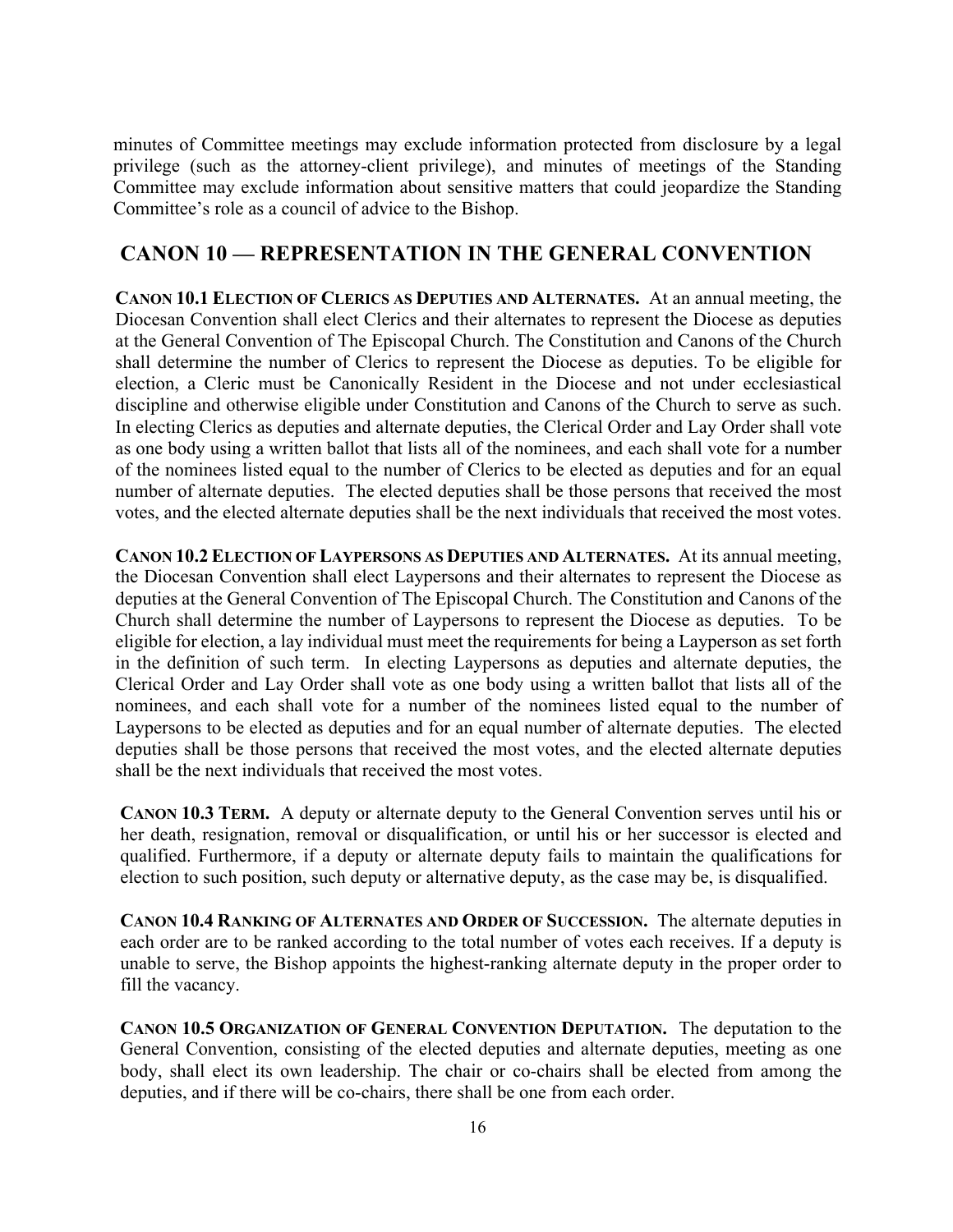**CANON 10.6 REPORT.** The deputies to the General Convention shall make a written report on the actions taken by the General Convention and submit the report to the Executive Council and to the Diocesan Convention at its next annual meeting.

### **CANON 11 — REPRESENTATION IN THE PROVINCIAL SYNOD**

**CANON 11.1 ELECTION OF CLERICS AS DEPUTIES AND ALTERNATES.** Those Clerics elected to represent the Diocese as deputies to the General Convention of The Episcopal Church shall also represent the Diocese as deputies at the provincial synod of which the Diocese is a part. Similarly, those Clerics elected as alternate deputies to the General Convention of The Episcopal Church shall also be alternate deputies to represent the Diocese at the provincial synod of which the Diocese is a part.

**CANON 11.2 ELECTION OF LAYPERSONS AS DEPUTIES AND ALTERNATES.** Those Laypersons elected to represent the Diocese as deputies to the General Convention of The Episcopal Church shall also represent the Diocese as deputies at the provincial synod of which the Diocese is a part. Similarly, those Clerics elected as alternate deputies to the General Convention of The Episcopal Church shall also be alternate deputies to represent the Diocese at the provincial synod of which the Diocese is a part.

**CANON 11.3 TERM.** A deputy or alternate to the provincial synod of which the Diocese is a part serves until his or her death, resignation, removal or disqualification, or until his or her successor is elected and qualified.

**CANON 11.4 RANKING OF ALTERNATES AND ORDER OF SUCCESSION.** The alternate deputies in each order are to be ranked according to the total number of votes each receives. If a deputy is unable to serve, the Bishop appoints the highest-ranking alternate deputy in the proper order to fill the vacancy.

**CANON 11.5 ORGANIZATION OF PROVINCIAL SYNOD DEPUTATION.** The deputation to the provincial synod, consisting of the elected deputies and alternate deputies, meeting as one body, shall elect its own leadership. The chair or co-chairs shall be elected from among the deputies, and if there will be co-chairs, there shall be one from each order.

**CANON 11.6 REPORT.** The deputies to the provincial synod shall make a written report on the actions taken by the provincial synod and submit the report to the Executive Council and to the Diocesan Convention at its next annual meeting.

# **CANON 12 — CATHEDRAL CHURCH**

**CANON 12.1 THE CATHEDRAL.** A Parish of the Diocese shall serve as the Cathedral of the Diocese. Any decision to discontinue such status at one Parish and bestow such status on another Parish shall occur only after discernment and discussion by and between the Bishop and the vestries of the affected Parishes, the approval of such action by Executive Council and the approval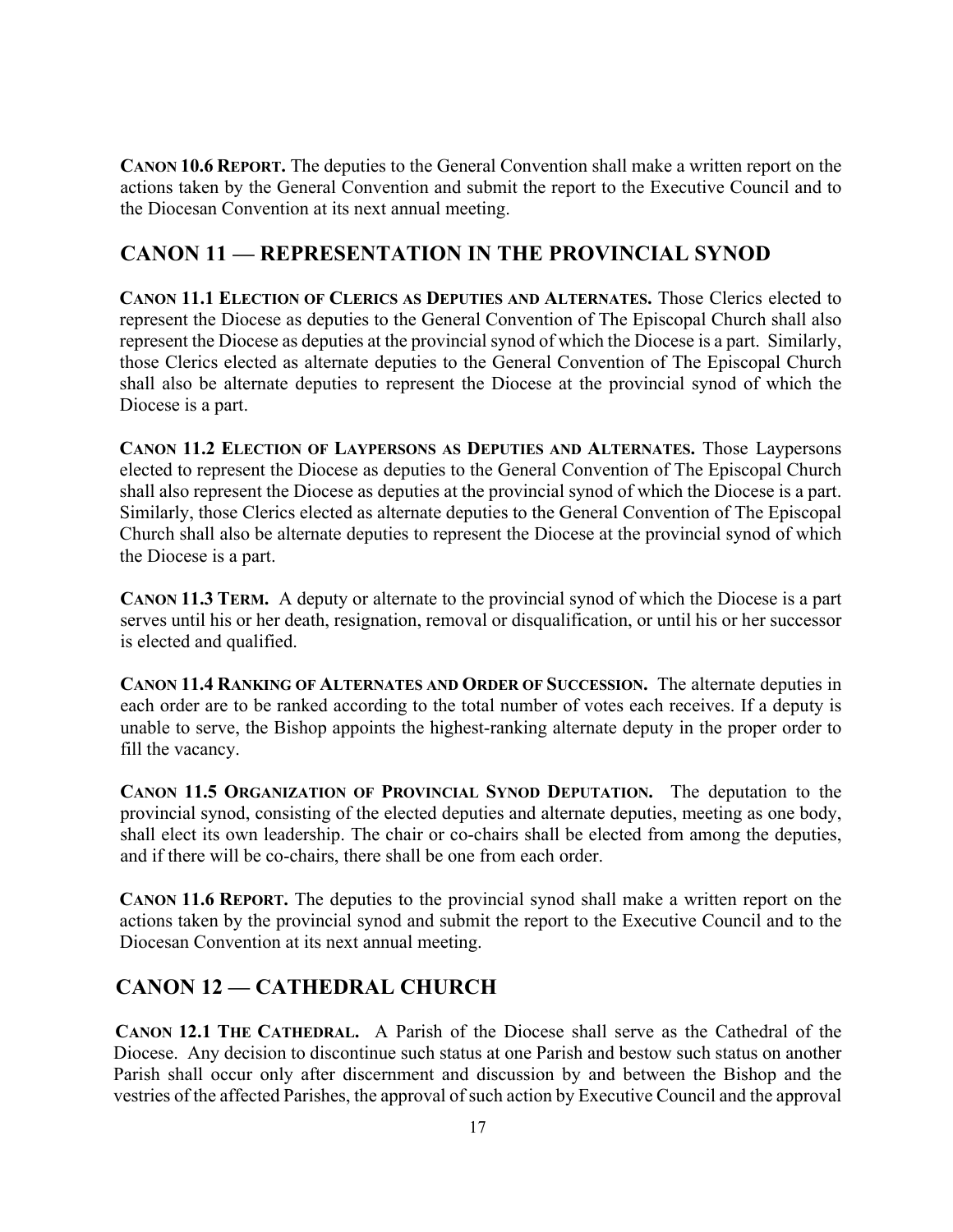of such action by at least two-thirds (2/3) of the delegates of the Diocesan Convention voting together.

**CANON 12.2 GOVERNANCE.** Except as otherwise provided for in this Canon 12, the Cathedral is a Parish, with all the usual rights and privileges as such (including the rights and responsibilities as addressed in Canon 13 that follows), and the Rector of such Parish shall have the title of "Dean of the Cathedral."

**CANON 12.3 DEAN.** When the position of Dean of the Cathedral becomes vacant, the Vestry of the Cathedral shall consult with the Bishop or the Bishop's designee with respect to the procedure to be followed in the selection and call of a new Dean of the Cathedral. The election of a Dean of the Cathedral shall require the approval of a nominee by the Vestry and the approval of the Bishop. If the Bishop does not approve the nominee, the Bishop can require the Vestry to continue its search and present a new nominee for the Bishop to consider. From time to time the Dean of the Cathedral shall consult with the Bishop regarding the Cathedral and the ministries of the Cathedral. The Dean of the Cathedral (a) decides all matters pertaining to Cathedral services; (b) shall be, ex officio, a voting member of the Vestry of the Cathedral (the temporal activities and affairs of the Cathedral shall be conducted, and all corporate powers shall be exercised, by or under the direction of the Vestry acting as the board of directors of the Cathedral); (c) assigns duties to the Clerics of the Cathedral; and (d) serves as Chair, ex officio of all committees of the Cathedral, unless the Dean of the Cathedral Church selects a member of the committee to so serve or the Cathedral canons otherwise provide.

**CANON 12.4 BISHOP'S DISCRETION.** The Bishop has the discretionary right to use the Cathedral Church for worship, has the authority to direct the services therein, is invited to use it at Easter and Christmas, and to use the facilities associated with the Cathedral Church for the benefit of the Diocese.

# **CANON 13 — PARISHES**

**CANON 13.1 THE APPLICATION.** A congregational ministry may apply for admission as a Parish in union with Diocesan Convention. The application of such congregational ministry is to be addressed to the Bishop and the Standing Committee, and it shall be in the form prescribed by the Bishop, and it shall include such information as the Bishop shall request. In all events, the application must contain the following commitments on behalf of the prospective Parish:

- (a) that all activities of the Parish shall forever be in conformity with the Constitution and the Canons of the Church and with the Constitution and Canons of the Diocese and with the doctrine, discipline and worship of The Episcopal Church;
- (b) that the said Constitution and Canons of the Church and the Constitution and Canons of the Diocese shall always expressly form a part of the governing documents of the Parish and shall prevail against anything elsewhere contained in said governing documents;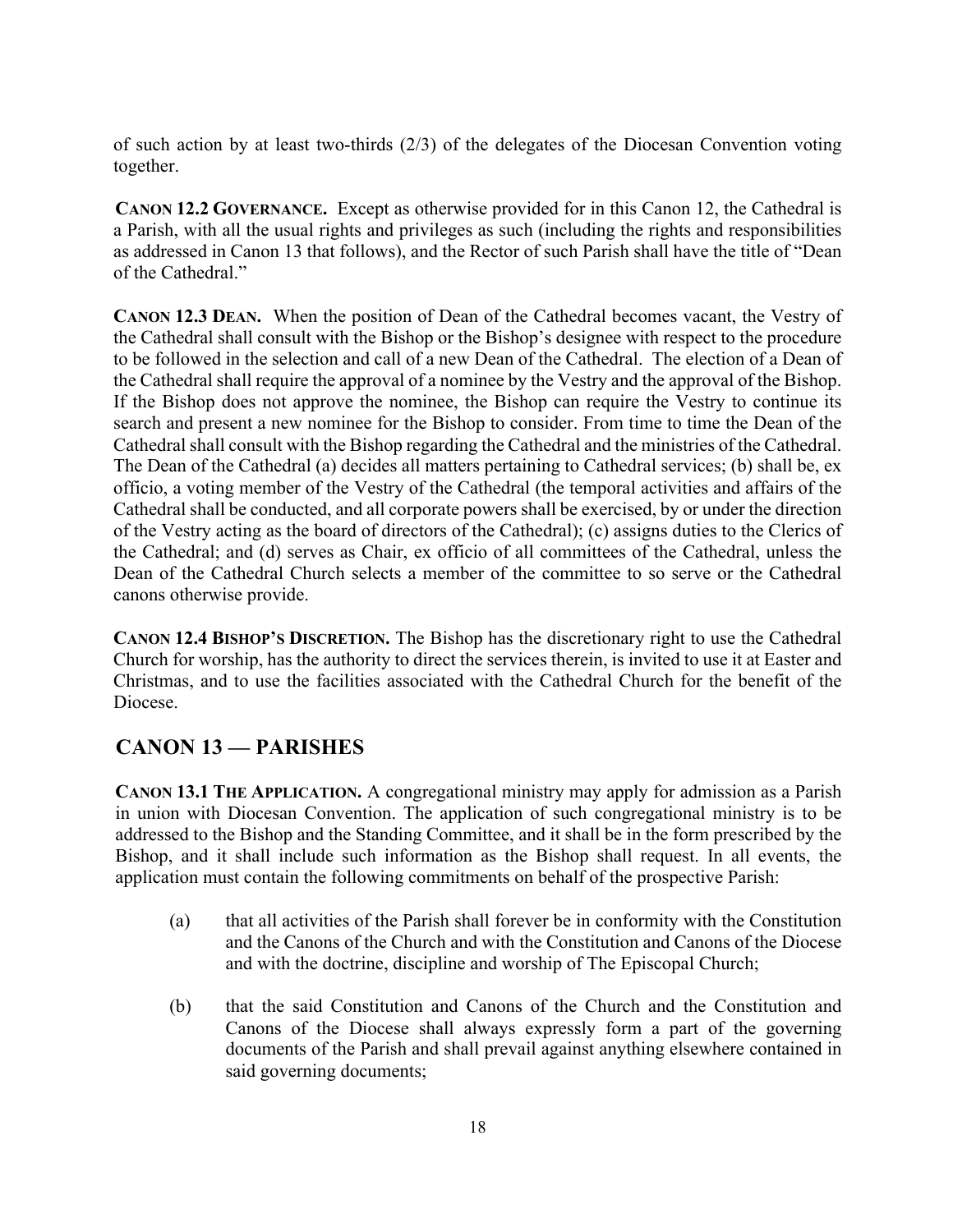- (c) that all property, real and personal, shall be held in trust for The Episcopal Church and the Diocese in which the Parish is located and subject to the authority and control of its Bishop and Standing Committee as specified in the Constitution and Canons of the Church and the Constitution and Canons of the Diocese; and
- (d) that the Parish shall dissolve as an ongoing entity whenever the Diocesan Convention has dissolved the parochial relationship with the Parish.

**CANON 13.2 APPROVAL.** If the Bishop and a majority of the Standing Committee approve the organization of the proposed Parish, the Bishop shall issue a certificate evidencing such approval, a copy of which certificate shall be incorporated in the minutes of the Standing Committee.

**CANON 13.3 ORGANIZATIONAL MEETING.** Upon receipt of the approval of the Bishop and of the Standing Committee, there shall be a meeting of the members of the proposed Parish at which the Bishop, or a Cleric appointed by the Bishop shall preside. If the application and the undertakings and declarations made therein are ratified and confirmed by the vote of a majority of the members of the proposed Parish present at such meeting, then the Bishop shall appoint such person or persons from among the members to organize the same, if not already so organized, as either a North Carolina nonprofit corporation or as a nonprofit religious entity existing under the North Carolina Uniform Unincorporated Nonprofit Association Act. The organizational documents shall include (and if already in existence shall be amended to include) the following:

- (a) If organized as a nonprofit corporation, the organizational documents shall include articles of incorporation that are to be filed with the Office of the North Carolina Secretary of State and shall include, among other terms as may be prescribed by the Bishop or Chancellor, (i) the name of the Parish, which shall include the words "Episcopal Church" or "Episcopal Parish" as part of the name; (ii) that the Parish is subordinate to the authority of the Diocese and that it shall dissolve whenever its status as a Parish has been terminated by the Diocese; (iii) that the property of the Parish is held in trust for The Episcopal Church and the Diocese; (iv) that the Parish shall not encumber or alienate its real property except as expressly authorized by, or after obtaining such approvals and satisfying any requirements for doing so as set forth in, the Constitution and Canons of the Church and the Constitution and Canons of the Diocese; (v) that upon dissolution its property shall pass to the Diocese; and (vi) that its organizational and governing documents may not be amended without the prior consent of the Bishop and the approval of Executive Council and the Standing Committee.
- (b) If organized as an unincorporated nonprofit association, the organizational documents shall include articles of consent signed by two or more members of the Parish that are to be retained in the records of the Parish, with a copy submitted to the Bishop, and such articles of consent shall include, among other terms as may be prescribed by the Bishop or Chancellor, (i) the name of the Parish, which shall include the words "Episcopal Church" or "Episcopal Parish" as part of the name; (ii) that the members signing the articles of consent do so to cause the Parish to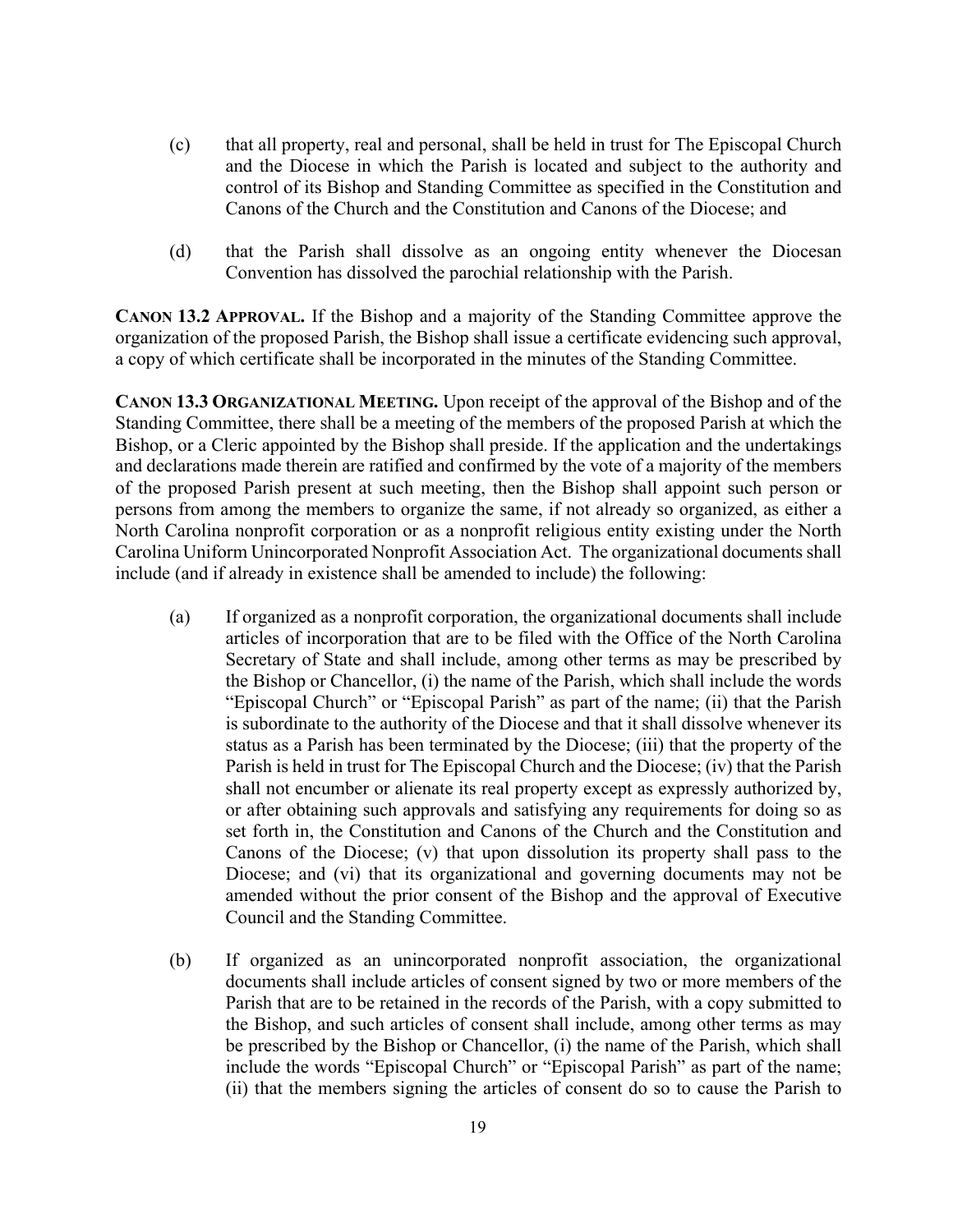come into existence in accordance with the North Carolina Uniform Unincorporated Nonprofit Association Act; (iii) that the Parish is subordinate to the authority of the Diocese, and the Parish shall dissolve whenever its status as a Parish has been terminated by the Diocese; (iv) that the property of the Parish is held in trust for The Episcopal Church and the Diocese; (v) that the Parish shall not encumber or alienate its real property except as expressly authorized by, or after obtaining such approvals and satisfying any requirements for doing so as set forth in, the Canons of the Diocese (vi) that upon dissolution its property shall pass to the Diocese; and (vii) that its organizational and governing documents may not be amended without the prior consent of the Bishop and the approval of Executive Council and the Standing Committee .

(c) The Parish shall adopt bylaws to govern its internal affairs. At all times, such bylaws shall be deemed to provide, in the event it is not expressly stated therein, that the Constitution and Canons of the Church and the Constitution and the Canons of the Diocese shall prevail against anything contained in the bylaws to the contrary.

**CANON 13.4 RECOGNITION BY THE DIOCESAN CONVENTION.** At the next annual Diocesan Convention after being established, the Parish shall submit to the Diocesan Convention: (i) an application, in such form and with such information as required by the Bishop and signed by a majority of the Vestry, requesting that the Diocesan Convention recognize the Parish as being in union with the Diocesan Convention, (ii) a list of the Parish's Layperson Delegates and alternate Delegates to the Diocesan Convention, and (iii) a recommendation of the Bishop that the Diocesan Convention recognize the Parish. By majority vote, the Diocesan Convention may resolve that the Diocesan Convention recognizes the Parish as being in union with the Diocesan Convention and that its elected Layperson Delegates be seated. In the event the Diocesan Convention does not vote in favor of recognizing a Parish, the same may continue, although without representation in the Diocesan Convention, until the same is either later recognized by the Diocesan Convention or is dissolved.

**CANON 13.5 CONFORMITY.** Every Parish within the Diocese shall maintain, and if necessary revise and amend, its governing documents so as to bring the same into conformity with the Constitution and Canons of the Church and the Constitution and Canons of the Diocese, as such may from time to time be amended. The Parish Secretary of each Parish shall keep and preserve, in the office of the Parish, the governing documents of the Parish and shall provide copies of the same to the Bishop, Chief Financial Officer, Executive Council, Standing Committee or Chancellor upon request.

**CANON 13.6 BUILDING LOCATION.** No Parish shall locate or change the location of its church building without the previous written consent of the Bishop and the approval of the Standing Committee.

**CANON 13.7 CONVERSION OF A PARISH TO A WORSHIPPING COMMUNITY OR DISSOLUTION OF A PARISH.** If, after notice to the Parish and an opportunity to be heard, the Bishop and the Standing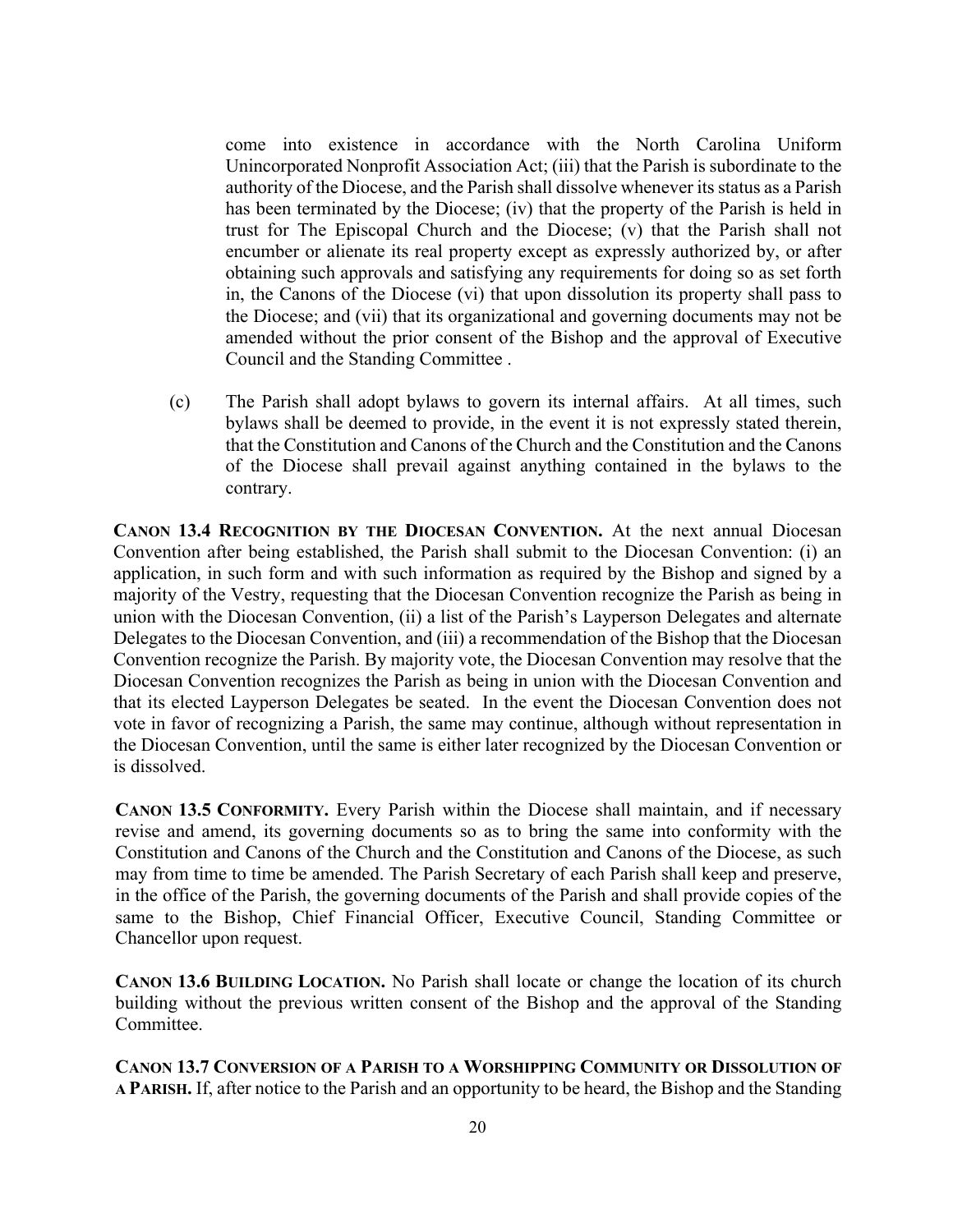Committee shall have determined that a Parish cannot adequately support a Rector to meet the ongoing needs of the Parish, has failed to provide the financial support necessary for the spiritual maintenance of the Parish, has failed to observe the Constitution and Canons of the Church or the Constitution and Canons of the Diocese or that other good cause exists, the following actions may be taken:

- (a) The Diocesan Convention may convert the Parish to a Worshipping Community in union with the Diocesan Convention, and upon becoming a Worshipping Community the terms of Canon 14 shall thereafter apply; or
- (b) The Diocesan Convention may order the dissolution of the Parish, and in such event the Bishop shall appoint three (3) persons from the Executive Council to assume the role of the Vestry of such Parish, and from such persons the Bishop shall appoint a Senior Warden and a Junior Warden, and the newly-appointed Vestry and its officers shall then promptly take such steps necessary to transfer to the Diocese all of the Parish's property.

#### **CANON 13.8 THE VESTRY.**

- (a) **Role of the Vestry.** The Vestry of the Parish (of which the Rector shall be, ex officio, a voting member) shall constitute the board of directors of the Parish. The temporal activities and affairs of the Parish shall be conducted, and all corporate powers shall be exercised, by or under the direction of the Vestry acting as the board of directors of the Parish. The powers of the Vestry shall include, but not be limited to, the power to fill any vacancy or vacancies in that body that may occur before the next annual Parish meeting, and to call special Parish meetings. The Vestry may delegate the management of the temporal activities of the Parish to any person or persons, provided that the activities and affairs of the Parish shall be managed, and all corporate powers shall be exercised, under the ultimate direction of the Vestry. Unless the Parish's governing documents require their election at a Parish meeting, the Vestry shall appoint Laypersons to serve as the Parish's Delegates and alternate Delegates for the Diocesan Convention.
- (b) **Number and Qualifications.** The bylaws of the Parish shall prescribe the number of elected members of the Vestry, provided there shall not be less than six (6) or more than fifteen (15) elected members, although in Parishes with smaller congregations the minimum number may be reduced with the approval of the Bishop. Where the bylaws of the Parish so provide, the number of elected members of the Vestry may be a variable number, with the exact number to be fixed within the permitted range from time to time by action of the Vestry or by the members of the Parish at an annual or special meeting. To be eligible for election, a lay individual must meet the requirements for being a Layperson as set forth in the definition of such term. The bylaws may prescribe additional qualifications for membership on the Vestry. The Vestry may declare vacant the seat of an elected member who fails to meet any qualification for membership prescribed herein or in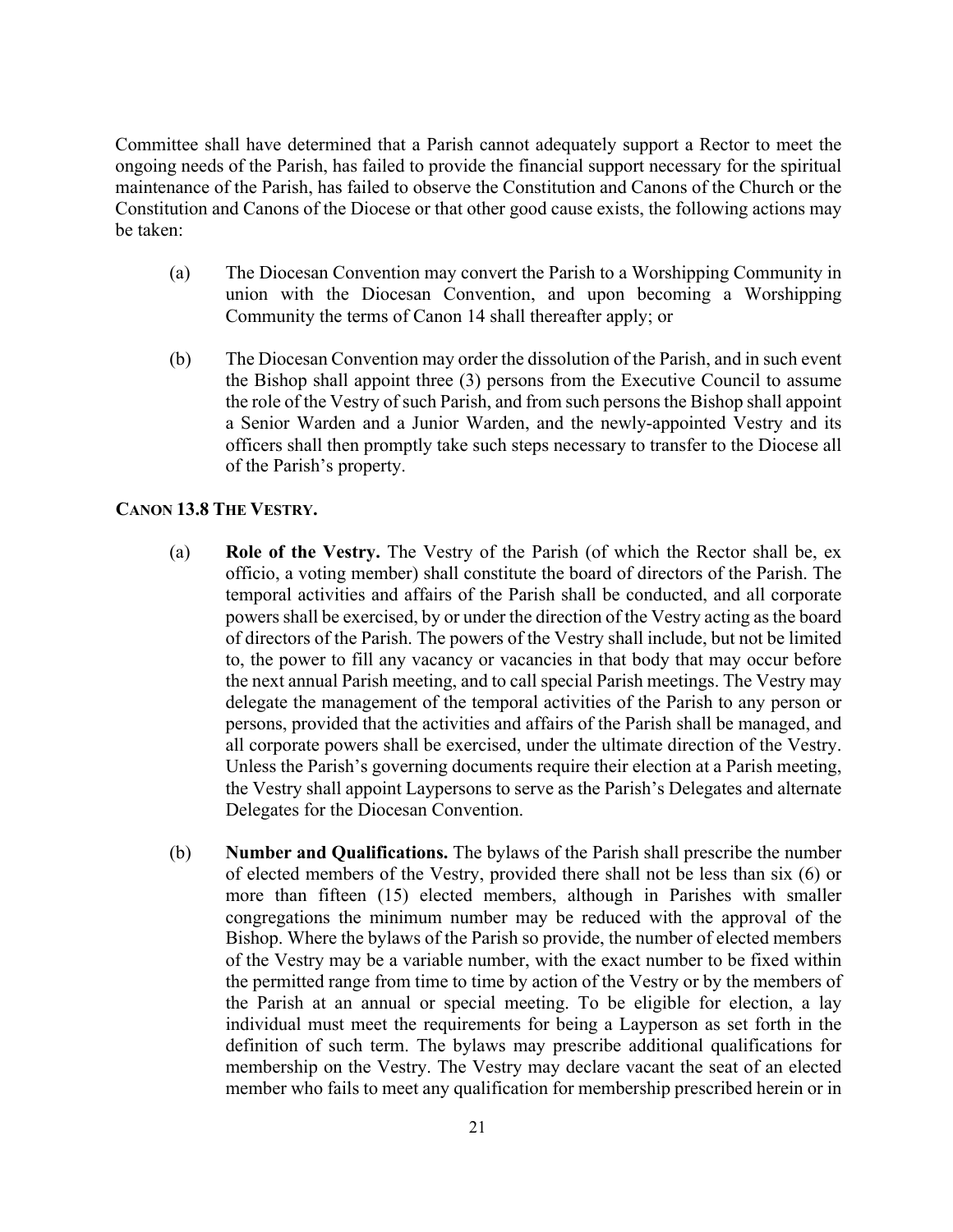the bylaws of the Parish; the seat of an elected member who has failed without excuse to attend three (3) consecutive regular meetings of the Vestry; or the seat of an elected member who has failed without excuse to attend a total of four (4) regular meetings of the Vestry during any calendar year.

- (c) **Election and Term.** Members of the Vestry shall be elected at the annual Parish meeting to be held at the time fixed by the bylaws. In the case of a newly-organized Parish, members of the Vestry shall be elected at a special Parish meeting to serve until the first annual Parish meeting. The maximum term for which a member of the Vestry may be elected shall expire on the date of the third  $(3<sup>rd</sup>)$  annual meeting of the Parish following the meeting at which such person was elected or at such time, not exceeding three (3) years, as the Parish may fix by bylaw for installation of members of the Vestry. Each term of office shall be fixed so that, as nearly as practicable, one-third (1/3) of the authorized number of Layperson members of the Vestry to be elected for a full term shall be elected at each annual meeting. A retiring or resigning Vestry member may not again serve on the Vestry until one (1) year has elapsed, except that a member completing less than the full term of another's unexpired term may be elected to a full term.
- (d) **Wardens.** The officers of the Vestry and Parish shall include a Senior Warden and a Junior Warden, both of whom shall be elected members of the Vestry. Subject to the consent of the Vestry, the Rector shall appoint the Senior Warden and Junior Warden, each of whom shall serve at the pleasure of the Rector. If the Parish is without a Rector, the Senior Warden and Junior Warden shall be elected by the members of the Vestry. If the Parish is without a Rector, or if the Rector is absent, unable to act, or elects not to preside, the Senior Warden shall preside at meetings of the Vestry and of the Parish, and if the Parish also is without a Senior Warden, or if the Senior Warden is absent, unable to act or elects not to preside, the Junior Warden shall then preside at meetings of the Vestry and of the Parish. No action shall be taken at a meeting of a Vestry unless either the Rector, the Senior Warden or Junior Warden is present.
- (e) **Other Officers.** Other officers of the Vestry and Parish shall include a Parish Secretary and a Parish Treasurer, each of whom shall be elected at an organizational meeting of the Vestry immediately following the annual Parish meeting and shall serve until their successors are elected. Such officers need not be members of the Vestry. They shall have the powers and duties prescribed in these Canons of the Diocese and in the bylaws of the Parish. The Parish Treasurer shall be bonded in an amount and by a surety approved by the Vestry.

**CANON 13.9 PARISH MEETINGS**.Each Parish shall meet annually to elect members to its Vestry, to receive reports and to transact other business that may legally and canonically come before the meeting. A Parish's annual meeting is to be held not later than December 1 of each calendar year, except that the Vestry, for good cause and with the prior consent of the Bishop, may postpone its annual meeting to a date that is no more than ten (10) months from the foregoing date. Subject to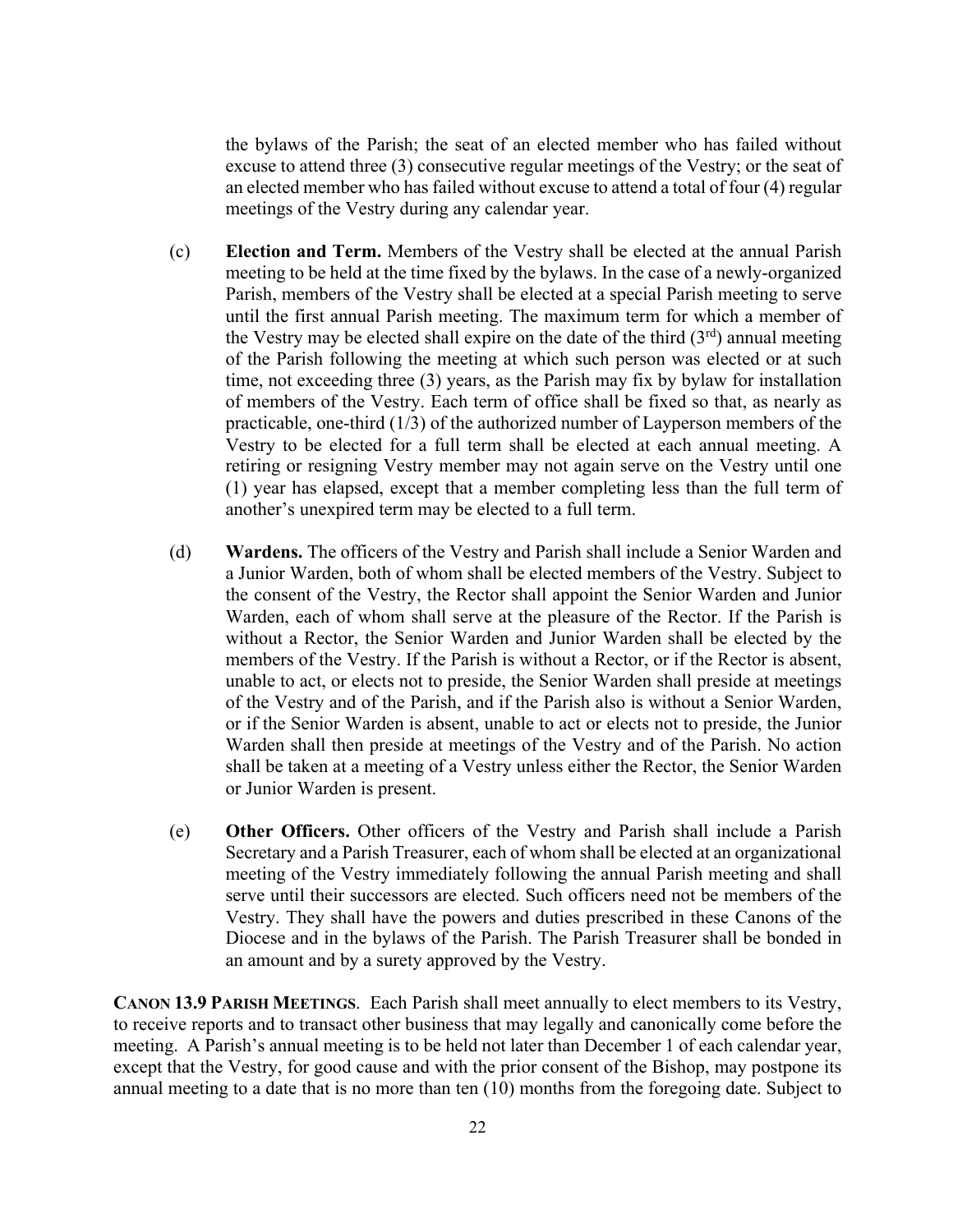the foregoing, the Vestry shall determine the place, day and hour for the annual meeting if not prescribed by the Parish's bylaws. A Parish may hold a special meeting at any time on the call of the Priest-in-Charge of the Parish, the Vestry or ten percent (10%) or more of those persons entitled to vote at a Parish meeting (as hereafter defined). As to Parish meetings, the following shall apply:

- (a) **Voting.** Each person who has received the sacrament of holy baptism, who is aged sixteen (16) years or older, and who has supported the Parish or participated in the life of the Parish for a period of at least six months prior to the meeting shall be entitled to vote. No person shall be entitled to more than one vote or to vote by proxy. In the election of members of the Vestry, all voting shall be by ballot. If the number of candidates for election is equal the number of vacancies to be filled, the Parish Secretary may be directed by the presiding officer to cast a unanimous ballot for the slate of nominees.
- (b) **Notice of Meetings.** Notice of the date, time and place of every Parish meeting shall be given to all members of the Parish not less than twenty (20) days prior to the date of such meeting. The Parish may adopt a bylaw providing for any reasonable method of sending such notice instead of or in addition to U.S. Mail. For any special meeting, the notice must set forth the proposed business, and no other business may be considered at such special meeting.
- (c) **Minutes of Meetings.** The results of any election or a summary of any action taken at a special or annual meeting of the Parish shall be recorded in a writing maintained by the Parish Secretary, and such writing shall be made available to any member of the Parish for inspection upon reasonable request.
- (de) **Judges of Election.** For each meeting at which members of the Vestry are to be elected, unless the number of nominees equals the number of vacancies to be filled, the presiding officer shall appoint from the qualified electors three (3) judges of the election. The judges shall canvass the ballot and certify in writing the result of the election. Whenever the right to vote is challenged, the challenged ballot shall be segregated and identified, and, after the person whose ballot has been challenged has had the opportunity to be heard, the judges shall indicate thereon whether the vote was allowed or rejected, and affix thereto their signatures. The Parish Secretary shall retain all election records for delivery to the Bishop in the event an election is appealed. If no appeal is taken within the period specified for appeal, the election records may be destroyed.
- (e) **Appeal.** Any appeal to the Bishop from the certified result of the election shall be made in writing within ten (10) days following the election. In the case of such appeal, the Bishop shall re-canvass the vote and declare the result of the election. The Bishop's decision on such appeal shall be final.
- (f) **Results of Election.** The Rector, or in his or her absence either the Senior Warden or Junior Warden, shall forward to the Bishop promptly after each annual meeting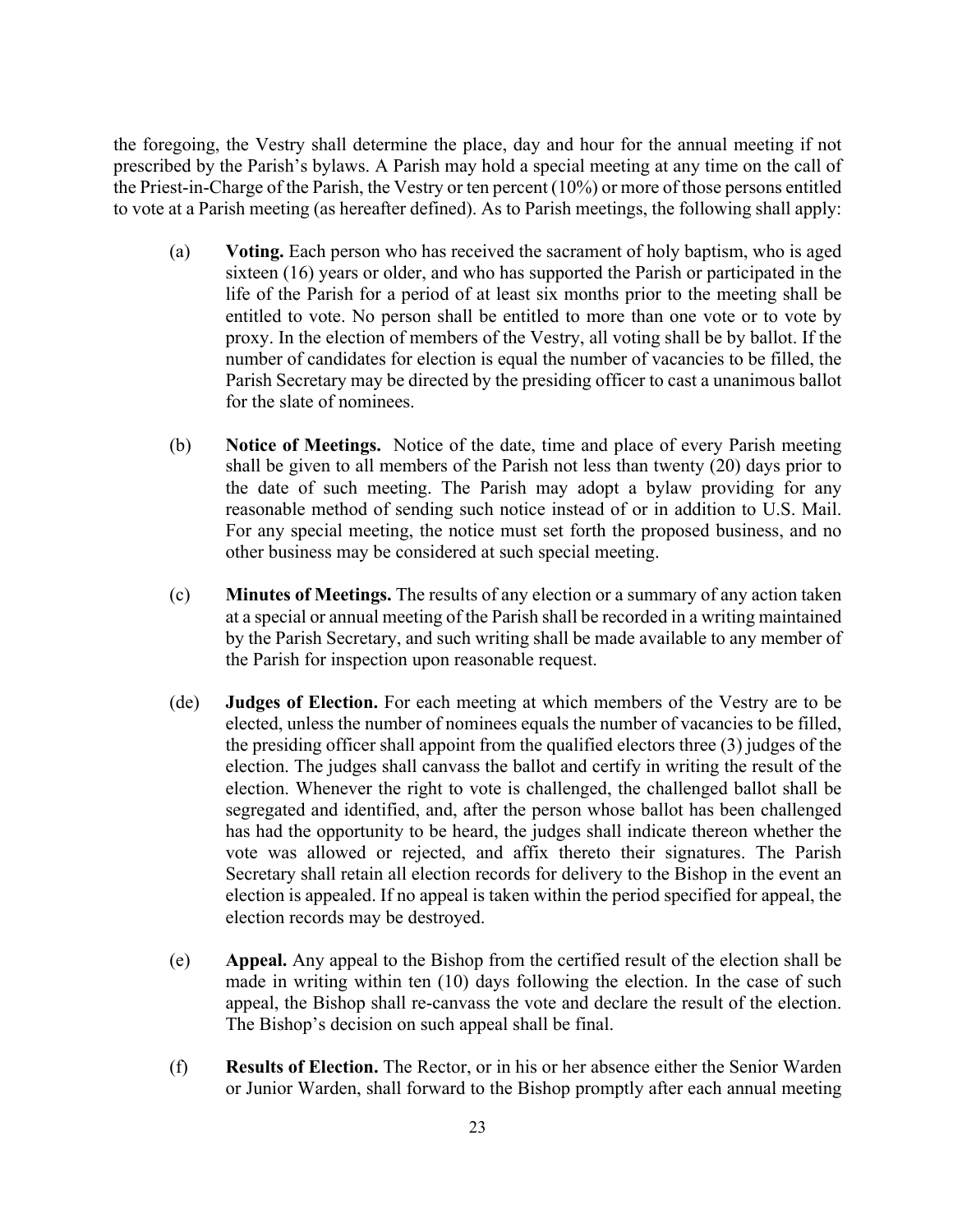and the first organizational meeting of the Vestry following such annual meeting the names, addresses and telephone numbers of the Senior Warden, Junior Warden and other elected members of the Vestry, the Parish Treasurer and Parish Secretary then in office. If any change occurs in any office, the Rector, Senior Warden or Junior Warden shall promptly notify the Bishop of such change.

**CANON 13.10 PARISH REGISTER.** Every Cleric in charge of a Parish, or, if there is no Cleric, the Senior Warden, or, if there also is no Senior Warden, the Junior Warden, shall maintain custody and control of a register containing: (a) a record of all baptisms, confirmations, receptions, marriages and burials solemnized in the Parish, which shall include (i) a list of persons confirmed in the Parish; (ii) the names and dates of birth of the persons baptized together with the names of parents and sponsors or witnesses; and (iii) the names of persons married or buried, and the date of every such rite performed; and (b) the names of all communicants with the date of their reception, death, or removal. The Parish register shall be preserved as part of the records of the Parish. This Parish register shall be available for examination by the Bishop at each visitation, and for inspection at all reasonable times by the members of the Vestry, the Bishop, or any person designated by the Bishop.

**CANON 13.11 VACANCY AS TO RECTOR.** When the position of Rector is or becomes vacant in a Parish, either the Senior Warden or Junior Warden shall promptly notify the Bishop, and the Senior Warden and Junior Warden shall consult with the Bishop with respect to the appointment of an interim Cleric for the maintenance of divine services and pastoral care of the Parish. The Vestry also shall consult with the Bishop or the Bishop's designee with respect to the procedure to be followed in the selection and call of a new Rector.

**CANON 13.12 ELECTION OF THE RECTOR.** The election of a Rector shall require an affirmative vote of two-thirds (2/3) of the Layperson members of the Vestry. No commitment shall be made by the Vestry to any person under consideration as a prospective Rector, nor shall any formal call be issued, until the name of the Cleric under consideration as Rector has been made known to the Bishop, and the Bishop approves the call of such Cleric as Rector of the Parish. The call shall be in the form of an agreement, which shall be signed by the Senior Warden and Junior Warden and, when accepted, signed by the new Rector. In all events, the agreement must comply, or not conflict with, any provision or requirement of the Constitution and Canons of the Church or the Constitution and Canons of the Diocese. The signed agreement shall be sent to the Bishop who, when satisfied that the person chosen is a duly qualified Cleric and has accepted the office, shall approve the call and acceptance by causing copies of the agreement to be countersigned personally or by a designated representative and returned to the new Rector and to the Parish. The Bishop shall then notify the Secretary of the Diocesan Convention, who shall record the appointment and announce it at the next annual meeting of the Diocesan Convention.

**CANON 13.13 ASSISTANTS.** A priest serving as an assistant in a Parish, whether designated as an Assistant Rector or by some other title, shall be elected and retained in accordance with the following: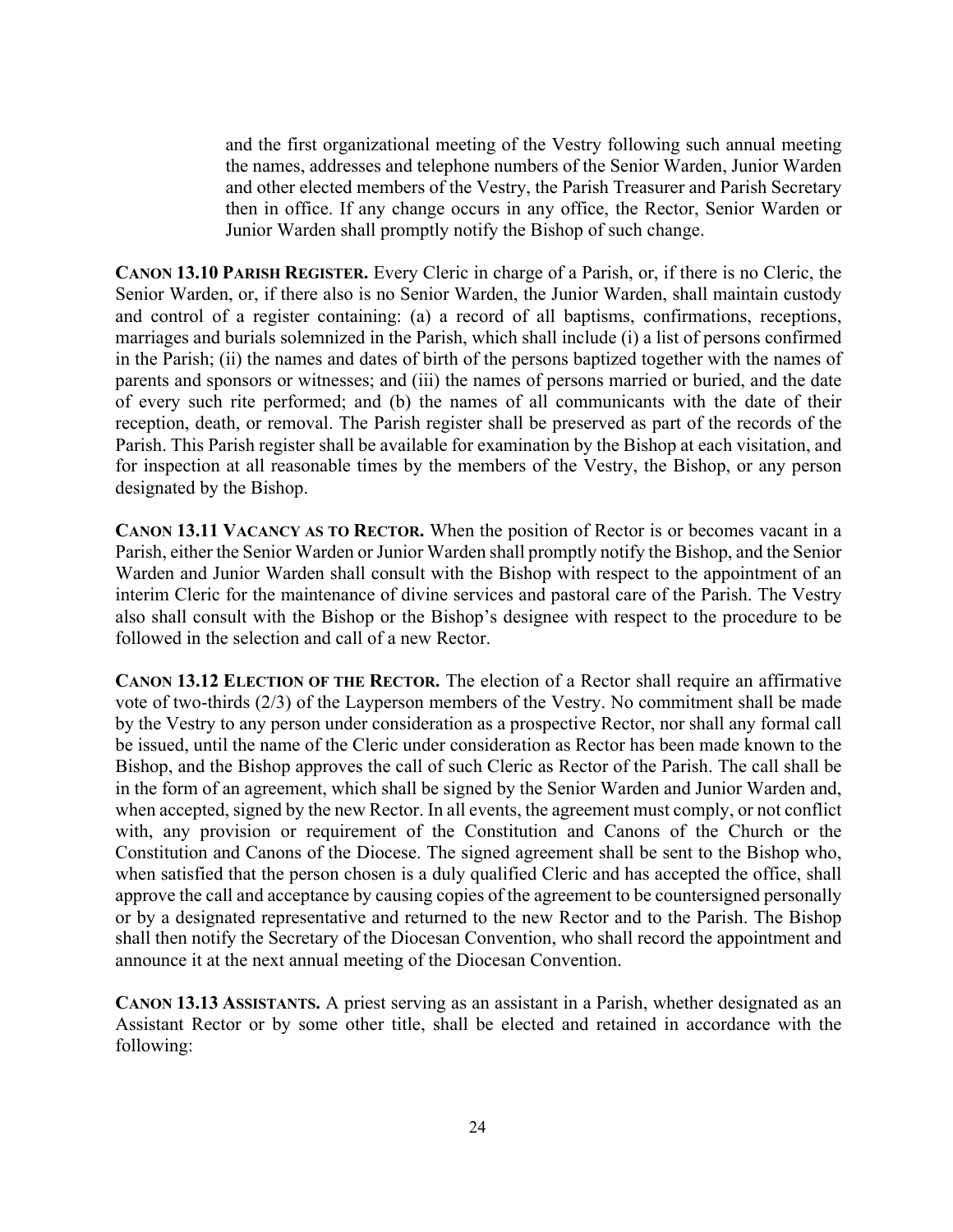- (a) **Selection.** In the selection of an assistant, the Rector shall make known to the Bishop the name of the priest proposed for selection and a time, not exceeding sixty (60) days, given for the Bishop to communicate with the Rector and Vestry on the proposed selection. After the Bishop has communicated with the Rector and Vestry on the proposed selection, the Rector shall then nominate to the Vestry the name of the priest proposed for selection. The election of any such assistant shall require an affirmative vote of two-thirds (2/3) of the entire Vestry.
- (b) **Notice of Election.** Written notice of the election of an assistant, signed by the Senior Warden and Junior Warden, shall be sent to the Bishop within ten (10) days after such election. If the Bishop is satisfied that the person has accepted the office, the notice shall be sent to the Secretary of the Diocesan Convention who shall record it. Such record shall be sufficient evidence of the relationship between the assistant and the Parish.
- (c) **Terms.** The terms of employment of an assistant shall, subject to these Canons of the Diocese, be determined by the Vestry and may be incorporated in an agreement, which agreement constitutes the call and acceptance. In all events, the agreement must provide that the assistant serves at the pleasure of the Rector, and the agreement must otherwise comply, or not conflict with, any provision or requirement of the Constitution and Canons of the Church or the Constitution and Canons of the Diocese.

**CANON 13.14 AUTHORITY OF RECTOR.** Subject to the Constitution and Canons of the Church, the Constitution and Canons of the Diocese and the authority of the Bishop, the Rector shall have exclusive charge of all things pertaining to or affecting the spiritual interests of the Parish. The Rector shall have the right to preside and vote at all Parish and Vestry meetings.

**CANON 13.15 RECONCILIATION OF DISAGREEMENTS AFFECTING A PASTORAL RELATIONSHIP.** Where the need therefor appears, a reconciliation of the pastoral relationship, as provided in the Constitution and Canons of the Church, may be sought in accordance with the following procedure:

- (a) **Appeal to Bishop.** In the event of differences between a Rector and Vestry, an appeal may be made to the Bishop for pastoral ministrations to reconcile those differences. The appeal may be made by the Rector, a majority of the whole Vestry, or jointly. The appeal shall state in writing that there are differences between the Rector and the Vestry and shall invite the Bishop's pastoral ministrations.
- (b) **Appeal by Rector.** If made by the Rector, a signed copy of the appeal shall be mailed or delivered to each member of the Vestry.
- (c) **Appeal by Vestry.** If made by the Vestry, alone or jointly with the Rector, the appeal shall state whether it emanates from a regular or special meeting of the Vestry. Those voting in favor of the appeal shall sign it. Notwithstanding any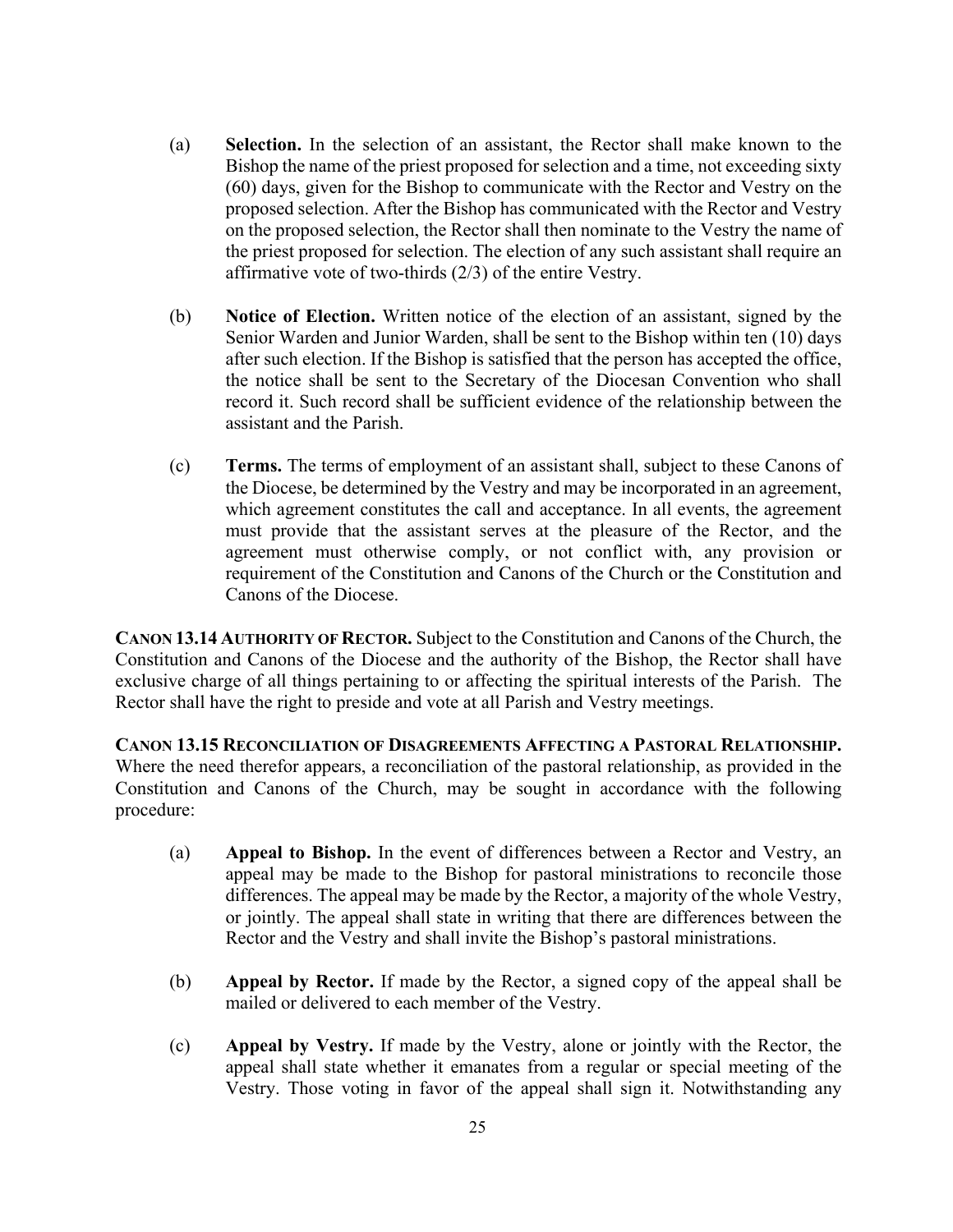provision in the bylaws of the Parish to the contrary, a special meeting of the Vestry to consider the making of an appeal under this Canon may be convened by the Rector, the Senior Warden, the Junior Warden, or at least one-quarter (1/4) of the elected members of the Vestry. A special meeting not convened by the Rector, a Senior Warden or Junior Warden shall consider no other business. The convener(s) of the special meeting shall, at least ten (10) days before the meeting, mail or deliver to each member of the Vestry and to the Rector a signed written notice of the purpose, time, date, and place of the meeting. A certificate of compliance with this requirement, signed by the convener(s), shall accompany the appeal.

**CANON 13.16 DISSOLUTION OF THE PASTORAL RELATIONSHIP.** Except upon mandatory resignation by reason of age, the pastoral relationship between a Rector and a Parish may not be dissolved except in accordance with the Constitution and Canons of the Church.

# **CANON 14 — WORSHIPPING COMMUNITY**

**CANON 14.1 ORGANIZING A WORSHIPPING COMMUNITY.** A Worshipping Community may be established within the boundaries of the Diocese with the consent of the Bishop and the Standing Committee of the Diocese upon completion of the following:

- (a) submission of a written application for the organization of a Worshipping Community to the Bishop, which application must be signed by at least twenty-five (25) persons who acknowledge their readiness to undertake the duties and obligations of such organization and that all activities of the Worshipping Community shall forever be in conformity with the Constitution and Canons of the Church and the Constitution and Canons of the Diocese and with the doctrine, discipline, and worship of The Episcopal Church;
- (b) the submission of bylaws to govern the internal affairs of the Worshipping Community, and at all times such bylaws shall be deemed to provide, in the event it is not expressly stated therein, that the Constitution and Canons of the Church and the Constitution and the Canons of the Diocese shall prevail against anything contained in the bylaws to the contrary;
- (c) issuance by the Bishop of written authorization for the organization of the Worshipping Community within the boundaries fixed by the Bishop; and
- (d) the holding of a meeting of those desiring the organization of the Worshipping Community over which the Bishop or one authorized by the Bishop shall preside as organizer, and at which the prospective members of the Worshipping Community shall affirm the commitments set forth in the application and shall accept the conditions of the Bishop's authorization and shall elect those persons to serve as the initial Governing Committee of the Worshipping Community.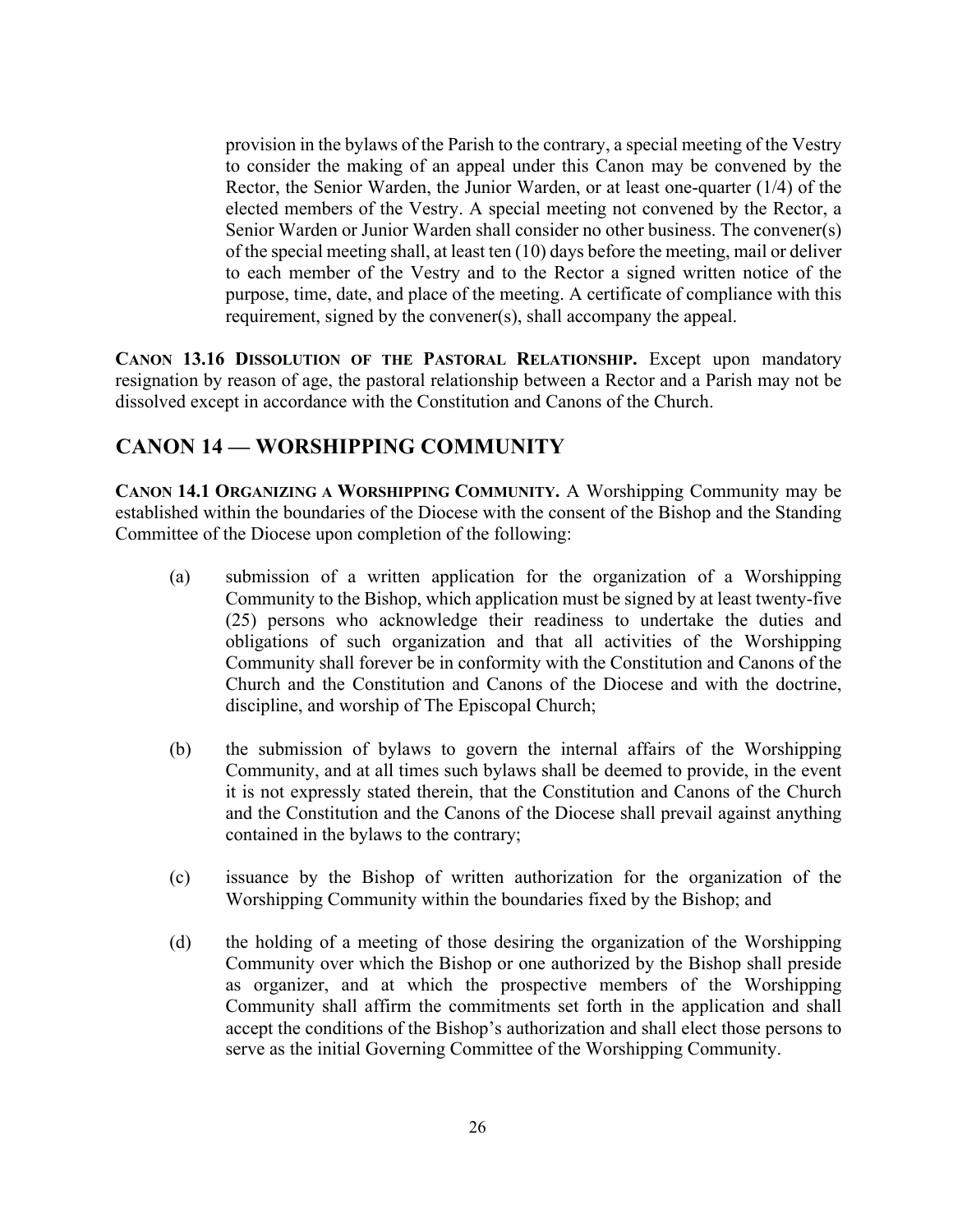**CANON 14.2 RECOGNITION BY THE DIOCESAN CONVENTION.** At the next annual Diocesan Convention after being established, the Worshipping Community shall submit to the Diocesan Convention: (i) an application, in such form and with such information as required by the Bishop and signed by a majority of the Governing Committee, requesting that the Diocesan Convention recognize the Worshipping Community as being in union with the Diocesan Convention, (ii) a list of the Worshipping Community's Layperson Delegate and alternate Delegate to the Diocesan Convention, and (iii) a recommendation of the Bishop that the Diocesan Convention recognize the Worshipping Community. By majority vote, the Diocesan Convention may resolve that the Diocesan Convention recognizes the Worshipping Community as being in union with the Diocesan Convention and that its elected Layperson Delegate be seated. In the event the Diocesan Convention does not vote in favor of recognizing a Worshipping Community, the same may continue, although without representation in the Diocesan Convention, until the same is either later recognized by the Diocesan Convention or is dissolved.

#### **CANON 14.3 GOVERNING COMMITTEE.**

- (a) **Role of the Governing Committee.** The Governing Committee of a Worshipping Community (of which the Vicar shall be, ex officio, a voting member) shall constitute the board of directors of the Worshipping Community. The temporal activities and affairs of the Worshipping Community shall be conducted, and all corporate powers shall be exercised, by or under the direction of the Governing Committee acting as the board of directors of the Worshipping Community. The powers of the Governing Committee shall include, but not be limited to, the power to fill any vacancy or vacancies in that body that may occur before the next annual meeting of the Worshipping Community, and to call special meetings of the Worshipping Community. The Governing Committee may delegate the management of the temporal activities of the Worshipping Community to any person or persons, provided that the activities and affairs of the Worshipping Community shall be managed, and all corporate powers shall be exercised, under the ultimate direction of the Governing Committee. Unless the Worshipping Community's governing documents require their election at a meeting of the Worshipping Community, the Governing Committee shall appoint Laypersons to serve as the Worshipping Community's Delegates and alternate Delegates for the Diocesan Convention.
- (b) **Number and Qualifications.** The bylaws of the Worshipping Community shall prescribe the number of elected members of the Governing Committee, provided there shall not be less than six (6) or more than fifteen (15) elected members, although in Worshipping Communities with smaller congregations the minimum number may be reduced with the approval of the Bishop. Where the bylaws of the Worshipping Community so provide, the number of elected members of the Governing Committee may be a variable number, with the exact number to be fixed within the permitted range from time to time by action of the Governing Committee or by the members of the Worshipping Community at an annual or special meeting. To be eligible for election, a lay individual must meet the requirements for being a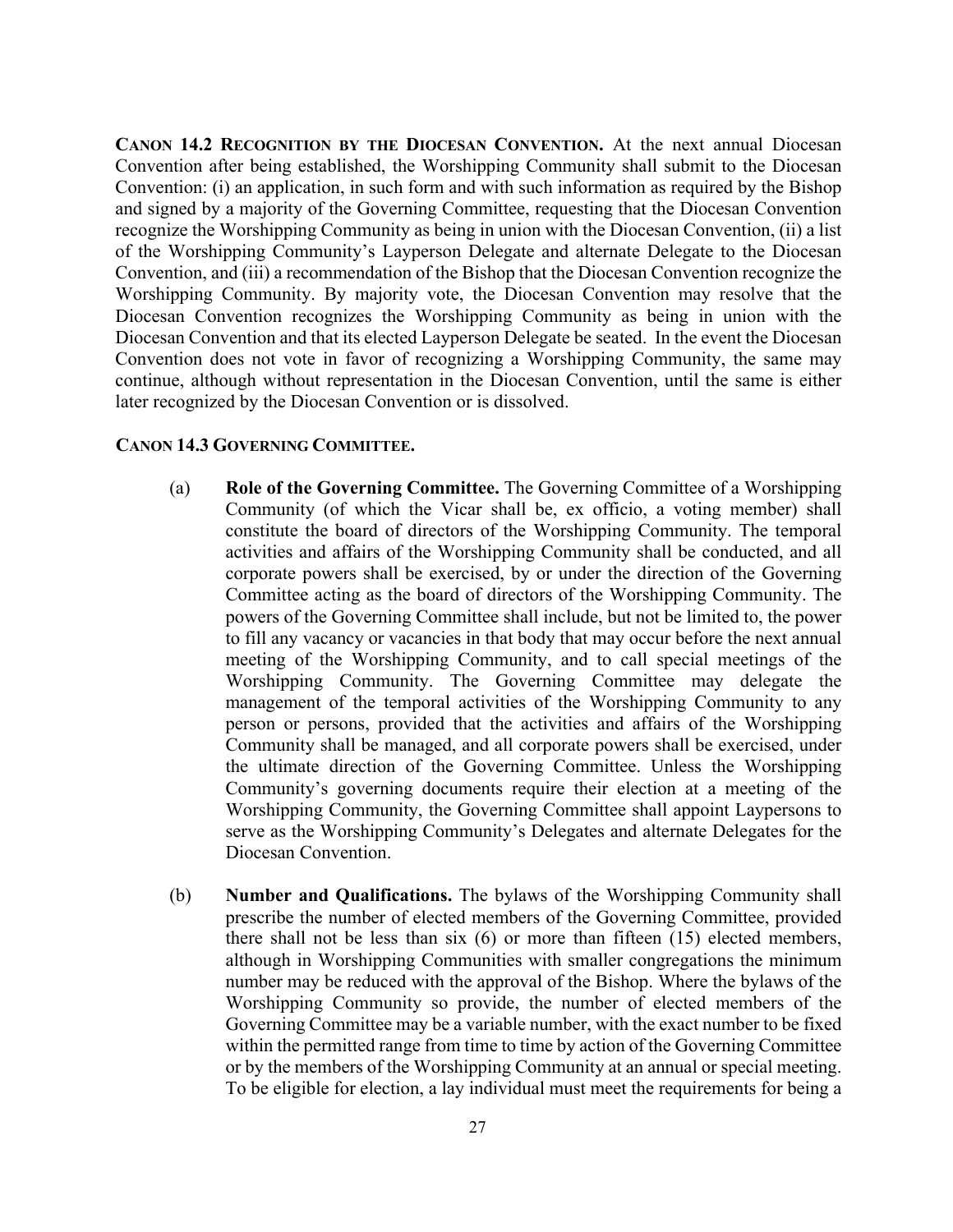Layperson as set forth in the definition of such term. The bylaws may prescribe additional qualifications for membership on the Governing Committee. The Governing Committee may declare vacant the seat of an elected member who fails to meet any qualification for membership prescribed herein or in the bylaws of the Worshipping Community; the seat of an elected member who has failed without excuse to attend three (3) consecutive regular meetings of the Governing Committee; or the seat of an elected member who has failed without excuse to attend a total of four (4) regular meetings of the Governing Committee during any calendar year.

- (c) **Election and Term.** Members of the Governing Committee shall be elected at the annual meeting of the Worshipping Community to be held at the time fixed by the bylaws. In the case of a newly-organized Worshipping Community, members of the initial Governing Committee shall be elected at a special meeting of the Worshipping Community to serve until the first annual meeting of the Worshipping Community. The maximum term for which a member of the Governing Committee may be elected shall expire on the date of the third  $(3<sup>rd</sup>)$  annual meeting of the Worshipping Community following the meeting at which such person was elected or at such time, not exceeding three (3) years, as the Worshipping Community may fix by bylaw for installation of members of the Governing Committee. Each term of office shall be fixed so that, as nearly as practicable, one-third (1/3) of the authorized number of Layperson members of the Governing Committee to be elected for a full term shall be elected at each annual meeting. A retiring or resigning Governing Committee member may not again serve on the Governing Committee until one (1) year has elapsed, except that a member completing less than the full term of another's unexpired term may be elected to a full term.
- (d) **Wardens.** The officers of the Governing Committee and Worshipping Community shall include a Senior Warden and a Junior Warden, both of whom shall be elected members of the Governing Committee. Subject to the consent of the Governing Committee, the Vicar shall appoint the Senior Warden and Junior Warden, each of whom shall serve at the pleasure of the Vicar. If the Worshipping Community is without a Vicar, the Senior Warden and Junior Warden shall be elected by the members of the Governing Committee. If the Worshipping Community is without a Vicar, or if the Vicar is absent, unable to act, or elects not to preside, the Senior Warden shall preside at meetings of the Governing Committee and of the Worshipping Community, and if the Worshipping Community also is without a Senior Warden, or if the Senior Warden is absent, unable to act or elects not to preside, the Junior Warden shall then preside at meetings of the Governing Committee and of the Worshipping Community. No action shall be taken at a meeting of a Governing Committee unless the Vicar, the Senior Warden or the Junior Warden is present.
- (e) **Other Officers.** Other officers of the Governing Committee and Worshipping Community shall include a Worshipping Community Secretary and a Worshipping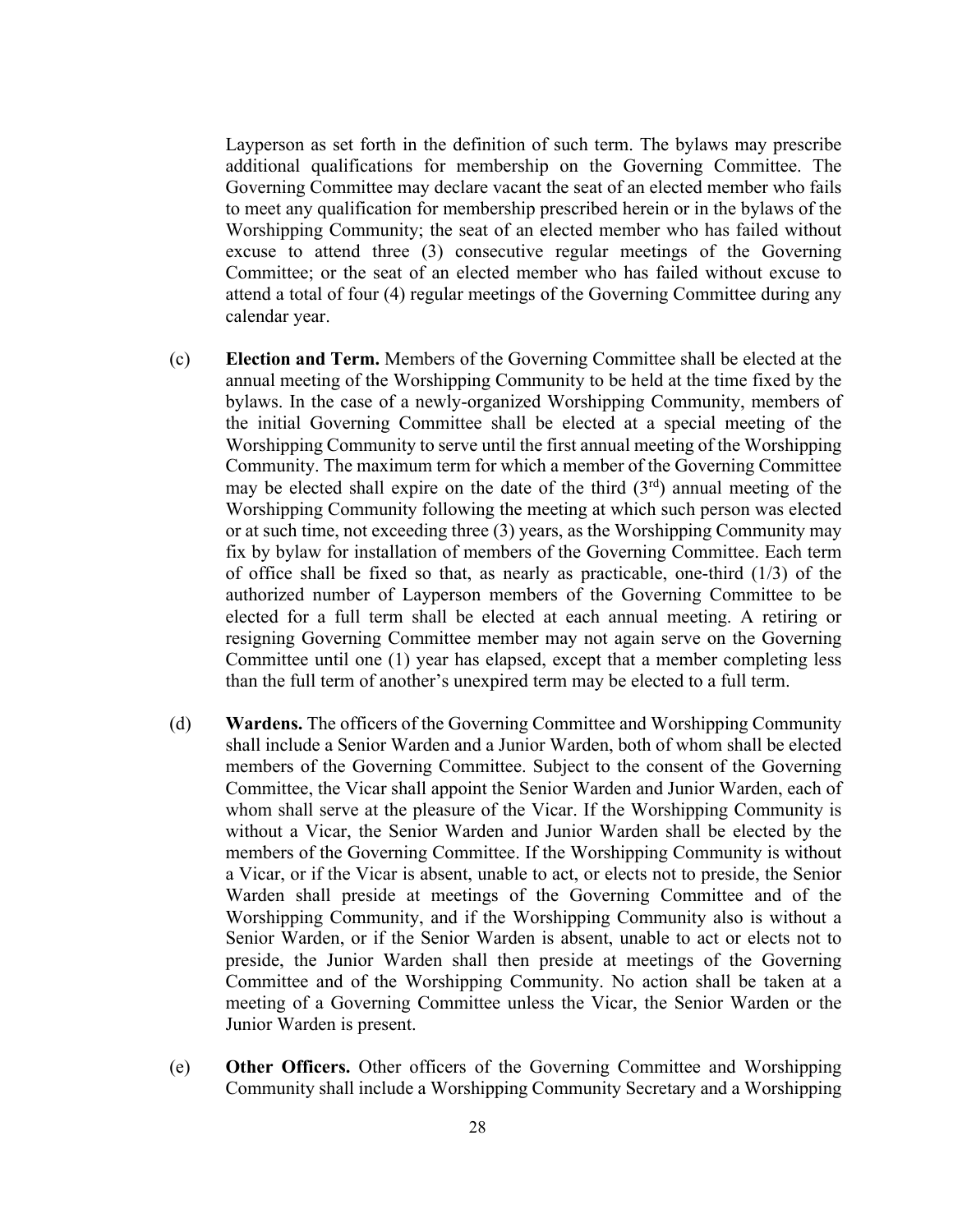Community Treasurer. Each of these officers shall be elected at a meeting of the Governing Committee and shall serve until their successors are elected. Such officers need not be members of the Governing Committee. They shall have the powers and duties prescribed in these Canons of the Diocese and in the bylaws of the Worshipping Community. The Worshipping Community Treasurer shall be bonded in an amount and by a surety approved by the Governing Committee.

**CANON 14.4 WORSHIPPING COMMUNITY CLERIC.** A Cleric in charge of a Worshipping Community shall be known as a Vicar. The Bishop shall appoint, and shall have the authority to remove and replace, the Vicar of a Worshipping Community. A Vicar may be assigned to two or more Worshipping Communities. The duties of a Vicar in charge of a Worshipping Community shall be as far as practicable the same as those of the Rector of a Parish.

**CANON 14.5 ANNUAL MEETING.** An annual meeting of the Worshipping Community shall be held at the time and place set forth in a notice issued by the Governing Committee or at such other time or place as may be prescribed by the Bishop to elect members of the Governing Committee, to receive reports and to transact other business that may legally and canonically come before the meeting. The Vicar shall chair the meeting; and in the Vicar's absence the Senior Warden shall serve as chair; and if both the vicar and Senior Warden are unable to serve, the Junior Warden shall chair the meeting; and if none of the foregoing are available or able to chair the meeting the Bishop shall designate a chair for such meeting. At the annual meeting, those persons who have received the sacrament of holy baptism, who are aged sixteen (16) years or older, and who have supported the Worshipping Community or participated in the life of the Worshipping Community for a period of at least six months prior to the meeting shall be entitled to participate in any elections or vote on matters that may require a vote. No person shall be entitled to more than one vote or to vote by proxy.

**CANON 14.6 CONDUCT OF MEETINGS.** The Vicar shall have the right to vote, and may preside, at all meetings of the Governing Committee. If the Vicar does not preside at a meeting of the Committee, the Senior Warden, or in the absence of the Senior Warden, the Junior Warden, shall preside. No action may be taken at a meeting of the Governing Committee unless there was present either the Vicar, the Senior Warden, the Junior Warden or a person appointed by the Bishop to serve as the Bishop's representative.

**CANON 14.7 FINANCES OF WORSHIPPING COMMUNITIES.** Every Governing Committee shall adopt a financial plan or budget for the Worshipping Community, and the finances of the Worshipping Community shall be administered in accordance therewith.

**CANON 14.8 REGISTER.** In every Worshipping Community, there shall be kept by the Vicar or, if there is not a Vicar, by the Senior Warden or, if there also is no Senior Warden, by the Junior Warden, a register which conforms to all the requirements of the Constitution and Canons of the Church and the provisions of the Canons of the Diocese relating to Parish Registers.

**CANON 14.9 EXISTING WORSHIPPING COMMUNITIES.** The following have previously been recognized by historical acts, including action of the Diocesan Convention, as Worshipping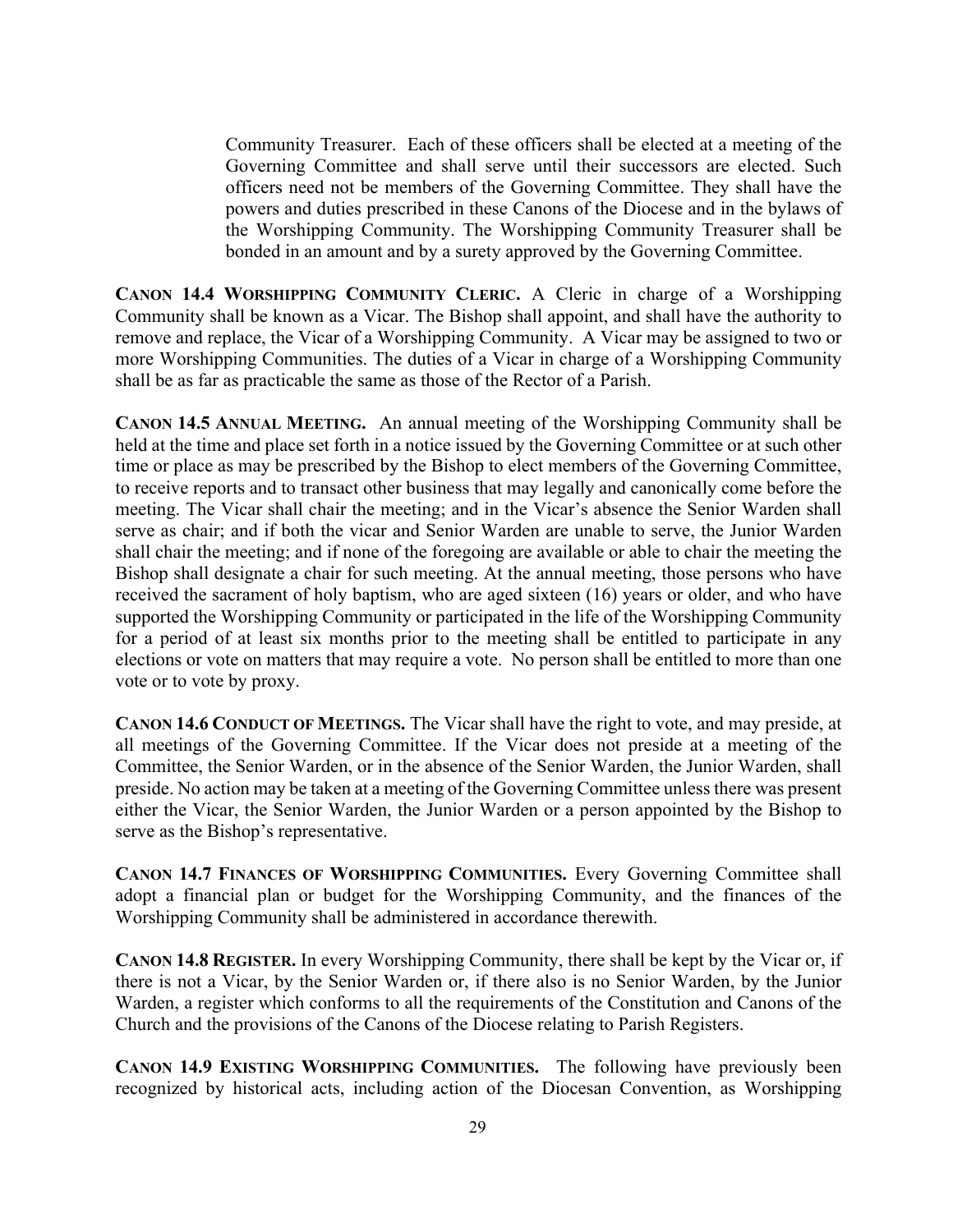Communities of the Diocese and in union with the Diocesan Convention: Church of the Advocate (Asheville, North Carolina) and St. Giles Chapel (Asheville, North Carolina). As to such existing Worshiping Communities, the following shall apply, notwithstanding any provision in the prior parts of this Canon 14 to the contrary:

- (a) Each existing Worshipping Community shall continue as Worshipping Community of the Diocese.
- (b) By hereafter continuing its affiliation with The Episcopal Church or the Diocese, each existing Worshipping Community (i) reaffirms that it accedes to doctrine, discipline and worship of The Episcopal Church and the Diocese; (ii) acknowledges that it shall forever remain in conformity with the Constitution and Canons of the Church and the Constitution and Canons of the Diocese; (iii) agrees that it holds all property, real and personal, in trust for The Episcopal Church and the Diocese; and (iv) agrees that it shall not encumber or alienate its real property except as expressly authorized by, or after obtaining such approvals and satisfying any requirements for doing so as set forth in, the Canons of the Diocese.
- (c) By hereafter continuing its affiliation with the Diocese, each existing Worshipping Community, with the aid and at the direction of the Bishop, shall organize itself and/or modify its organizational structure and any documents governing its internal affairs to conform to the requirements as imposed by this Canon 14, which shall include, to the extent necessary, the adoption of bylaws for the governance of the Worshipping Community and the election of the initial Governing Committee as to such Worshipping Community as well as the Senior Warden, Junior Warden, Worshipping Community Secretary and Worshipping Community Treasurer. Thereafter, the Worshipping Community shall operate at all times in compliance with the requirements of this Canon 14.

**CANON 14.10 DISSOLUTION OF A WORSHIPPING COMMUNITY.** If, after notice to the Worshipping Community and an opportunity to be heard, the Bishop and the Standing Committee shall have determined that the Worshipping Community has failed to observe the Constitution and Canons of the Church or the Constitution and Canons of the Diocese or that other good cause for dissolution exists, the Diocesan Convention may order the dissolution of the Worshipping Community, and in such event the Bishop shall appoint three (3) persons from the Executive Council to assume the role of the Governing Committee of such Worshipping Community, and from such persons the Bishop shall appoint a Senior Warden and a Junior Warden, and the newlyappointed Governing Committee and its officers shall then promptly take such steps necessary to transfer to the Diocese all of the Worshipping Community's property.

### **CANON 15 — CHAPELS**

**CANON 15.1 APPLICATION.** A congregational ministry may apply for admission as a Chapel in union with Diocesan Convention. The application of the congregational ministry is to be addressed to the Bishop and the Standing Committee, and it shall be in the form prescribed by the Bishop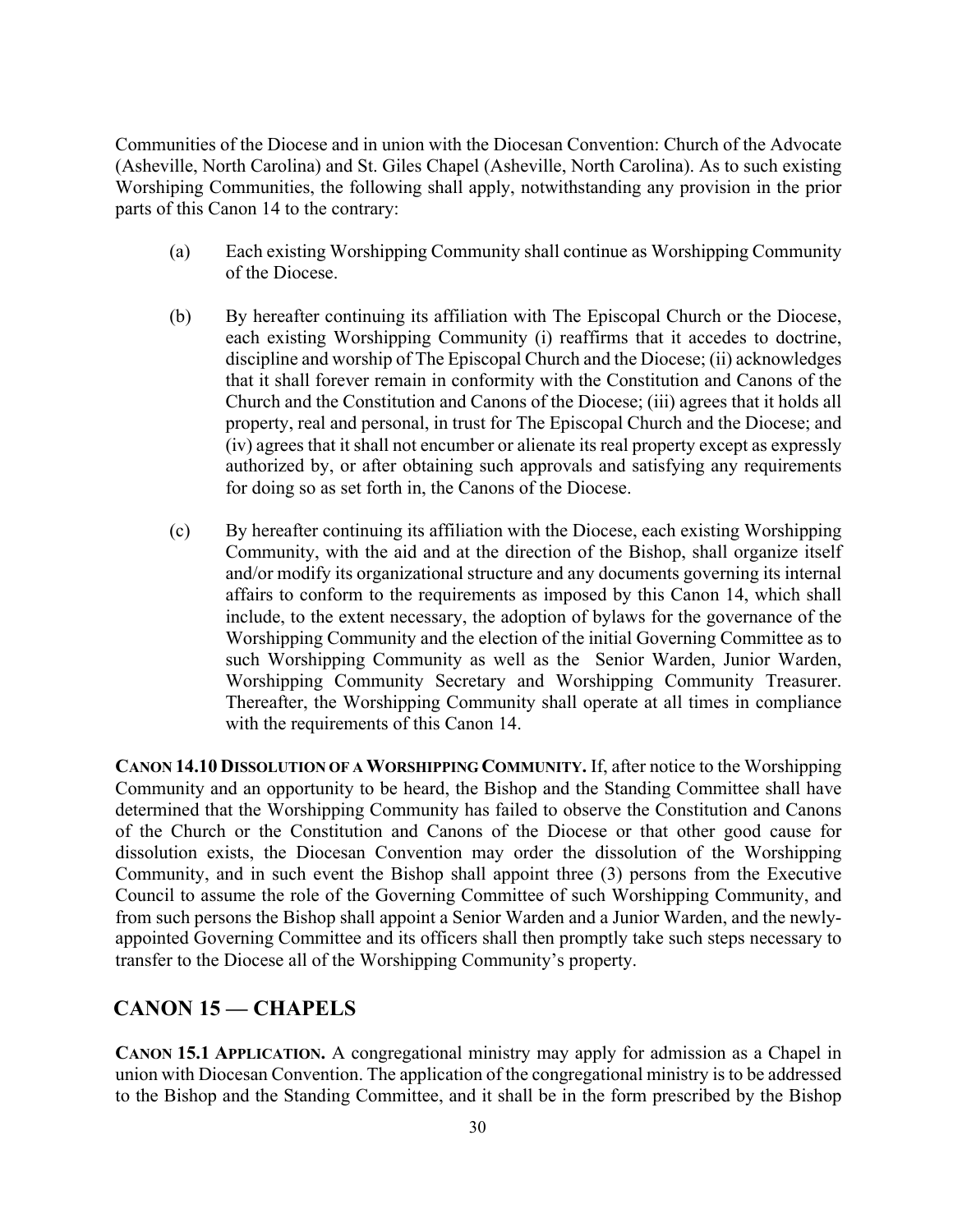and shall identify the members of the initial Governing Committee of the proposed Chapel and from such persons the initial Senior Warden, Junior Warden, Chapel Secretary and Chapel Treasurer for the proposed Chapel, and it shall include such other information as the Bishop shall request. In all events, the application must contain the following commitments on behalf of the prospective Chapel:

- (a) that all activities of the Chapel shall forever be in conformity with the Constitution and the Canons of the Church and with the Constitution and Canons of the Diocese and with the doctrine, discipline and worship of The Episcopal Church;
- (b) that the said Constitution and Canons of the Church and the Constitution and Canons of the Diocese shall always expressly form a part of the governing documents of the Chapel and shall prevail against anything elsewhere contained in said governing documents;
- (c) that all property, real and personal, shall be held in trust for The Episcopal Church and the Diocese in which the Chapel is located and subject to the authority and control of its Bishop and Standing Committee as specified in the Constitution and Canons of the Church and the Constitution and Canons of the Diocese; and
- (d) that the Chapel shall dissolve as an ongoing entity whenever the Diocesan Convention has dissolved the parochial relationship with the Chapel.

**CANON 15.2 APPROVAL.** If the Bishop and a majority of the Standing Committee approve the organization of the proposed Chapel, the Bishop shall issue a certificate evidencing such approval, a copy of which certificate shall be incorporated in the minutes of the Standing Committee.

**CANON 15.3 ORGANIZATIONAL MEETING.** Upon receipt of the approval of the Bishop and of the Standing Committee, there shall be a meeting of the members of the proposed Chapel and its initial Governing Committee at which the Bishop, or a Cleric appointed by the Bishop shall preside. If the application and the undertakings and declarations made therein are ratified and confirmed by the vote of a majority of the members of the proposed Chapel present at such meeting, then the Governing Committee (or such person or persons from the Governing Committee as it shall appoint) shall organize the Chapel, if not already so organized, as either a North Carolina nonprofit corporation or as a nonprofit religious entity existing under the North Carolina Uniform Unincorporated Nonprofit Association Act. The organizational documents shall include (and if already in existence shall be amended to include) the following:

(a) If organized as a nonprofit corporation, the organizational documents shall include articles of incorporation that are to be filed with the Office of the North Carolina Secretary of State and shall include, among other terms as may be prescribed by the Bishop or Chancellor, (i) the name of the Chapel, which shall include the words "Episcopal Chapel" as part of the name; (ii) that the Chapel is subordinate to the authority of the Diocese and that it shall dissolve whenever its status as a Chapel has been terminated by the Diocese; (iii) that the property of the Chapel is held in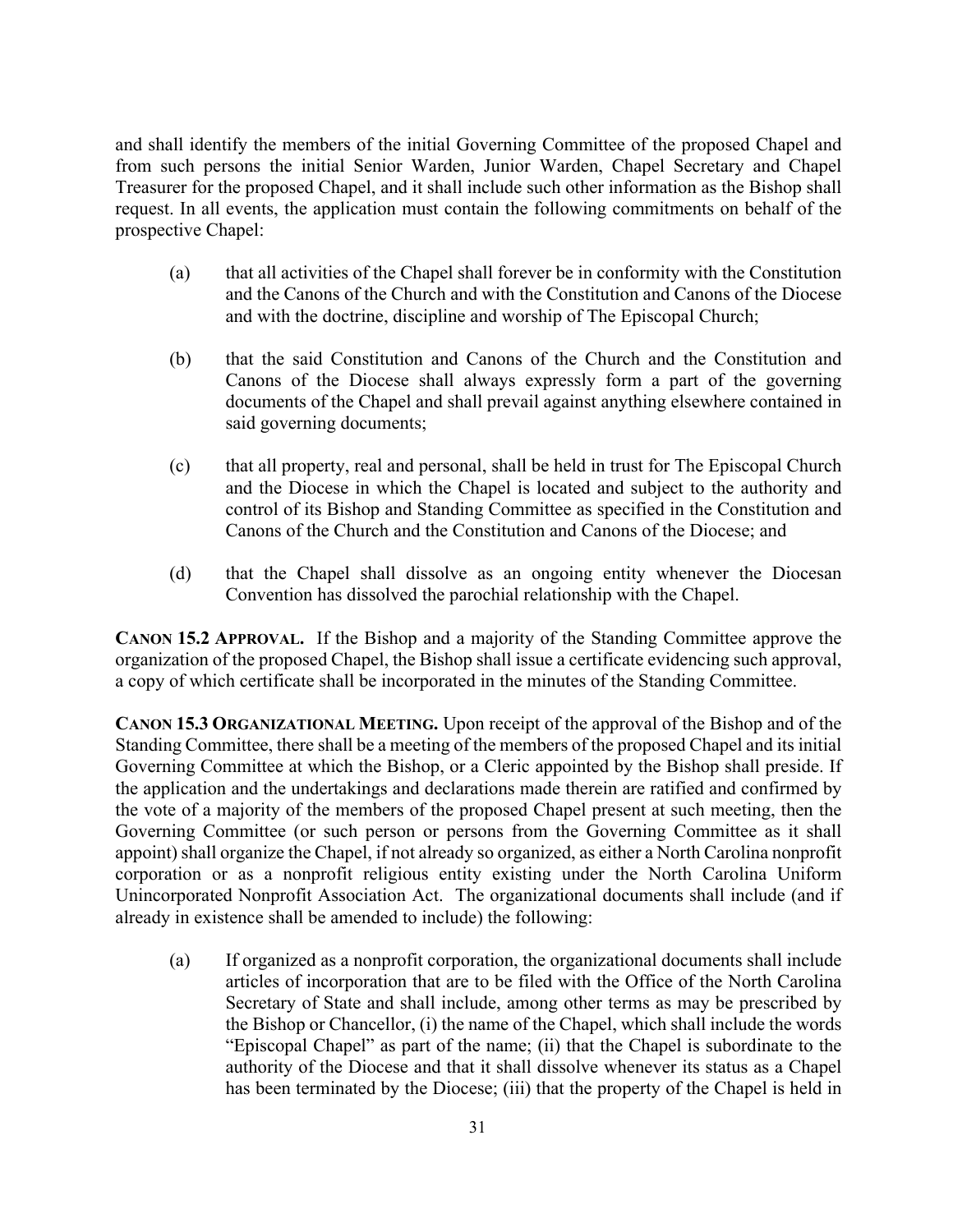trust for The Episcopal Church and the Diocese; (iv) that the Chapel shall not encumber or alienate its real property except as expressly authorized by, or after obtaining such approvals and satisfying any requirements for doing so as set forth in, the Canons of the Diocese; (v) that upon dissolution its property shall pass to the Diocese; and (vi) that its organizational and governing documents may not be amended without the prior consent of the Bishop and the approval of Executive Council and the Standing Committee .

- (b) If organized as an unincorporated nonprofit association, the organizational documents shall include articles of consent signed by two or more members of the Chapel that are to be retained in the records of the Chapel, with a copy submitted to the Bishop, and such articles of consent shall include, among other terms as may be prescribed by the Bishop or Chancellor, (i) the name of the Chapel, which shall include the words "Episcopal Chapel" as part of the name; (ii) that the members signing the articles of consent do so to cause the Chapel to come into existence in accordance with the North Carolina Uniform Unincorporated Nonprofit Association Act; (iii) that the Chapel is subordinate to the authority of the Diocese, and the Chapel shall dissolve whenever its status as a Chapel has been terminated by the Diocese; (iv) that the property of the Chapel is held in trust for The Episcopal Church and the Diocese; (v) that the Chapel shall not encumber or alienate its real property except as expressly authorized by, or after obtaining such approvals and satisfying any requirements for doing so as set forth in, the Canons of the Diocese; (vi) that upon dissolution its property shall pass to the Diocese; and (vii) that its organizational and governing documents may not be amended without the prior consent of the Bishop and the approval of Executive Council and the Standing Committee .
- (c) The Chapel shall adopt bylaws to govern its internal affairs. At all times, such bylaws shall be deemed to provide, in the event it is not expressly stated therein, that the Constitution and Canons of the Church and the Constitution and the Canons of the Diocese shall prevail against anything contained in the bylaws to the contrary.

**CANON 15.4 RECOGNITION BY THE DIOCESAN CONVENTION.** At the next annual Diocesan Convention after being established, the Chapel shall submit to the Diocesan Convention: (i) an application, in such form and with such information as required by the Bishop and signed by a majority of its Governing Committee, requesting that the Diocesan Convention recognize the Chapel as being in union with the Diocesan Convention, (ii) a list of the Chapel's Layperson Delegate and alternate Delegate to the Diocesan Convention, and (iii) a recommendation of the Bishop that the Diocesan Convention recognize the Chapel. By majority vote, the Diocesan Convention may resolve that the Diocesan Convention recognizes the Chapel as being in union with the Diocesan Convention and that its elected Layperson Delegate be seated. In the event the Diocesan Convention does not vote in favor of recognizing a Chapel, the same may continue, although without representation in the Diocesan Convention, until the same is either later recognized by the Diocesan Convention or is dissolved.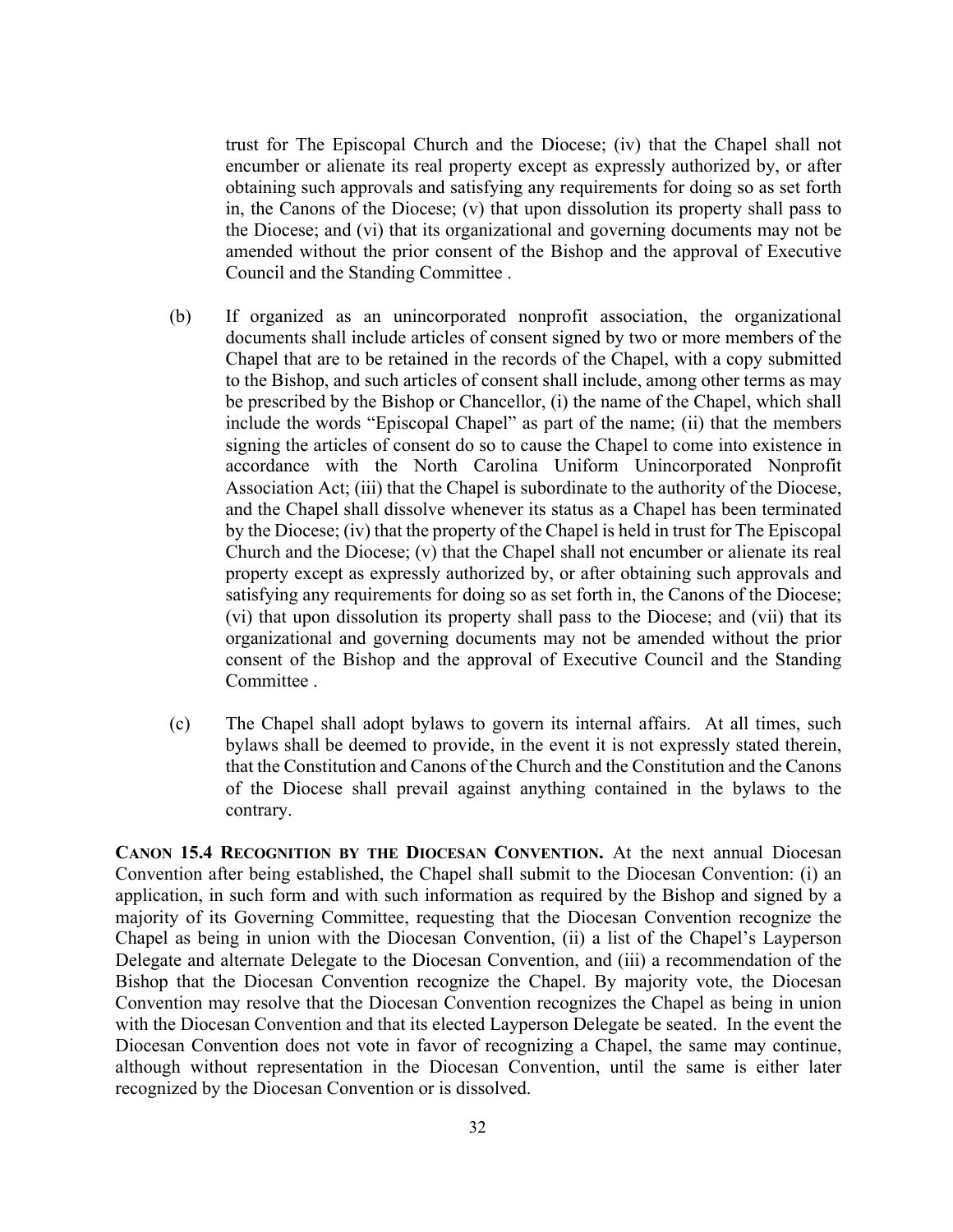#### **CANON 15.5 GOVERNING COMMITTEE.**

- (a) **Role of the Governing Committee.** The Governing Committee of a Chapel shall constitute the board of directors of the Chapel. The temporal activities and affairs of the Chapel shall be conducted, and all corporate powers shall be exercised, by or under the direction of the Governing Committee acting as the board of directors of the Chapel. The powers of the Governing Committee shall include, but not be limited to, the power to fill any vacancy or vacancies in that body that may occur before the next annual meeting of the Chapel, and to call special meetings of the Chapel. The Governing Committee may delegate the management of the temporal activities of the Chapel to any person or persons, provided that the activities and affairs of the Chapel shall be managed, and all corporate powers shall be exercised, under the ultimate direction of the Governing Committee. Unless the Chapel's governing documents require their election at a meeting of the Chapel, the Governing Committee shall appoint Laypersons to serve as the Chapel's Delegates and alternate Delegates for the Diocesan Convention.
- (b) **Number and Qualifications.** The bylaws of the Chapel shall prescribe the number of elected members of the Governing Committee, provided there shall not be less than six (6) or more than fifteen (15) elected members, although in Chapels with smaller congregations the minimum number may be reduced with the approval of the Bishop. Where the bylaws of the Chapel so provide, the number of elected members of the Governing Committee may be a variable number, with the exact number to be fixed within the permitted range from time to time by action of the Governing Committee or by the members of the Chapel at an annual or special meeting. To be eligible for election, a lay individual must meet the requirements for being a Layperson as set forth in the definition of such term. The bylaws may prescribe additional qualifications for membership on the Governing Committee. The Governing Committee may declare vacant the seat of an elected member who fails to meet any qualification for membership prescribed herein or in the bylaws of the Chapel; the seat of an elected member who has failed without excuse to attend three (3) consecutive regular meetings of the Governing Committee; or the seat of an elected member who has failed without excuse to attend a total of four (4) regular meetings of the Governing Committee during any calendar year.
- (c) **Election and Term.** Members of the Governing Committee shall be elected at the annual meeting of the Chapel to be held at the time fixed by the bylaws. In the case of a newly-organized Chapel, members of the initial Governing Committee shall be elected at a special meeting of the Chapel to serve until the first annual meeting of the Chapel. The maximum term for which a member of the Governing Committee may be elected shall expire on the date of the third  $(3<sup>rd</sup>)$  annual meeting of the Chapel following the meeting at which such person was elected or at such time, not exceeding three (3) years, as the Chapel may fix by bylaw for installation of members of the Governing Committee. Each term of office shall be fixed so that,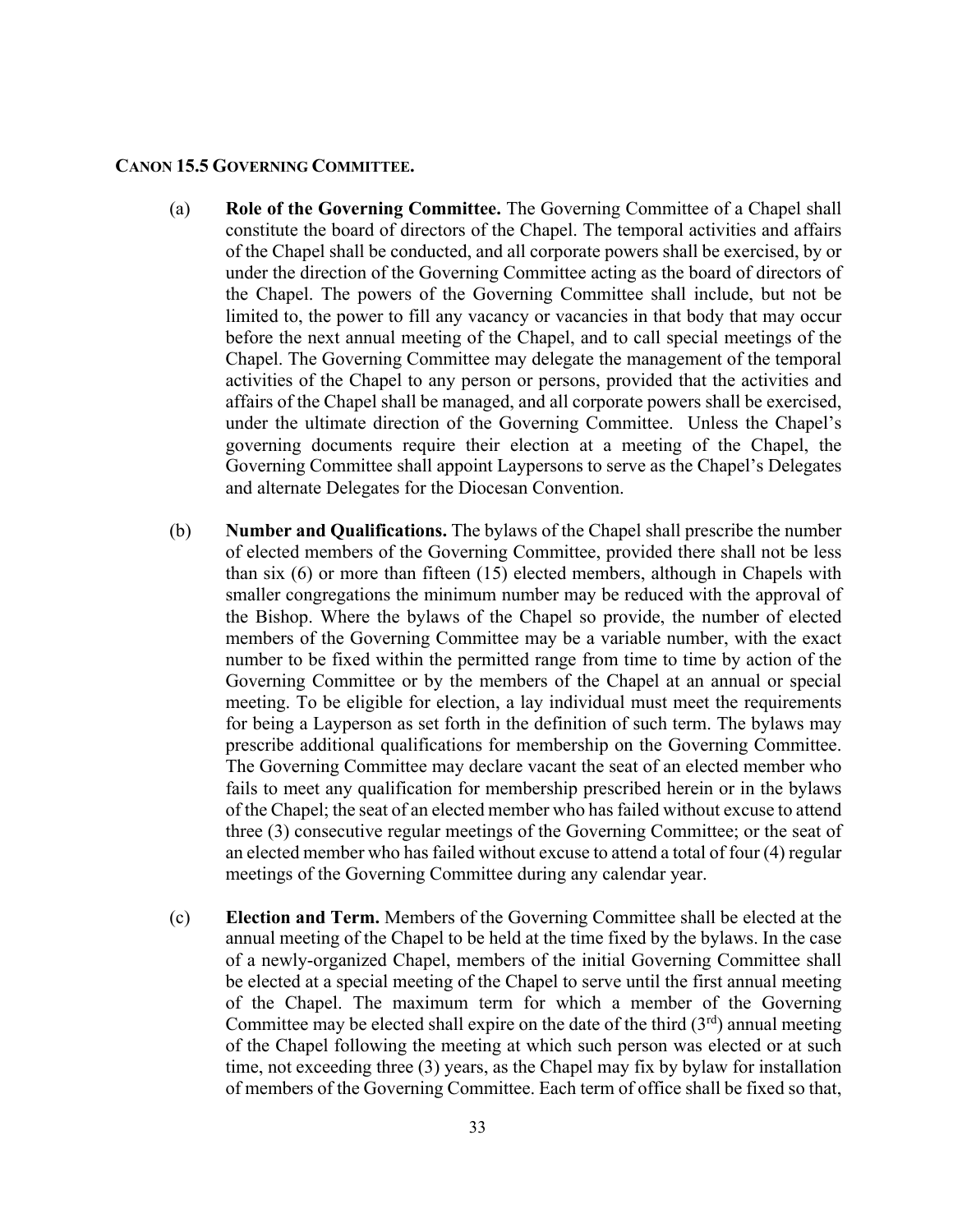as nearly as practicable, one-third (1/3) of the authorized number of Layperson members of the Governing Committee to be elected for a full term shall be elected at each annual meeting. A retiring or resigning Governing Committee member may not again serve on the Governing Committee until one (1) year has elapsed, except that a member completing less than the full term of another's unexpired term may be elected to a full term.

- (d) **Wardens.** The officers of the Governing Committee and Chapel shall include a Senior Warden and a Junior Warden, both of whom shall be elected members of the Governing Committee. The Senior Warden and Junior Warden shall be elected by the members of the Governing Committee. The Senior Warden shall preside at meetings of the Governing Committee and of the Chapel, and if the Chapel is without a Senior Warden, or if the Senior Warden is absent, unable to act or elects not to preside, the Junior Warden shall then preside at meetings of the Governing Committee and of the Chapel. No action shall be taken at a meeting of a Governing Committee unless either the Senior Warden or Junior Warden is present.
- (e) **Other Officers.** Other officers of the Governing Committee and Chapel shall include a Chapel Secretary and a Chapel Treasurer, each of whom shall be elected by the Governing Committee and shall serve until their successors are elected. Such officers need not be members of the Governing Committee. They shall have the powers and duties prescribed in these Canons of the Diocese and in the bylaws of the Chapel. The Chapel Treasurer shall be bonded in an amount and by a surety approved by the Governing Committee.

**CANON 15.6 OFFICIANTS.** The Bishop must approve all officiants of religious services at a Chapel, and such approval may be withheld or revoked in the discretion of the Bishop.

**CANON 15.7 ANNUAL MEETING.** An annual meeting of the Chapel shall be held at the time and place set forth in a notice issued by the Governing Committee or at such other time or place as may be prescribed by the Bishop to elect members of the Governing Committee, to receive reports and to transact other business that may legally and canonically come before the meeting. The Senior Warden shall chair the meeting, and in the Senior Warden's absence the Junior Warden shall serve as chair; and if both the Senior Warden and Junior Warden are unable to serve or if such offices are vacant, the Bishop shall designate a chair for such meeting. At the annual meeting, those persons who have received the sacrament of holy baptism, who are aged sixteen (16) years or older, and who have supported the Chapel or participated in the life of the Chapel for a period of at least six months prior to the meeting shall be entitled to participate in any elections or vote on matters that may require a vote. No person shall be entitled to more than one vote or to vote by proxy.

**CANON 15.8 CONDUCT OF MEETINGS.** The Senior Warden shall preside at a meeting of the Governing Committee, or in the absence of the Senior Warden, the Junior Warden shall preside.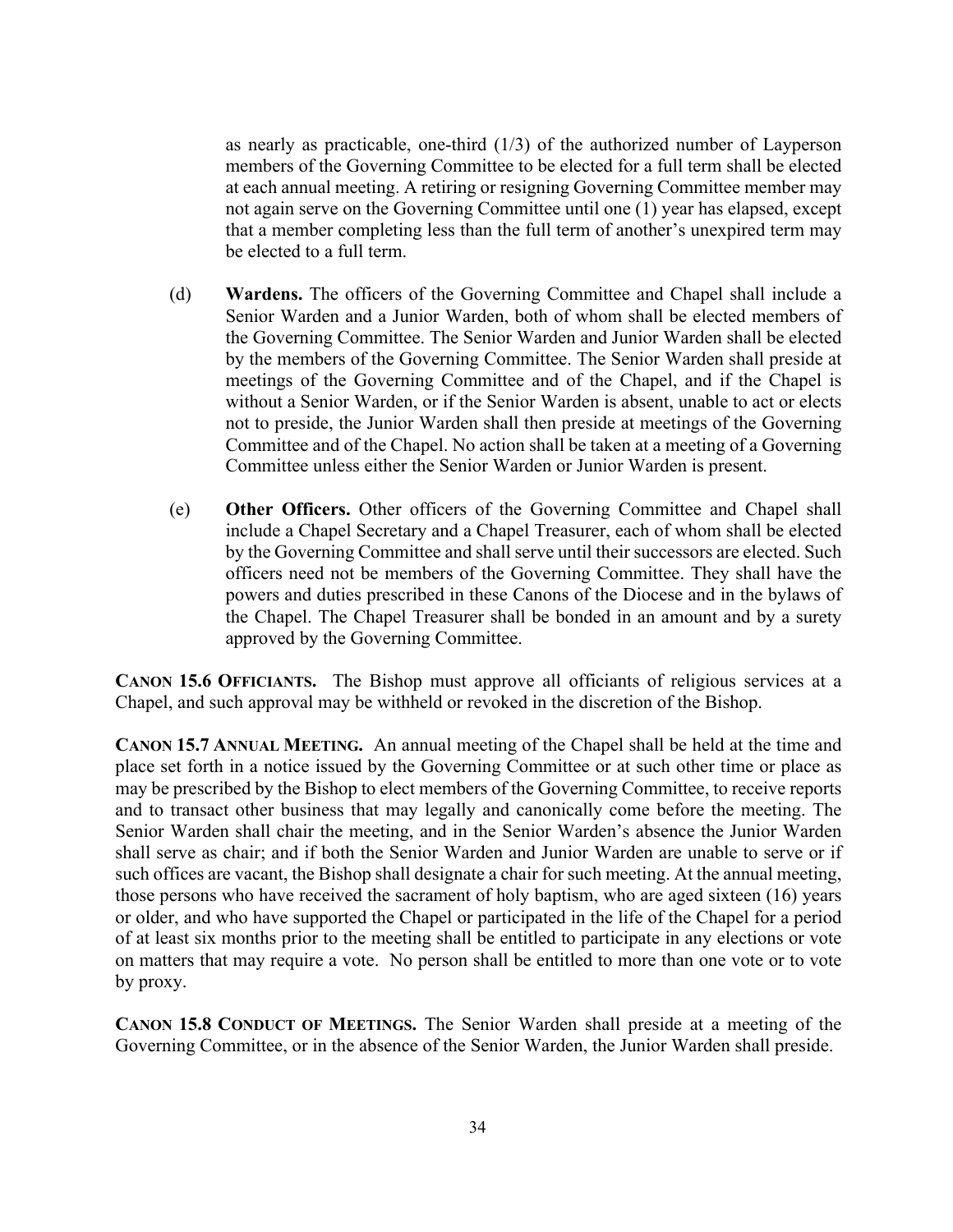**CANON 15.9 FINANCES OF A CHAPEL.** Every Governing Committee of a Chapel shall adopt a financial plan or budget for the Chapel, and the finances of the Chapel shall be administered in accordance therewith.

**CANON 15.10 REGISTER.** In every Chapel, there shall be kept by the Senior Warden or, if there is no Senior Warden, by the Junior Warden, a register which conforms to all the requirements of the Constitution and Canons of the Church and the provisions of the Canons of the Diocese relating to Parish registers.

**CANON 15.11 EXISTING CHAPELS.** The following have previously been recognized by historical acts, including action of the Diocesan Convention, as Chapels of the Diocese and in union with the Diocesan Convention: Whiteside Cove Summer Chapel (Cashiers, North Carolina), Faith Memorial Chapel (Cedar Mountain, North Carolina), All Saints Episcopal Church (Linville, North Carolina), and Church of the Resurrection (Little Switzerland, North Carolina). As to such existing Chapels, the following shall apply, notwithstanding any provision in the prior parts of this Canon 15 to the contrary:

- (a) Each existing Chapel shall continue as Chapel of the Diocese.
- (b) By hereafter continuing its affiliation with The Episcopal Church or the Diocese, each existing Chapel (i) reaffirms that it accedes to doctrine, discipline and worship of The Episcopal Church and the Diocese; (ii) acknowledges that it shall forever remain in conformity with the Constitution and Canons of the Church and the Constitution and Canons of the Diocese; (iii) agrees that it holds all property, real and personal, in trust for The Episcopal Church and the Diocese; and (iv) agrees that it shall not encumber or alienate its real property except as expressly authorized by, or after obtaining such approvals and satisfying any requirements for doing so as set forth in, the Canons of the Diocese.
- (c) By hereafter continuing its affiliation with the Diocese, each existing Chapel, at the direction of the Bishop, shall organize itself and/or modify its organizational structure and any documents governing its internal affairs to conform to the requirements as imposed by this Canon 15, which shall include, to the extent necessary, the adoption of bylaws for the governance of the Chapel and the election of the initial Governing Committee as to such Chapel as well as the Senior Warden, Junior Warden, Chapel Secretary and Chapel Treasurer. Thereafter, the Chapel shall operate at all times in compliance with the requirements of this Canon 15.

**CANON 15.12 DISSOLUTION OF A CHAPEL.** If, after notice to the Chapel and an opportunity to be heard, the Bishop and the Standing Committee shall have determined that the Chapel has failed to observe the Constitution and Canons of the Church or the Constitution and Canons of the Diocese or that other good cause exists, the Diocesan Convention may order the dissolution of the Chapel, and in such event the Bishop shall appoint three (3) persons from the Executive Council to assume the role of the Governing Committee of such Chapel, and from such persons the Bishop shall appoint a Senior Warden and a Junior Warden, and the newly-appointed Governing Committee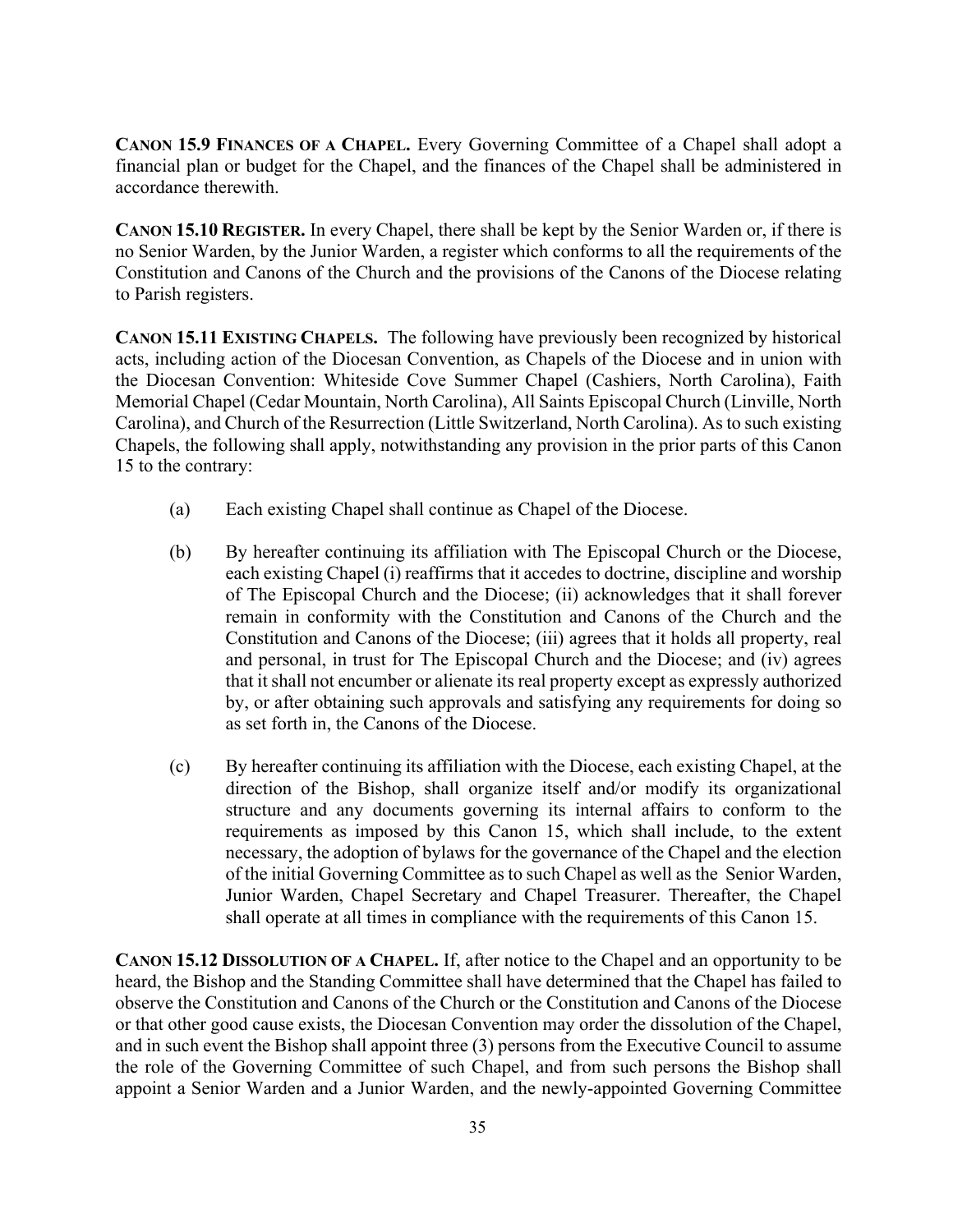and its officers shall then promptly take such steps necessary to transfer to the Diocese all of the Chapel's property.

# **CANON 16 INSTITUTIONS**

**CANON 16.1 THE APPLICATION.** A group or entity that is not The Episcopal Church or a Congregation and that is organized primarily for educational, charitable or religious purposes may apply to be recognized as an Institution affiliated with the Diocese and in union with Diocesan Convention. The Application of the group or entity wishing to become an Institution is to be addressed to the Bishop and the Standing Committee, and it shall be in the form prescribed by the Bishop and contain such information as the Bishop shall request. In all events, the application must contain the following commitments on behalf of such group or entity:

- (a) that all activities of the group or entity shall forever be in conformity with the Constitution and the Canons of the Church and with the Constitution and Canons of the Diocese and with the doctrine, discipline and worship of The Episcopal Church;
- (b) that the said Constitution and Canons of the Church and the Constitution and Canons of the Diocese shall always expressly form a part of the governing documents of such group or entity and shall prevail against anything elsewhere contained in said governing documents;
- (c) that all property, real and personal, shall be held in trust for The Episcopal Church and the Diocese in which the group or entity is located and subject to the authority and control of its Bishop and Standing Committee as specified in the Constitution and Canons of the Church and the Constitution and Canons of the Diocese; and
- (d) that the group or entity shall dissolve as an ongoing group or entity whenever the Diocesan Convention has dissolved the relationship with such group or entity.

**CANON 16.2 APPROVAL.** If the Bishop and a majority of the Standing Committee approve the organization of the proposed Institution, the Bishop shall issue a Certificate evidencing such approval, a copy of which Certificate shall be incorporated in the minutes of the Standing Committee.

**CANON 16.3 ORGANIZATIONAL MEETING.** Upon receipt of the approval of the Bishop and of the Standing Committee, there shall be a meeting of the members of the proposed Institution at which the Bishop, or a Cleric appointed by the Bishop shall preside. If the application and the undertakings and declarations made therein are ratified and confirmed by the vote of a majority of the members of the proposed Institution at such meeting, then the Bishop shall appoint such person or persons from among the members to organize the same, if not already organized as such, as either a North Carolina nonprofit corporation or as a nonprofit entity existing under the North Carolina Uniform Unincorporated Nonprofit Association Act. The organizational documents shall include (and if already in existence shall be amended to include) the following: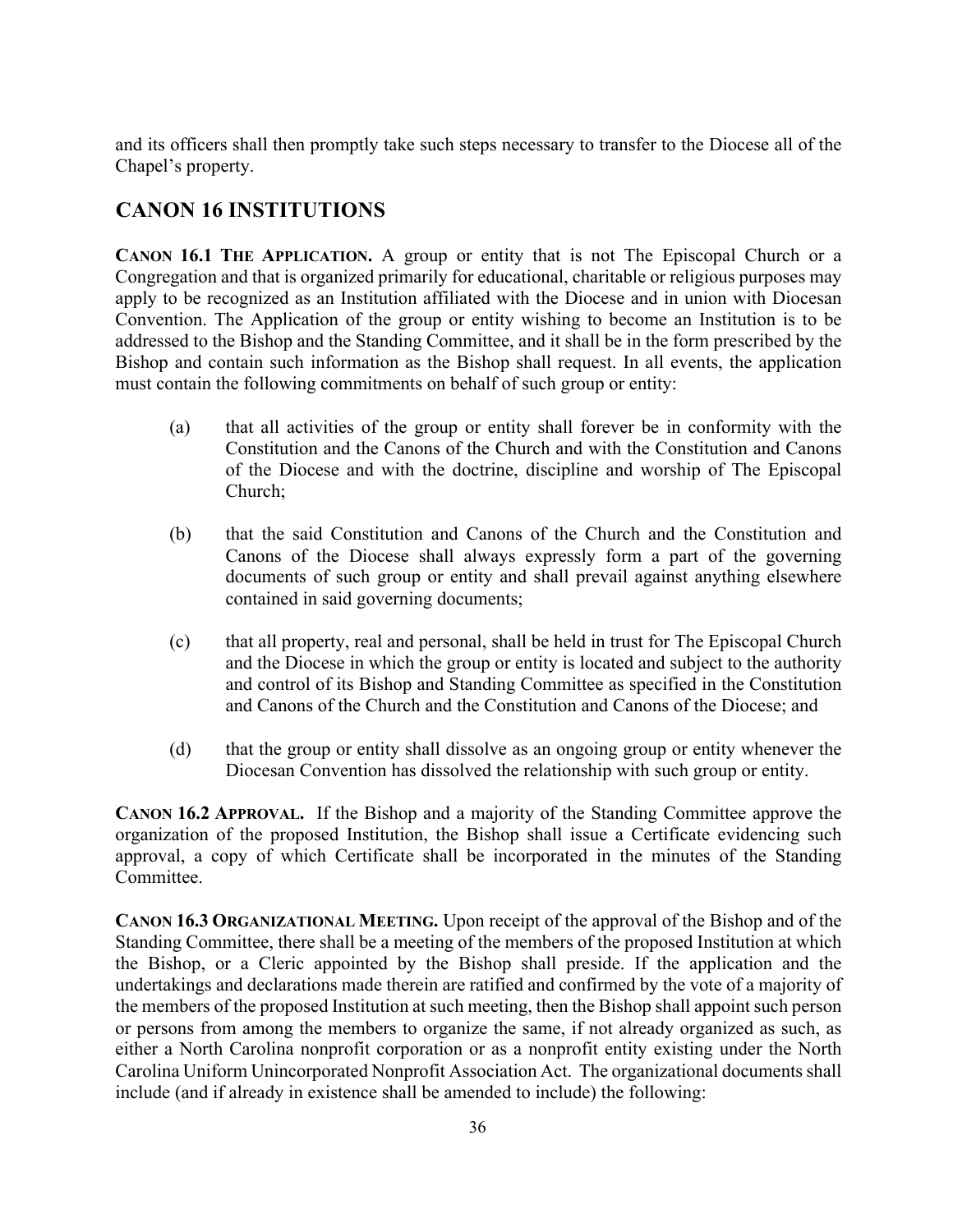- (a) If organized as a nonprofit corporation, the organizational documents shall include articles of incorporation that are to be filed with the Office of the North Carolina Secretary of State and shall include, among other terms as may be prescribed by the Bishop or Chancellor, (i) the name of the Institution as approved by the Bishop; (ii) that the Institution is subordinate to the authority of the Diocese and the Institution shall dissolve whenever its status as an Institution has been terminated by the Diocese; (iii) that at all times the Bishop or his or her designee shall be an ex officio member of the governing board of the Institution, with seat, voice and vote; (iv) the election or appointment of any person to the governing board of the Institution shall be subject to the approval of the Executive Council; (v) that the property of the Institution is held in trust for The Episcopal Church and the Diocese. (vi) that the Institution shall not encumber or alienate its real property except as expressly authorized by, or after obtaining such approvals and satisfying any requirements for doing so as set forth in, the Canons of the Diocese; (vii) that upon dissolution its property shall pass to the Diocese; and (viii) that its organizational and governing documents may not be amended without the prior consent of the Bishop and the approval of Executive Council and the Standing Committee.
- (b) If organized as an unincorporated nonprofit association, the organizational documents shall include articles of consent signed by two or more members of the Institution that are to be retained in the records of the Institution, with a copy submitted to the Bishop, and such articles of consent shall include, among other terms as may be prescribed by the Bishop or Chancellor, (i) the name of the Institution as approved by the Bishop; (ii) that the members signing the articles of consent do so to cause the Institution to come into existence in accordance with the North Carolina Uniform Unincorporated Nonprofit Association Act; (iii) that the Institution is subordinate to the authority of the Diocese, and the Institution shall dissolve whenever its status as an Institution has been terminated by the Diocese; (iv) that at all times the Bishop or his or her designee shall be an ex officio member of the governing board of the Institution, with seat, voice and vote; (v) the election or appointment of any person to the governing board of the Institution shall be subject to the approval of the Executive Council; (vi) that the property of the Institution is held in trust for The Episcopal Church and the Diocese; (vii) that the Institution shall not encumber or alienate its real property except as expressly authorized by, or after obtaining such approvals and satisfying any requirements for doing so as set forth in, the Canons of the Diocese; (viii) that upon dissolution its property shall pass to the Diocese; and (ix) that its organizational and governing documents may not be amended without the prior consent of the Bishop and the approval of Executive Council and the Standing Committee.
- (c) The Institution shall adopt bylaws to govern its internal affairs. At all times, such bylaws shall be deemed to provide, in the event it is not expressly stated therein, that the Constitution and Canons of the Church and the Constitution and the Canons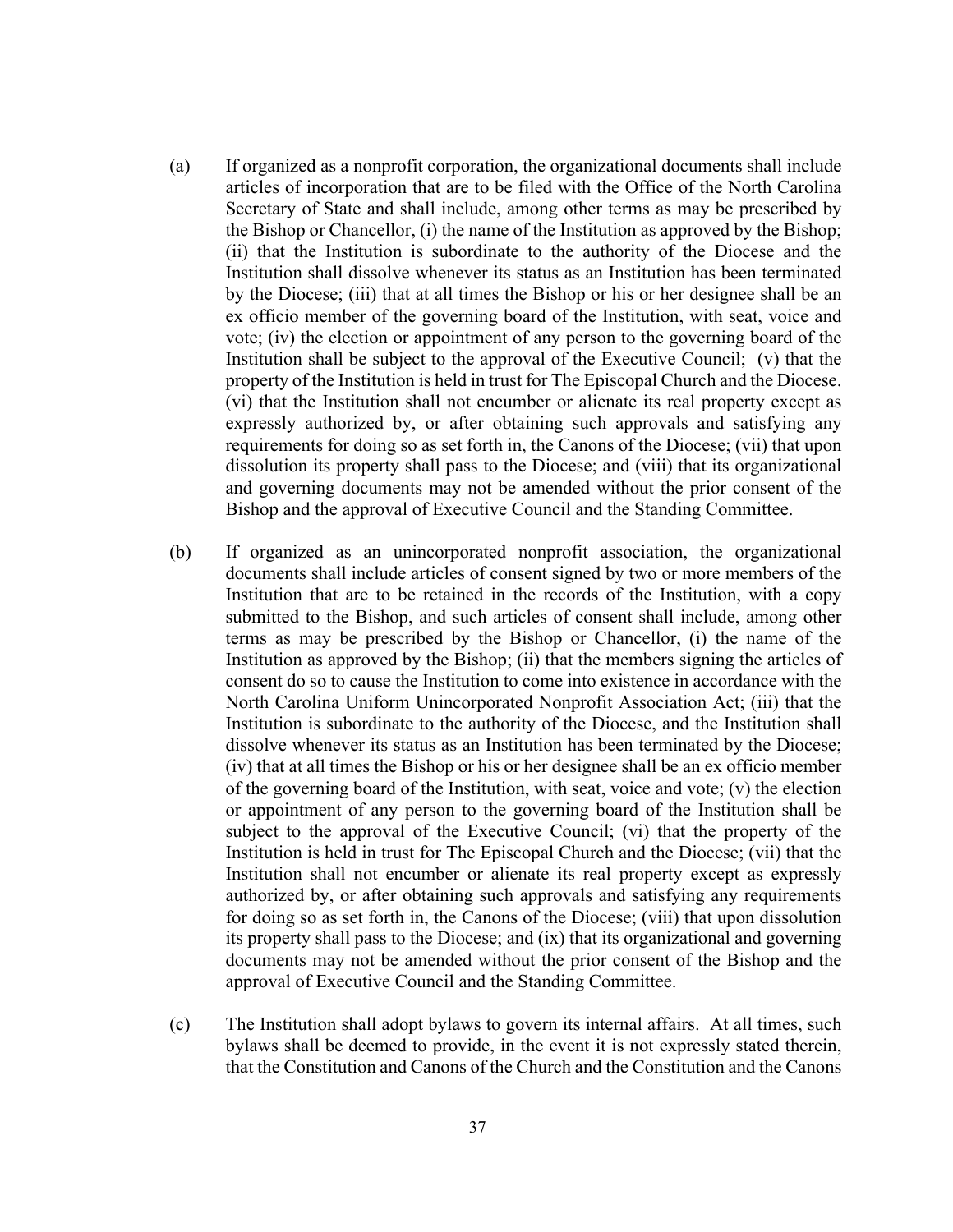of the Diocese shall prevail against anything contained in the bylaws to the contrary.

**CANON 16.4 RECOGNITION BY THE DIOCESAN CONVENTION.** At the next annual Diocesan Convention after an Institution has been approved by the Bishop and Standing Committee, the Institution shall submit to the Diocesan Convention: (i) an application, in such form and with such information as required by the Bishop and signed by an officer of the Institution, requesting that the Diocesan Convention recognize the Institution as being in union with the Diocesan Convention, and (ii) a recommendation of the Bishop that the Diocesan Convention recognize the Institution. By majority vote, the Diocesan Convention may resolve that the Diocesan Convention recognizes the Institution as being in union with the Diocesan Convention. In the event the Diocesan Convention does not vote in favor of recognizing an Institution, the same may continue until the same is either later recognized by the Diocesan Convention or is dissolved.

**CANON 16.5 ANNUAL MEETING.** An annual meeting of the governing body of the Institution shall be held at the time and place set forth in a notice issued in accordance with the Institution's bylaws or at such other time or place as may be prescribed by the Bishop. At the annual meeting, the governing board of the Institution shall address such business as may come before such board.

**CANON 16.6 REPORTS.** The Bishop may require annual or special reports from any Institution regarding the composition of its Board and/or its business and affairs to ensure congruence between the mission and interests of the Diocese and the Institution.

**CANON 16.7 TERMINATION.** If, after notice to an Institution and an opportunity to be heard, the Bishop and the Standing Committee shall have determined that the Institution has failed to observe the Constitution and Canons of the Church or the Constitution and Canons of the Diocese or its standards of performance do not warrant continued recognition, the Diocesan Convention may revoke such Institution's status as being in union with the Diocesan Convention. In that event, the Institution shall take the steps necessary to transfer to the Diocese all of its property.

**CANON 16.8 LIST OF INSTITUTIONS.** The Secretary of Convention shall certify the names of all Institutions in the Journal of the Diocesan Convention.

**CANON 16.9 DISCLAIMER.** The acceptance, under the provisions of the Canons of the Diocese, of any group or entity as an Institution, or the continued recognition of any such Institution heretofore accepted, is made without any warranty, representation or assurance of any kind of any responsibility whatsoever on the part of the Bishop, the Diocese, or any committee, department, constituent part of the Diocese or any of its employees, agents or representative for any financial, contractual or legal obligation now existing, or which may hereafter be incurred, by or on behalf of any such Institution, except as may be expressly undertaken in a written agreement duly executed pursuant to appropriate corporate action authorized by the Executive Council and specifically approved by the Bishop.

**CANON 16.10 EXISTING INSTITUTIONS.** The following have previously been recognized by historical acts, including action of the Diocesan Convention, as Institutions of the Diocese and in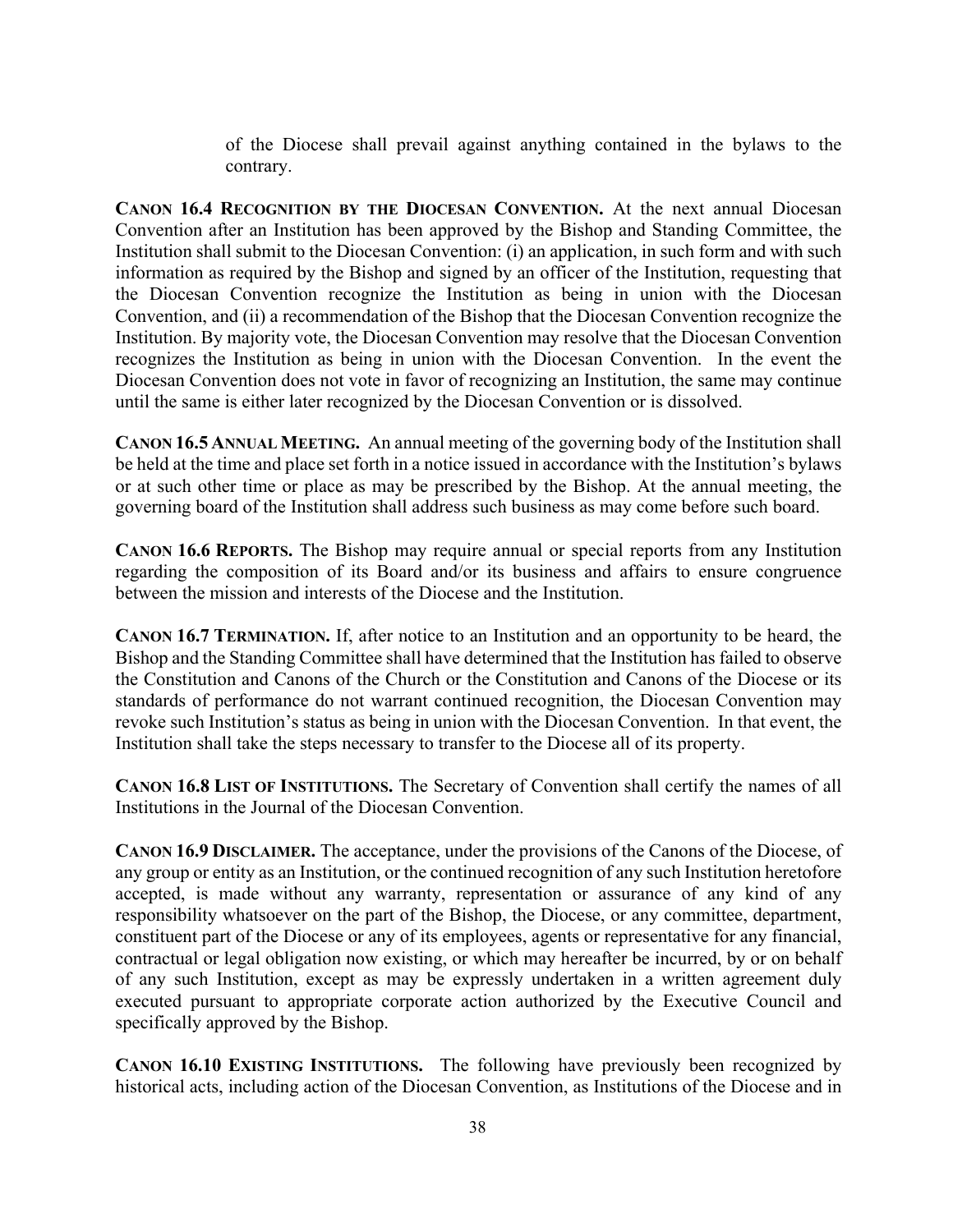union with the Diocesan Convention: Valle Crucis Conference Center (a North Carolina unincorporated nonprofit association); Lake Logan Conference Center and Camp Henry, Inc. (a North Carolina nonprofit corporation); the Blue Ridge Service Corps (an unincorporated nonprofit association), and The Episcopal Foundation of Western North Carolina (a North Carolina nonprofit corporation). As to such existing Institutions, the following shall apply, notwithstanding any provision in the prior parts of this Canon 16 to the contrary:

- (a) Each existing Institution shall continue as an Institution of the Diocese.
- (b) By hereafter continuing its affiliation with The Episcopal Church or the Diocese, each existing Institution (i) reaffirms that it accedes to doctrine, discipline and worship of The Episcopal Church and the Diocese, (ii) acknowledges that it shall forever remain in conformity with the Constitution and Canons of the Church and the Constitution and Canons of the Diocese, (iii) agrees that it holds all property, real and personal, in trust for The Episcopal Church and the Diocese; and (iv) agrees that it shall not encumber or alienate its real property except as expressly authorized by, or after obtaining such approvals and satisfying any requirements for doing so as set forth in, the Canons of the Diocese.
- (c) By hereafter continuing its affiliation with the Diocese, each existing Institution agrees that its existing organizational documents and bylaws that govern its internal affairs shall be deemed to provide, in the event it is not expressly stated therein, (i) that at all times the Bishop, or a designee of the Bishop, shall be an ex officio member of the governing board of the Institution, with seat, voice and vote; and (ii) the Constitution and Canons of the Church and the Constitution and the Canons of the Diocese shall prevail against anything contained in the organizational documents or bylaws to the contrary.

### **CANON 17 — CLERICS AND THEIR DUTIES**

**CANON 17.1** Resident Clerics. All Clerics who are Canonically Resident in the Diocese shall perform the duties of their respective orders in accordance with the Constitution and Canons of the Church and the Constitution and Canons of the Diocese. The Bishop shall maintain a current list of Clerics who are Canonically Resident in the Diocese, which list shall be published annually in the Diocesan Convention Journal.

**CANON 17.2 PRIEST-IN-CHARGE.** With regard to a Priest-in-Charge, the following shall apply:

- (a) A Priest-in-Charge is vested with the authority of and responsibility for the conduct of the worship and the spiritual jurisdiction of a Congregation, subject to the Rubrics of the Book of Common Prayer, the Constitution and Canons of the Church, and the pastoral direction of the Bishop.
- (b) In performing his or her duties, a Priest-in-Charge is entitled to the use and control of the church and congregational buildings with the appurtenances and furniture.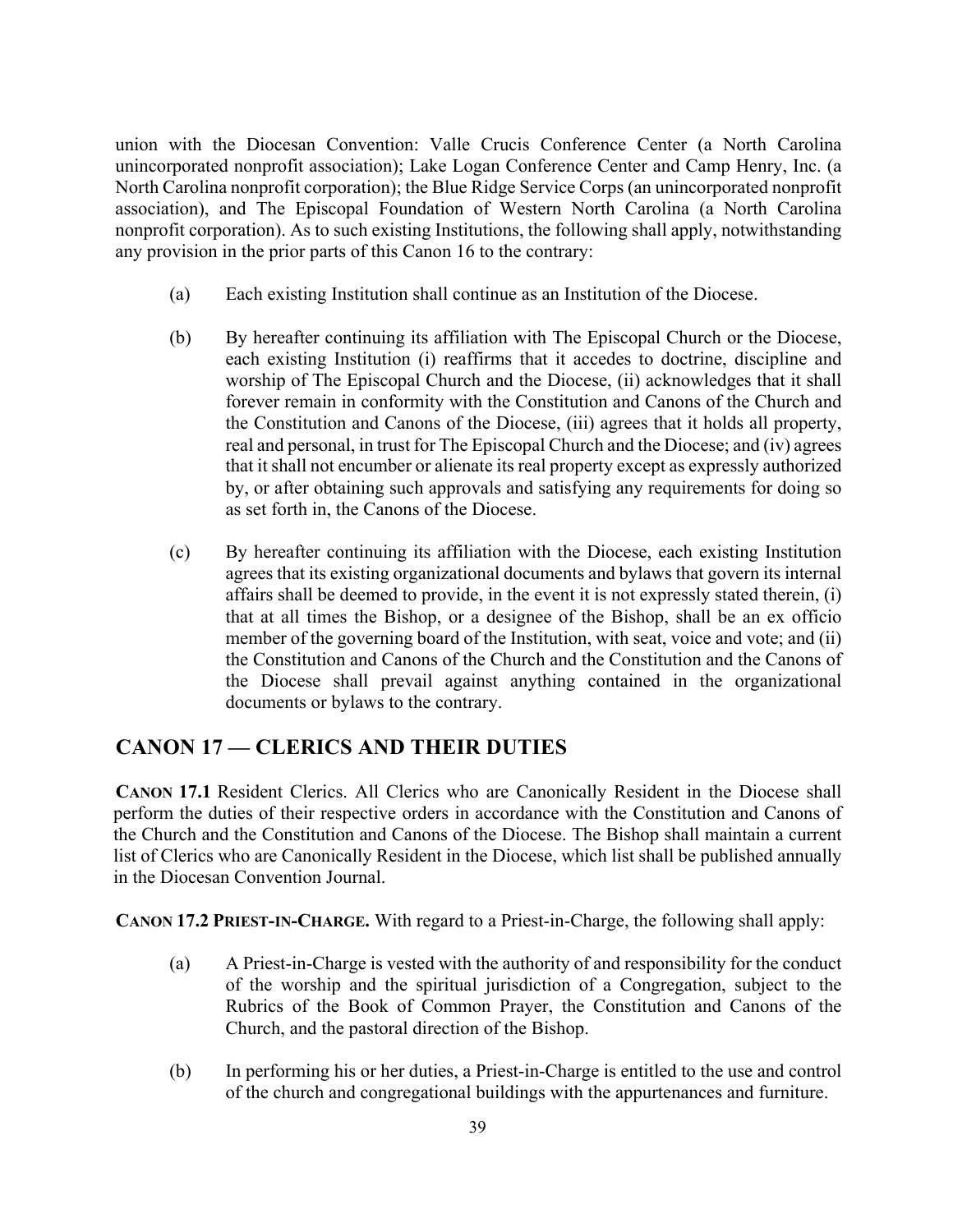- (c) The Bishop may appoint a Priest to serve any Congregation that has no Priest-in-Charge, and such Priest-in-Charge shall be subject to the authority of the Bishop.
- (d) The responsibilities of a Priest-in-Charge of a Congregation include the following:
	- (i) To ensure that children, youth and adults in their charge receive instruction in the Holy Scriptures, in the subjects contained in An Outline of the Faith (the Catechism), and in the doctrine, discipline and worship of The Episcopal Church, and in the exercise of their ministry as baptized persons;
	- (ii) To instruct all persons in their charge concerning Christian stewardship;
	- (iii) To prepare persons for Holy Baptism, and in the case of infants and children, to instruct the parents and the Godparents concerning the significance of Holy Baptism and the Christian training of the baptized child;
	- (iv) To encourage and prepare persons for Confirmation, Reception, and the Reaffirmation of Baptismal Vows, and to be ready to present them to the Bishop with a list of their names;
	- (v) To announce to the Congregation the Bishop's intent to visit and to advise the Bishop on the state of the Congregation;
	- (vi) To read or distribute pastoral letters of the Bishop within 30 days of their receipt or such earlier date as may be prescribed by the Bishop; and
	- (vii) To record in the Register all Baptisms, Confirmations, Receptions, Marriages and Burials.

**CANON 17.3 DEACONS.** A Deacon serves under the direction and supervision of, and in the place and manner as designated by, the Bishop. A Deacon ministering in a Congregation under the charge of a Priest acts under the direction of the Priest. A Deacon may administer a Congregation, but no Deacon may be in charge of a Congregation. Deacons may be chaplains in Institutions. Deacons who are Canonically Resident in the Diocese constitute a Community of Deacons, which meets from time to time. Deacons report annually to Bishop on their life and work.

**CANON 17.4 ARCHDEACONS.** Archdeacons of the Diocese may be appointed by the Bishop. They may be removed by the Bishop at any time. The duties of the Archdeacon shall be those specified by the Bishop, in consultation with the Executive Council.

**CANON 17.5 PASTORAL CURE.** The pastoral cure of a Cleric shall extend to all persons affiliated with the Congregation, Institution or other ministry over which the Cleric has charge regardless of the residence of the person, and such Cleric may provide pastoral ministrations to such person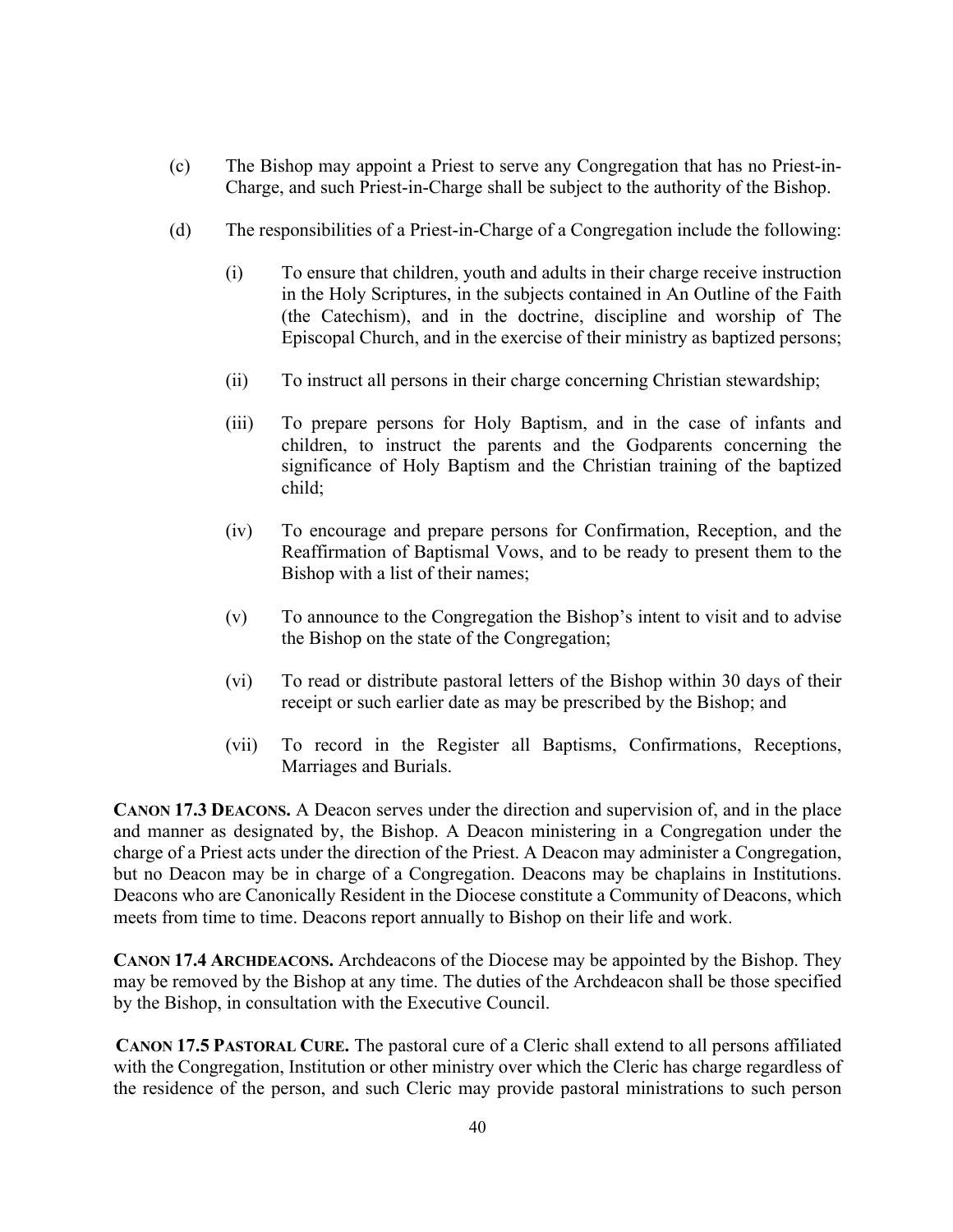within the boundaries of another Congregation. Any person may become affiliated with any Congregation, Institution or other ministry regardless of such person's place of residence.

**CANON 17.6 LICENSE TO OFFICIATE.** Clerics who are not Canonically Resident in the Diocese may not officiate more than one day by preaching, administering the sacraments or holding any public service, without first obtaining a license to do so from the Bishop.

**CANON 17.7 MINIMUM STIPEND.** The minimum stipend which shall be paid any Cleric employed full time by the Diocese or any Congregation, together with the minimum allowances for housing, utilities and transportation, shall be fixed from time to time by the Diocesan Convention, which may fix separate levels of compensation for (a) Clerics serving as Rector or Vicar, (b) Clerics serving as assistants and (c) Deacons.

**CANON 17.8 OTHER APPOINTMENTS.** Clerics appointed by the Bishop to specialized ministries not associated with Congregations shall report at least annually to the Bishop in the manner prescribed by the Bishop and the Constitution and Canons of the Church.

**CANON 17.9 RETIREMENT.** Vicars and other Clerics in the employ of the Diocese shall retire when they have attained the age of seventy-two (72) years. Employment of those who desire to continue in service beyond this age shall be pursuant to a yearly contract approved by the Bishop. Upon reaching the age of seventy-two (72), a Priest or Deacon shall resign from all positions in The Episcopal Church, subject to reassignment according to the provisions of the Constitution and Canons of the Church.

# **CANON 18 — THE LAITY**

**CANON 18.1 THE MINISTRY OF ALL BAPTIZED PERSONS.** All baptized persons are called to minister in Christ's name, and the Diocese shall provide for their affirmation and development and shall aid in the discernment of their ministry.

**CANON 18.2 MEMBERS.** All persons who have received the Sacrament of Holy Baptism with water in the Name of the Father, and of the Son, and of the Holy Spirit, whether in The Episcopal Church or in another Christian church, and whose baptisms have been duly recorded in The Episcopal Church, are members of The Episcopal Church.

- (a) **Adult Members.** A member of The Episcopal Church who is sixteen (16) years of age and over is considered an adult member.
- (b) **Confirmation and Reception.** The Episcopal Church anticipates that its adult members, after appropriate instruction, will make a mature public affirmation of their faith and commitment to the responsibilities of their baptism and will be confirmed or received by a Bishop of The Episcopal Church or by a Bishop of a church in communion with The Episcopal Church. Those who have previously made a mature public commitment in another church may be received, not confirmed.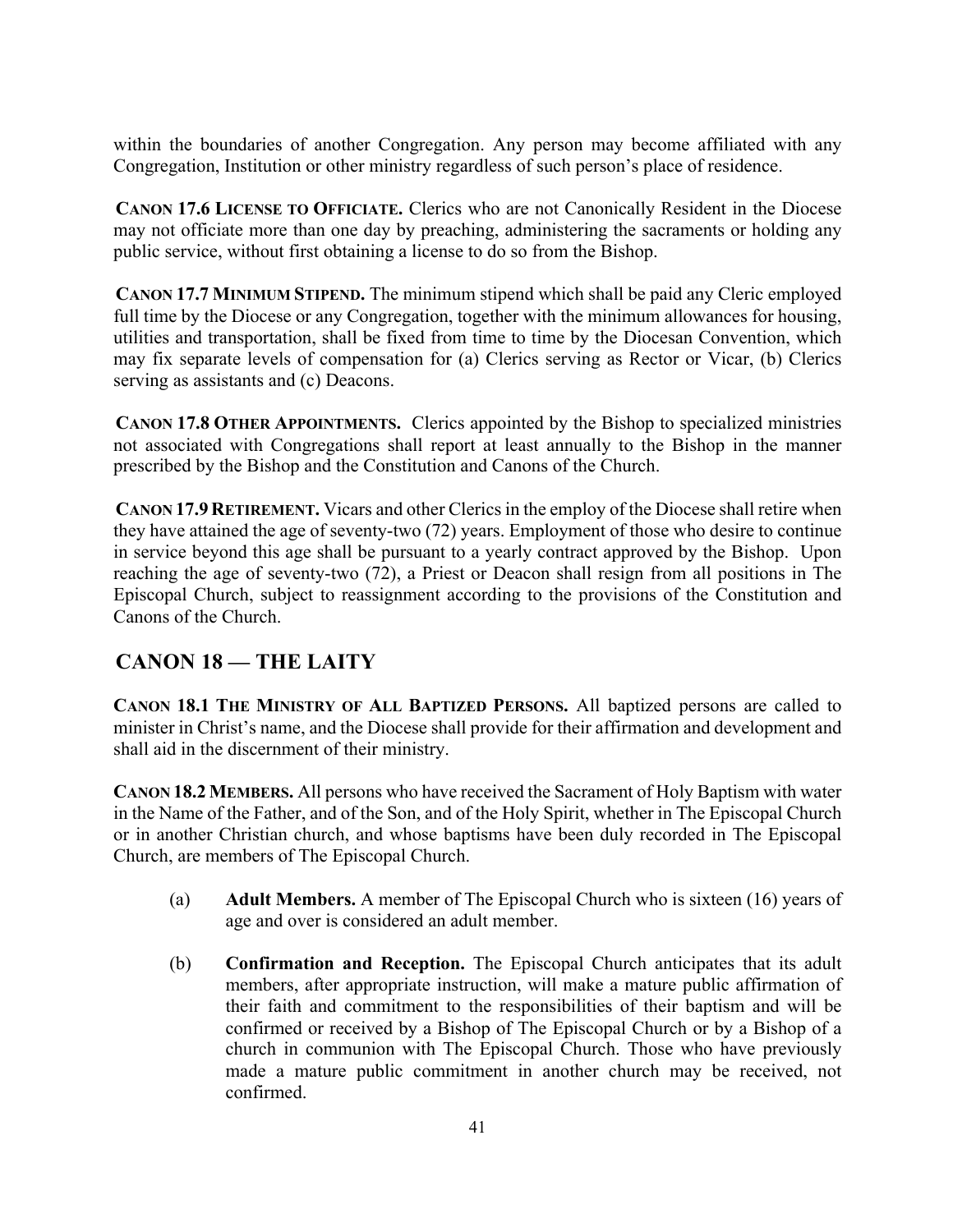#### (c) **Status as Baptized and Confirmed.**

- (i) Any person who is baptized in The Episcopal Church as an adult and receives the laying on of hands by the Bishop at baptism is considered to be baptized and confirmed;
- (ii) Any person who is baptized in The Episcopal Church as an adult and at some time after the baptism receives the laying on of hands by the Bishop in reaffirmation of baptismal vows is considered to be baptized and confirmed;
- (iii) Any baptized person who received the laying on of hands at confirmation (by any Bishop in apostolic succession) and is received into The Episcopal Church by a Bishop of The Episcopal Church is considered to be baptized and confirmed; and
- (iv) Any baptized person who received the laying on of hands by a Bishop of The Episcopal Church at confirmation or reception is considered to be baptized and confirmed.
- (d) **Member in Good Standing.** A baptized person is a member of The Episcopal Church in good standing if for the previous year (or since his or her baptism) he or she has been faithful in corporate worship, unless for good cause prevented, and has been faithful in working, praying, and giving for the spread of the Kingdom of God.

**CANON 18.3 COMMUNICANTS.** All members of The Episcopal Church who have received Holy Communion in The Episcopal Church at least three times during the preceding year are considered communicants of The Episcopal Church.

- (a) **Adult Communicants.** For the purposes of statistical record keeping by The Episcopal Church, communicants who are age 16 years and over are considered adult communicants.
- (b) **Communicants in Good Standing.** All communicants who for the previous year have been faithful in corporate worship, unless for good cause prevented, and have been faithful in working, praying, and giving for the spread of the Kingdom of God, are considered communicants in good standing.

#### **CANON 18.4 REMOVING TO ANOTHER CONGREGATION.**

(a) **Process of Removal to Another Congregation of The Episcopal Church.** If a member wishes to move to another Congregation, he or she should procure from the Priest-in-Charge of his or her former Congregation a certificate of membership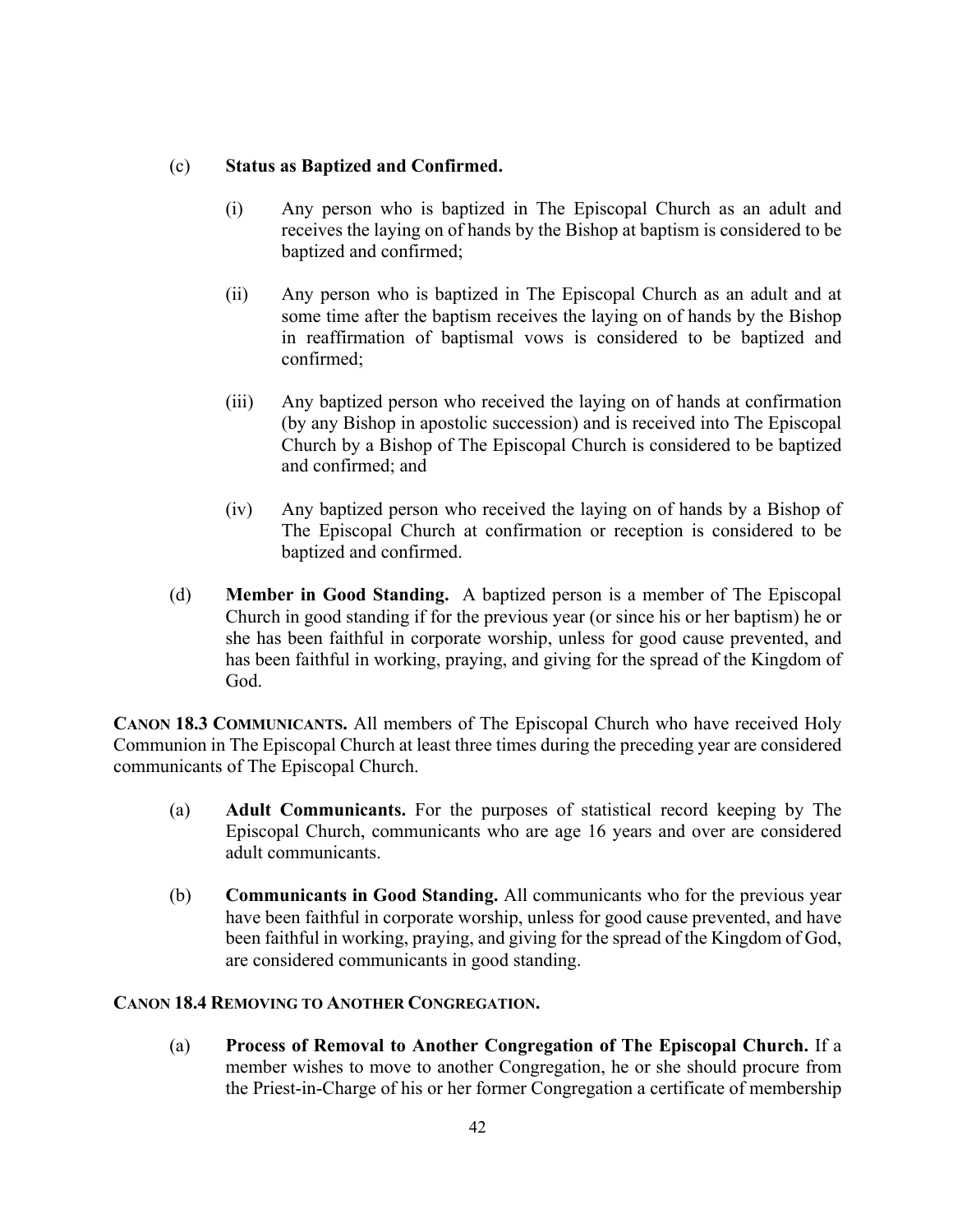indicating that that person is recorded as a member (or adult member) of The Episcopal Church and whether such Member: (i) is a communicant; (ii) is recorded as being in good standing; and (iii) has been confirmed or received by a Bishop of The Episcopal Church or a Bishop of a church in communion with The Episcopal Church. Such certificate should then be presented to the Priest-in-Charge of the receiving Congregation. If the member fails to procure a certificate through no fault of his or her own, the Priest-in-Charge of the receiving Congregation shall make an appropriate entry in the Register of such Congregation upon the evidence of membership status sufficient in the judgment of the Priest-in-Charge. Once a change occurs, the Priest-in-Charge of the receiving Congregation shall notify the Priest-in-Charge of the former Congregation that the person has been duly recorded as a member of the new Congregation, and the Priest-in-Charge of the former Congregation shall note the person's removal in the register of that Congregation.

- (b) **Process of Removal to Another Congregation Outside of The Episcopal Church.** If a member removes to a Congregation outside The Episcopal Church, upon acknowledgment that the removing member is enrolled elsewhere, the Priestin-Charge notes the person's removal in the Register of the Congregation.
- (c) **Other Churches in Communion with the Church.** Any communicant of a church in communion with The Episcopal Church is entitled to the benefit of this Canon so far as the same can be made applicable.

**CANON 18.5 REFUSAL OF SACRAMENTS (INCLUDING HOLY COMMUNION).** A person to whom the sacraments of The Episcopal Church are refused, or who has been informed of an intention to refuse him or her any sacrament (including the Holy Communion) under the Rubrics of The Book of Common Prayer, may appeal to the Bishop. A Cleric who refuses a sacrament to a person, or who communicates to a person an intent to refuse any sacrament (including the Holy Communion) to that person must inform that person, in writing, within fourteen (14) days: (a) the reasons for the refusal, and (b) his or her right to appeal to the Bishop. No Cleric can be required to admit to the sacraments a person so refused without the written direction of the Bishop. If the Bishop believes that there is sufficient cause to justify refusal of any sacrament (including the Holy Communion), the Bishop proceeds as he or she deems appropriate according to the principles of law and equity to ensure an impartial investigation and judgment. The Bishop shall render judgment in writing within sixty (60) days of the appeal. If applicable, the judgment shall specify the steps required for readmission to the sacraments. The Bishop may see fit to require the person to be admitted or restored because of the insufficiency of the cause assigned by the Cleric.

**CANON 18.6 LICENSED OFFICES.** A confirmed communicant in good standing or, in extraordinary circumstances, subject to guidelines established by the Bishop, a communicant in good standing, may serve as pastoral leader, worship leader, preacher, eucharistic minister, eucharistic visitor, evangelist or catechist, if licensed by the Bishop. With the advice of the Commission on Ministry, the Bishop sets guidelines for training, selection and licensing of such persons and the duration of licenses. Furthermore, the following shall apply: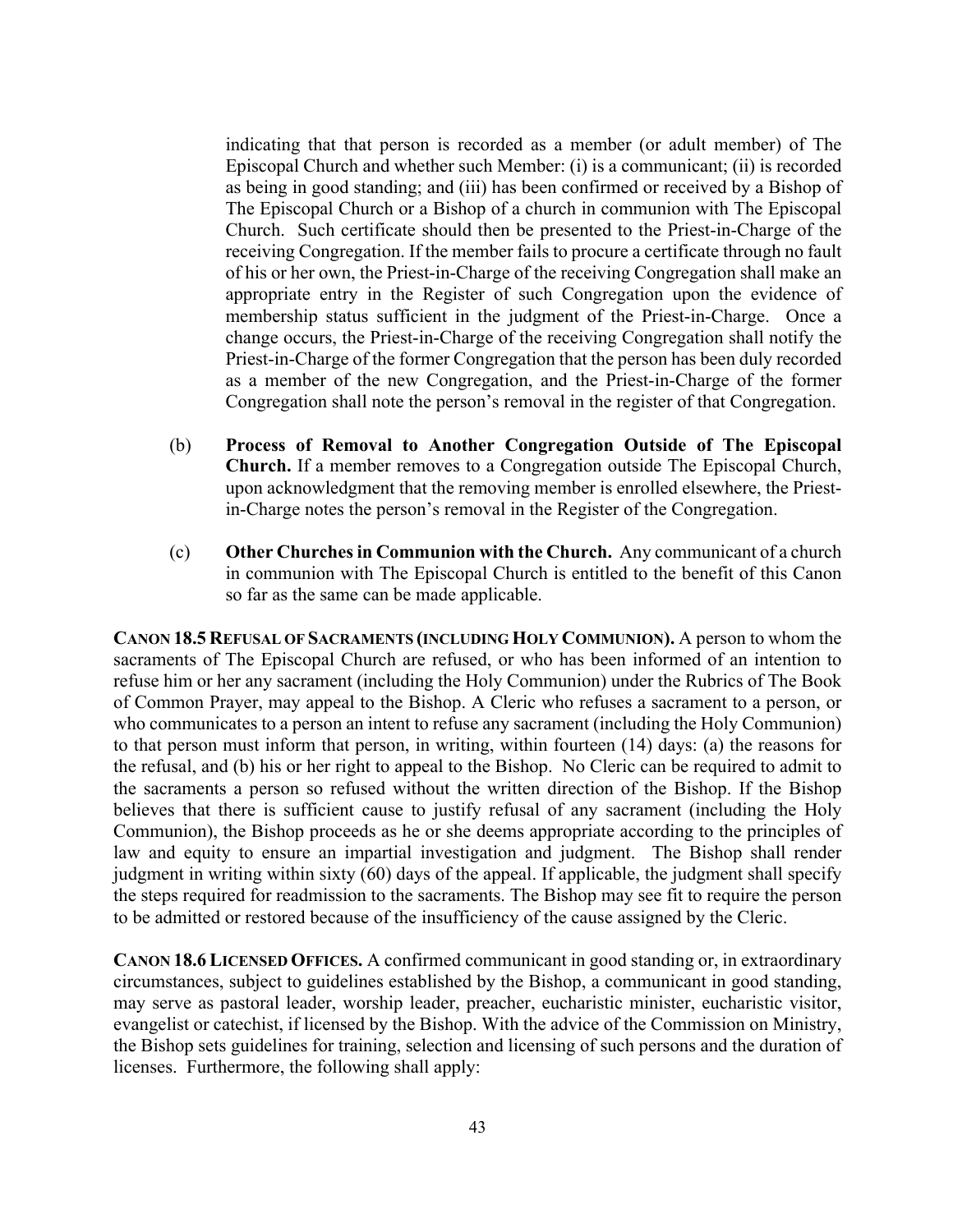- (a) The Bishop issues a license only at the request and upon the recommendation of the Priest-in-Charge of the Congregation in which the person will be serving. The license carries a term not to exceed three years and is revocable by the Bishop or at the request of the Priest-in-Charge.
- (b) Renewal of the license is determined based on the acceptable performance of the ministry by the licensee and upon the endorsement of the Priest-in-Charge.
- (c) A person licensed in a Diocese may serve in any Congregation within the same or another Diocese at the invitation of the Priest-in-Charge of such Congregation. When serving in another Diocese, the licensee may do so with the consent of the Bishop in whose jurisdiction the service will occur.
- (d) The licensee conforms to the requirements and limitations set forth in the Rubrics and other directions in The Book of Common Prayer and to the directions of the Bishop and the Priest-in-Charge.

**CANON 18.7 PASTORAL LEADER.** A pastoral leader exercises pastoral or administrative responsibility in a Congregation under special circumstances and may regularly lead the offices authorized by the Book of Common Prayer. Before licensing, a pastoral leader must be trained, examined, and found competent in the following subjects: (a) the Holy Scriptures, contents and background; (b) The Book of Common Prayer and The Hymnal; (c) the conduct of public worship; (d) use of the voice; (e) history of The Episcopal Church; (f) the doctrine of The Episcopal Church as set forth in the Creeds and An Outline of the Faith, commonly called the Catechism; (g) congregation administration; (h) appropriate canons; and (i) pastoral care. A Pastoral Leader should not be licensed if, in the judgment of the Bishop, the Congregation is able to and has had reasonable opportunity to secure a resident Priest-in-Charge.

**CANON 18.8 WORSHIP LEADER.** A worship leader regularly leads public worship under the direction of the Priest-in-Charge. Before licensing, the worship leader must be trained, examined and found competent in the following subjects: (a) the Holy Scriptures, contents and background; (b) The Book of Common Prayer and The Hymnal; (c) the conduct of public worship; (d) use of the voice; (e) history of The Episcopal Church; (f) the doctrines of The Episcopal Church as set forth in the Creeds and An Outline of the Faith, commonly called the Catechism; (g) congregation administration; (h) appropriate canons; (i) pastoral care; and (j) homiletics.

**CANON 18.9 PREACHER.** A preacher is a lay individual licensed to preach. Before licensing, the preacher must be trained, examined and found competent in the same subjects as a worship leader. Persons so licensed may only preach in Congregations upon the initiative and under the supervision of the Priest-in-Charge.

**CANON 18.10 EUCHARISTIC MINISTER.** A eucharistic minister administers the consecrated elements at any Holy Communion in the absence of a sufficient number of Priests or Deacons assisting the celebrant. The ministry of eucharistic ministers does not replace the ministry of Priests and Deacons in the exercise of their office, including regular visitation of members unable to attend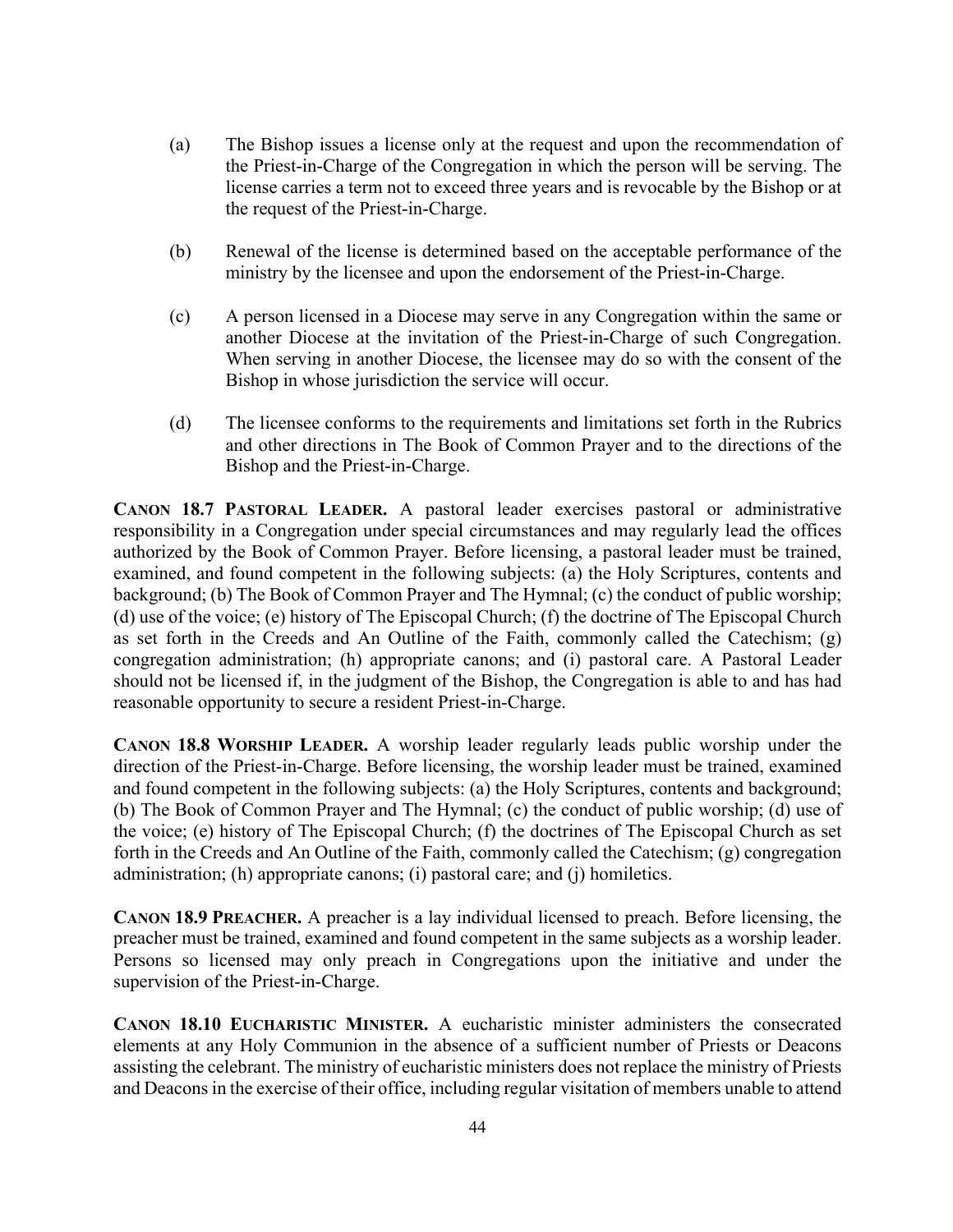the Celebration of the Holy Eucharist. A eucharistic minister should normally be under the direction of a Deacon, if any, or the Priest-in-Charge.

**CANON 18.11 EUCHARISTIC VISITOR.** A eucharistic visitor takes the consecrated elements in a timely manner following a Celebration of Holy Eucharist to members of the Congregation who, by reason of illness or infirmity, were unable to be present at the Celebration of Holy Eucharist. A eucharistic visitor should normally be under the direction of a Deacon, if any, or the Priest-in-Charge.

**CANON 18.12 EVANGELIST.** An evangelist is a layperson who presents the good news of Jesus Christ in such a way that people are led to receive Christ as Savior and follow Christ as Lord. An evangelist assists with the Congregation's ministry of evangelism under the direction of the Priestin-Charge or as directed by the Bishop.

**CANON 18.13 CATECHIST.** A catechist prepares persons for baptism, confirmation, reception and the reaffirmation of baptismal vows. Before licensing, catechists are to be trained, examined and found competent in the following subjects: (a) the Holy Scriptures, contents and background; (b) The Book of Common Prayer and The Hymnal; (c) the history of The Episcopal Church history; (d) the doctrines of The Episcopal Church as set forth in the Creeds and An Outline of the Faith, commonly called the Catechism; and (e) methods of catechesis.

**CANON 18.14 UNLICENSED OFFICES.** The Priest-in-Charge may appoint Laypersons to other offices to assist in worship, such as lectors, vergers and acolytes, who are not licensed by the Bishop. The Priest-in-Charge is responsible for their development, and such persons serve under his or her direction.

### **CANON 19 — FUNDS AND FINANCIAL MATTERS**

**CANON 19.1 DIOCESAN OPERATING FUND.** There shall be a Diocesan Operating Fund from which shall be paid all expenses incurred for functions required by the Constitution and Canons of the Church, the Constitution and Canons of the Diocese and for such programs and activities as are approved by Diocesan Convention.

#### **CANON 19.2 SUPPORT OF DIOCESAN OPERATING FUND.**

- (a) It is anticipated that each Congregation will provide funds to support the work of the Diocese and for satisfaction of expenses as set forth in the annual budget for the Diocese.
- (b) To this end, each year the Finance Committee and the Chief Financial Officer shall recommend to Executive Council a proposed level of giving by all Congregations for the ensuing year. If approved by Executive Council or as modified by Executive Council, such recommendation shall be presented to the Diocesan Convention as the recommended level of giving by the Congregations for the ensuing calendar year. Such recommendation shall be in the form of a resolution (hereafter the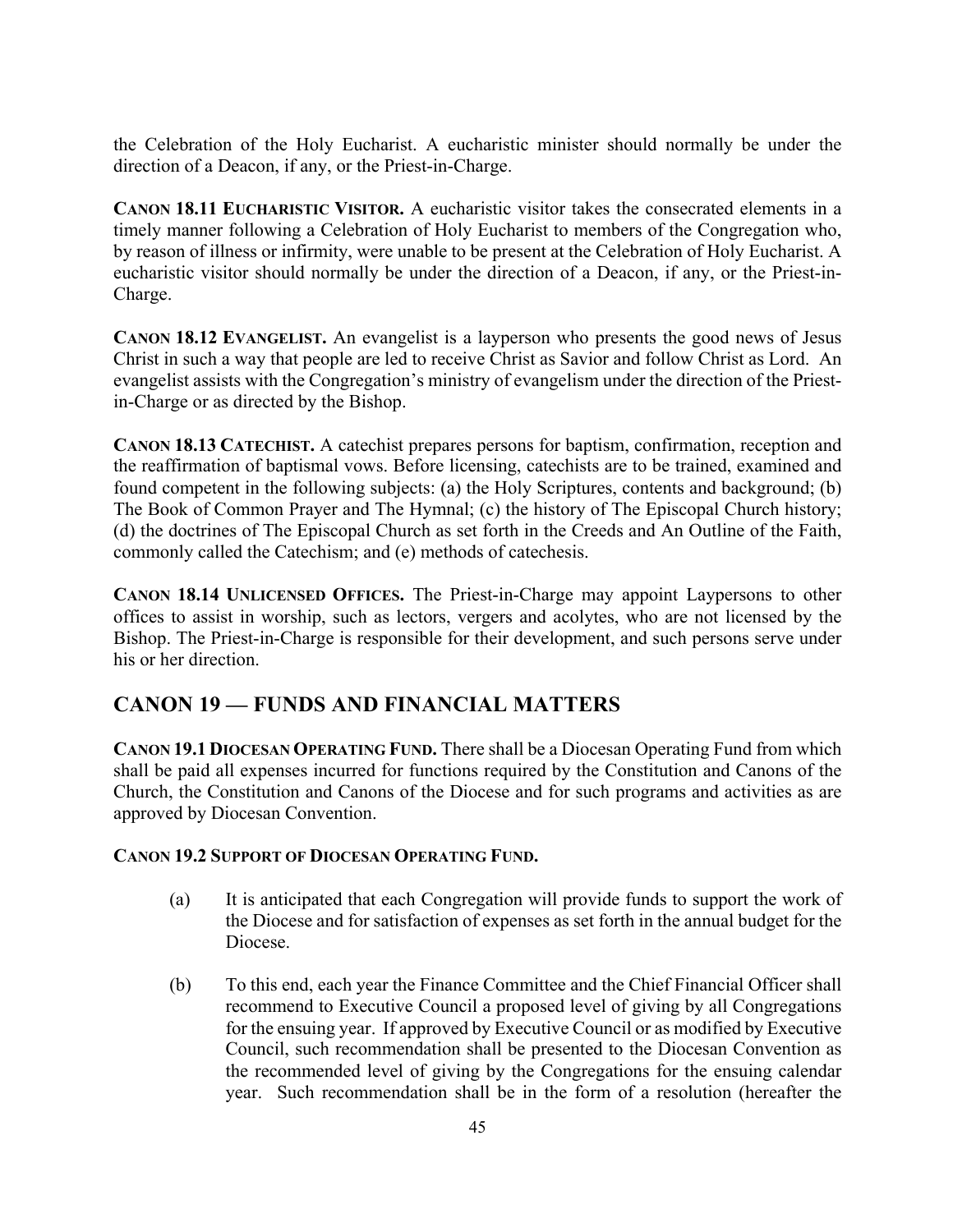"Mutual Ministry Resolution") that sets forth a certain percentage of each Congregation's average annual operating income for the three (3) preceding years as set forth in the financial section of the annual parochial report of the Congregation. If the Mutual Ministry Resolution as presented, or as properly amended, is adopted by vote of the Diocesan Convention, it shall constitute a nonbinding expression of the amount each Congregation is asked to provide during the ensuing year to support the work of the Diocese and its expenses. For purposes of the foregoing, the total annual operating income of a Worshipping Community shall exclude any amounts received by the Worshipping Community from the budget of the Diocese.

#### **CANON 19.3 FINANCIAL COMMITMENTS AND ADJUSTMENTS TO BUDGET.**

- (a) By November 15 of each year, the Chief Financial Officer shall send to each Congregation a statement setting forth the requested level of giving for the forthcoming year based on the Mutual Ministry Resolution as approved by the Diocesan Convention, and each Congregation shall, by no later than December 15, return to the office of the Chief Financial Officer a written statement of its financial commitment to the Diocese for the ensuing year.
- (b) The Chief Financial Officer shall report to Executive Council as soon as possible the financial commitments received from Congregations.
- (c) A Mutual Ministry Resolution adopted by the Diocesan Convention is not a mandatory assessment imposed on a Congregation; nevertheless, it represents a request of each Congregation to share in the mission and ministry of The Episcopal Church at the diocesan level. If a Congregation is unable to participate at the requested level of giving, then the Congregation is encouraged to advise the Bishop or Executive Council of any hardships it is experiencing or concerns it may have so that there is awareness and an opportunity for the Bishop or Executive Council to provide guidance or assistance that may be needed.
- (d) After soliciting input from the Bishop and the Finance Committee, the Executive Council may adjust the budget for the Diocese in such manner as it deems proper.

#### **CANON 19.4 MONTHLY PAYMENTS.**

- (a) Each Congregation shall pay to the Chief Financial Officer, each month, onetwelfth of its financial commitment for the Diocesan Operating Fund.
- (b) The Chief Financial Officer periodically shall provide each Congregation with a statement of its financial commitment, the amount paid in satisfaction of the financial commitment and the remaining balance to be paid. The Chief Financial Officer shall provide a final statement to each Congregation not later than December 10 and shall indicate any remaining balance due as of December 31.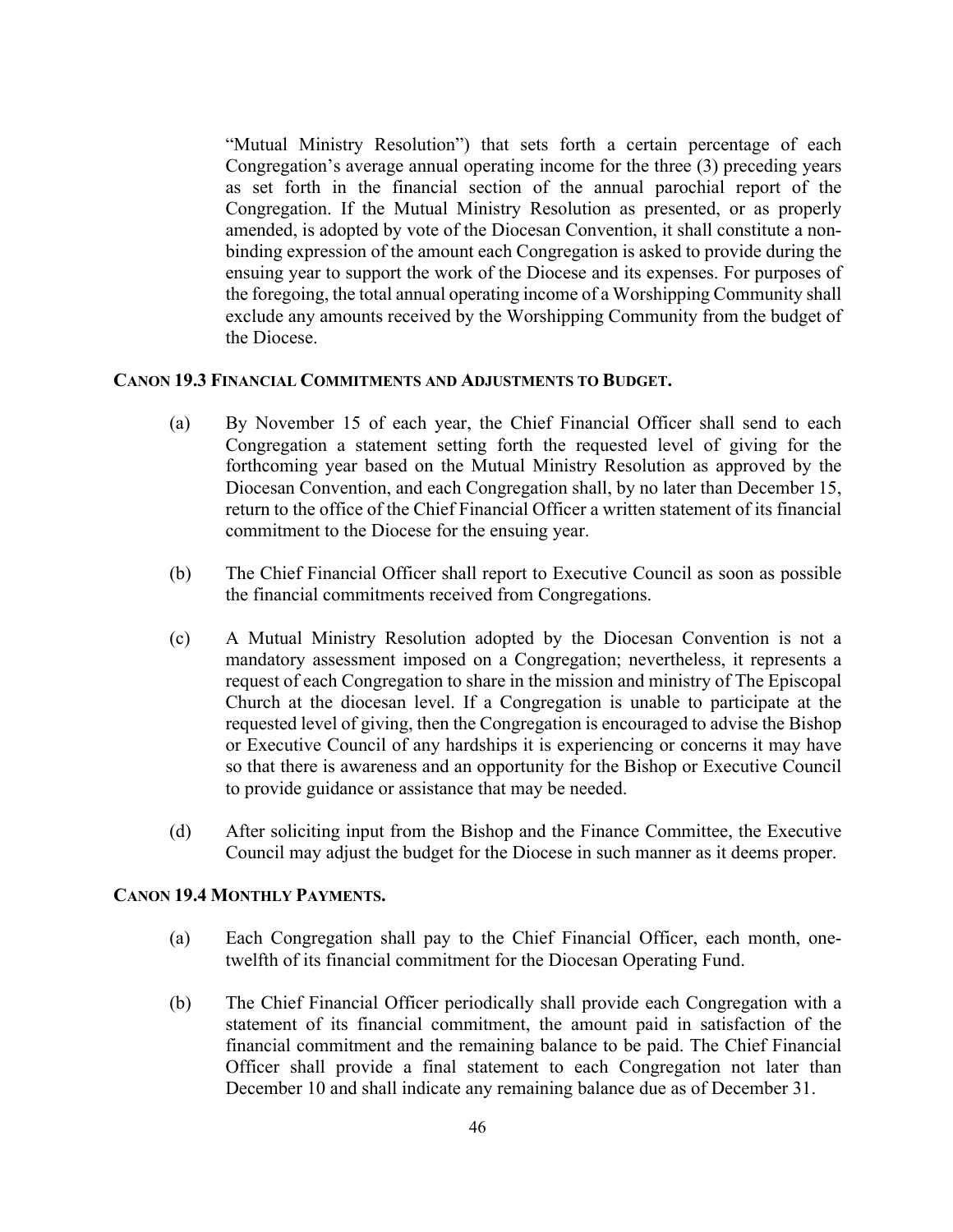**CANON 19.5 OTHER FUNDS.** The Diocese is authorized to establish, invest and manage (which shall include the right to delegate to third-party professionals to invest and manage) such other separate or consolidated funds as may be appropriate, including any such funds given or bequeathed to the Diocese in any manner and any funds held by the Diocese for the use and benefit of any Congregation or Institution.

#### **CANON 20 — REAL AND PERSONAL PROPERTY**

#### **CANON 20.1 TRANSFER OR ENCUMBRANCE OF REAL PROPERTY.**

- (a) Neither a Congregation or Institution nor a Vestry, Governing Committee, trustee or other body authorized by civil or canon law to hold, manage or administer real property for any Congregation or Institution, shall sell, lease for a term exceeding one year (including renewal options), grant options to purchase or preemptive rights to acquire, encumber, or otherwise transfer real property, or any part thereof, of such Congregation or Institution or held for the benefit of such Congregation or Institution without first obtaining the written consent of the Bishop and the approval of the Standing Committee and Executive Council.
- (b) Neither a Diocesan Entity nor any director, officer, manager or other body or person authorized by civil or canon law to hold, manage or administer real property of such Diocesan Entity, shall sell, lease for a term exceeding one year (including renewal options), grant options to purchase or preemptive rights to acquire, encumber, or otherwise transfer real property, or any part thereof, of such Diocesan Entity without first obtaining the written consent of the Bishop and the approval of the Standing Committee and Executive Council.
- (c) Neither the Diocese nor any trustee or body authorized by civil or canon law to hold, manage or administer real property for the Diocese shall sell, lease for a term exceeding one year (including renewal options), grant options to purchase or preemptive rights to acquire, encumber, or otherwise transfer any real property, or any part thereof, of the Diocese or held for the benefit of the Diocese without first obtaining the written consent of the Bishop and the approval of the Standing Committee and the Diocesan Convention, and when the Diocesan Convention is not in session the Executive Council must approve such matter.
- (d) Notwithstanding the foregoing, the Bishop, Standing Committee or Executive Council, acting together or separately, may suspend or terminate a right to grant a leasehold interest in real property for one year or less as otherwise authorized by this Canon 20.2. Such suspension or termination may thereafter be set aside, with the right to lease real property for one year or less being reinstated, only upon a decision to this effect by the Bishop, Standing Committee and Executive Council.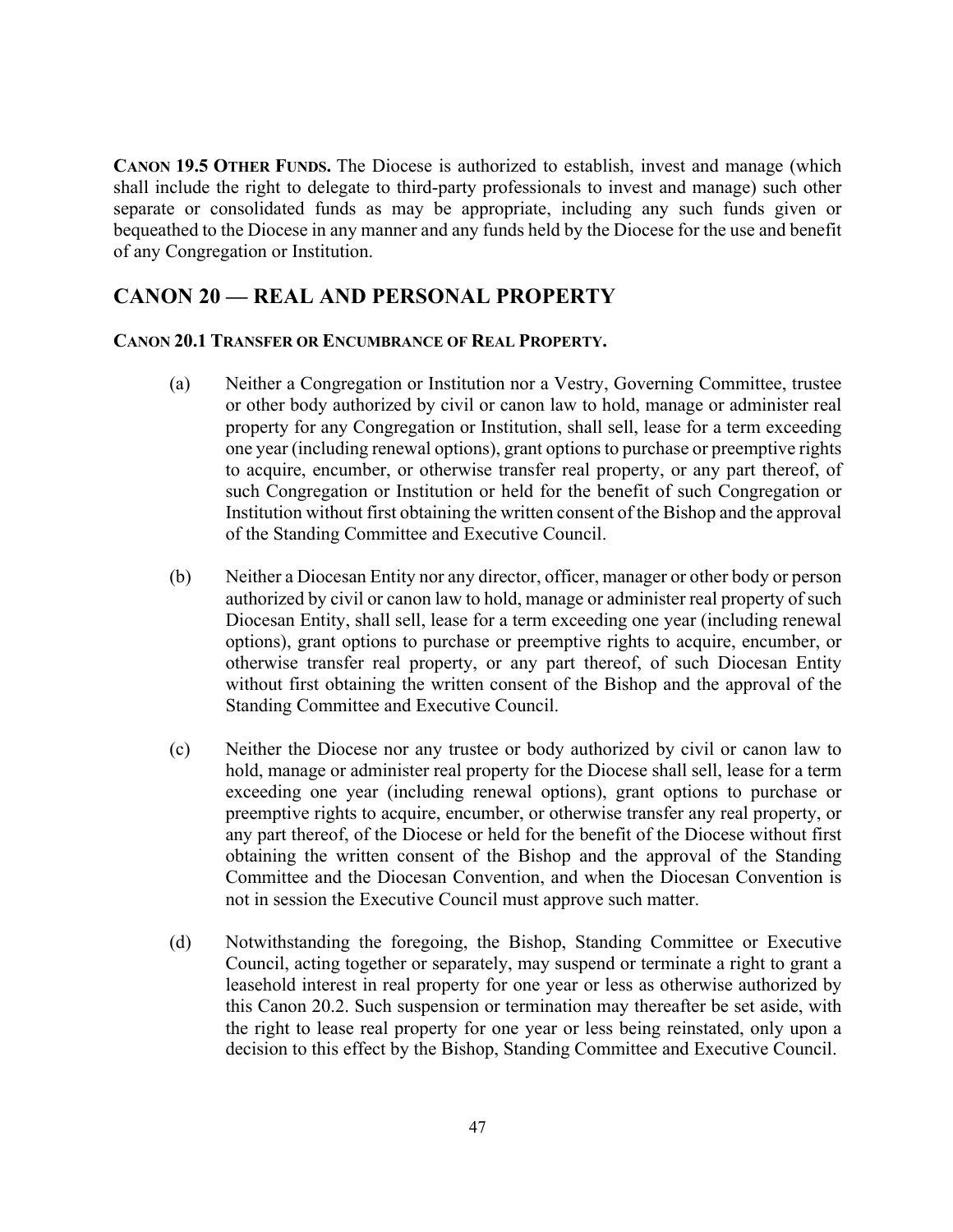**CANON 20.2 ACQUISITION OF PROPERTY AND TITLE TO THE ACQUIRED PROPERTY.** A Congregation, Institution or Diocesan Entity must obtain the consent of the Bishop and the approval of the Standing Committee and Diocesan Convention, and when the Diocesan Convention is not in session the Executive Council, before acquiring real property by purchase. Title to real property acquired or received by a Congregation or Institution shall be held as directed by the Bishop and the Chancellor, although in all events such real property shall be held in trust for The Episcopal Church and the Diocese.

#### **CANON 20.3 SPECIAL CIRCUMSTANCES**.

- (a) If a Parish or the Cathedral refuses or neglects to maintain a Vestry to manage its temporal affairs or if a Parish or the Cathedral has a Vestry that fails or refuses to assemble to carry out its obligations with regard to such Congregation's temporal affairs, the Bishop, with the advice and consent of the Standing Committee, may appoint three (3) persons from the Executive Council to take charge of the property of the Parish or Cathedral, as the case may be, and to exercise all rights and functions of a Vestry until the Parish or Cathedral has established, as determined by the Bishop, a Vestry that is capable and willing to exercise the rights and functions of a Vestry.
- (b) If a Chapel or Worshipping Community refuses or neglects to maintain a Governing Committee to manage its temporal affairs or if a Chapel or Worshipping Community has a Governing Committee that fails or refuses to assemble to carry out its obligations with regard to such Chapel's or Worshipping Community's temporal affairs, the Bishop, with the advice and consent of the Standing Committee, may appoint three (3) persons from the Executive Council to take charge of the property of the Chapel or Worshipping Community, as applicable, and to exercise all rights and functions of the Governing Committee of such Chapel or Worshipping Community until the Chapel or Worshipping Community has established, as determined by the Bishop, a Governing Committee that is capable and willing to exercise the rights and functions of a Governing Committee as to the Chapel's or Worshipping Community's temporal matters.
- (c) If an Institution refuses or neglects to maintain a governing body to manage its temporal affairs or if an Institution has a governing body that fails or refuses to assemble to carry out its obligations with regard to such Institution's temporal affairs, the Bishop, with the advice and consent of the Standing Committee, may appoint three (3) persons from the Executive Council to take charge of the property of the Institution and to exercise all rights and functions of the governing body of such Institution until the Institution has established, as determined by the Bishop, a governing body that is capable and willing to exercise the rights and functions of a governing body as to the Institution's temporal matters.
- (d) Upon dissolution of a Congregation or Institution or upon the dissolution of the union of a Congregation or Institution with the Diocesan Convention, the property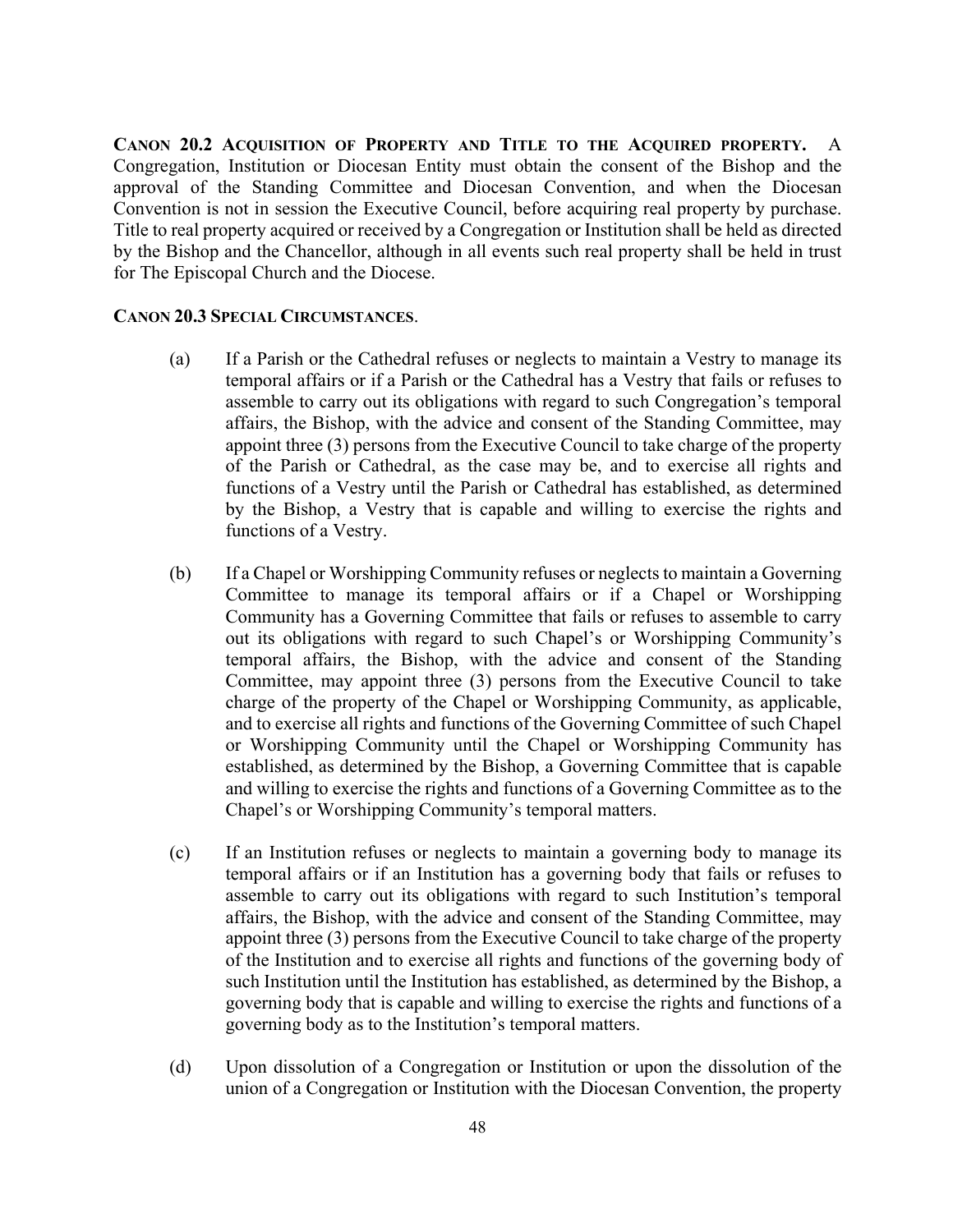of such Congregation or Institution, as applicable, and whether real property or personal property, shall vest in the Diocese without the requirement of deed or other instrument of conveyance. If necessary to give effect to the foregoing or to cause any property to be conveyed to or retitled in the name of the Diocese, the Bishop shall be deemed the sole trustee or chief executive officer of such Congregation or Institution, as applicable, for the purpose of executing any deed or instrument of conveyance on behalf of such organization. Each Congregation and Institution as a condition of to being or remaining in union with the Diocesan Convention accepts the foregoing and agrees that the foregoing is irrevocable and shall not terminate as a result of a dissolution of its union with the Diocesan Convention.

### **CANON 21 — BUSINESS PRACTICES IN CHURCH AFFAIRS**

**CANON 21.1 FUNDS.** Permanent funds, endowments, and trust funds and securities of a Congregation or Institution shall be deposited with a national or state bank, savings and loan association, mutual fund, professional investment advisor, the Diocese or other agency approved by the Finance Committee, and shall be held under agreements providing for at least two signatures for withdrawal of such funds or securities. This section shall not apply to funds and securities refused by depositories as too small for acceptance; such small funds shall be under the care of the persons or corporations responsible for them. Records shall be kept of all permanent and trust funds showing source and date and terms governing the use of principal and income. The fiduciary responsible for any such funds shall report the condition of such funds at each annual meeting of the Congregation.

**CANON 21.2 ACCOUNTING RECORDS.** Books of account shall be so kept as to provide the basis for satisfactory accounting, including appropriate records of all sub-groups of a Congregation.

**CANON 21.3 ANNUAL AUDITS.** All accounts, including discretionary accounts, of Congregations, Institutions or other bodies carrying out Diocesan programs shall be audited annually by a certified independent public accountant or by such accounting agency or audit committee as shall be approved by the Finance Committee (provided that in auditing discretionary funds, appropriate procedures may be implemented to safeguard the confidential nature of pastorally sensitive expenditures from such funds). The Finance Committee may direct any Congregation, Institution or other body carrying out Diocesan programs to provide copies, when asked, of any and all audit reports and of any memoranda relating to internal controls, together with a summary of action taken to correct deficiencies or implement recommendations.

**CANON 21.4 PROPERTY INSURANCE.** All buildings belonging to or used by Congregations or Institutions, and their contents, shall be kept adequately insured to the satisfaction of the Finance Committee.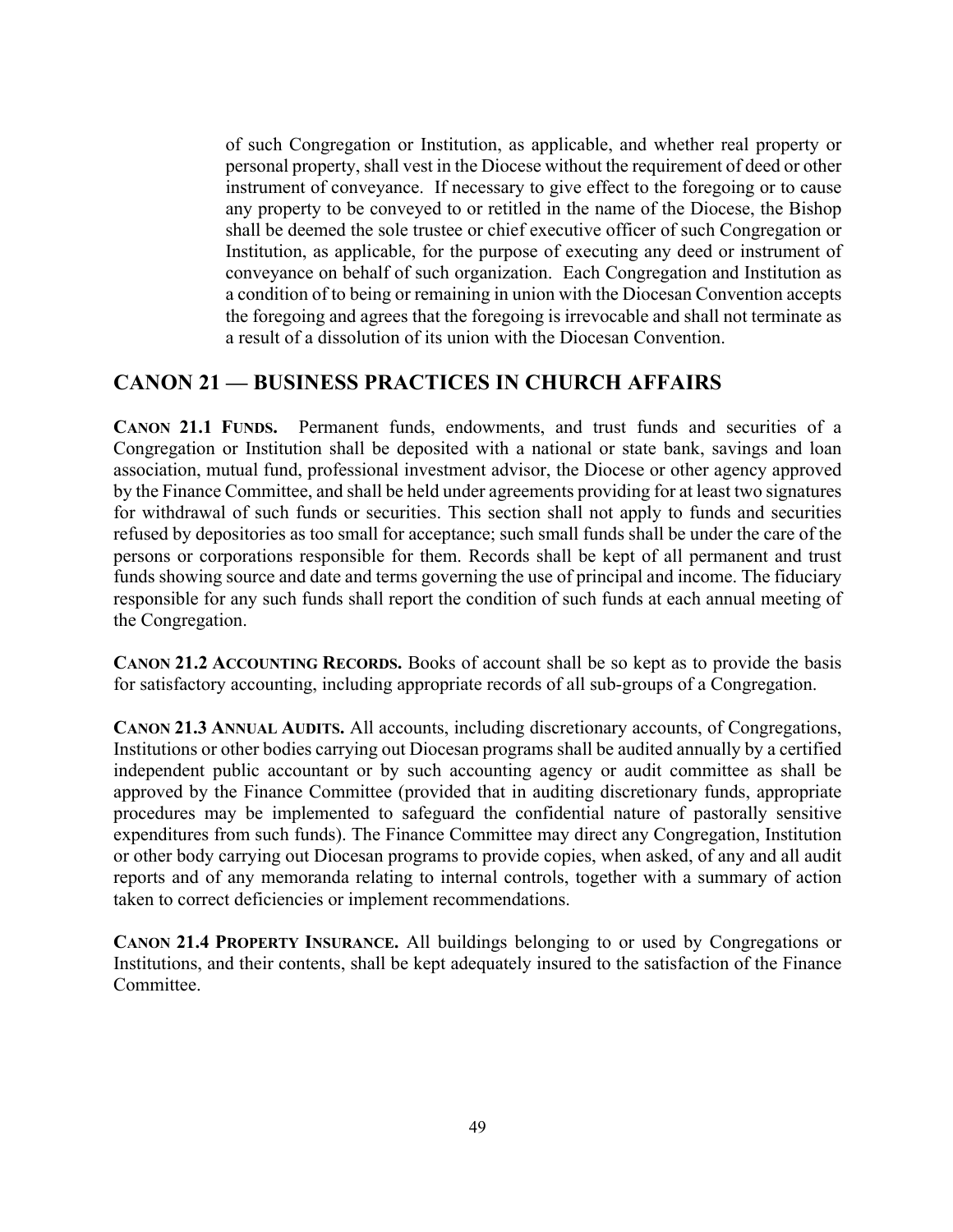#### **CANON 21.5 DIOCESAN ARCHIVES.**

- (a) There shall be an archive of the Diocese, the purpose of which shall be to preserve by safekeeping useful historical papers and materials of the Diocese, its Bishops, officials and agencies.
- (b) The day-to-day activities and work of the archive shall be conducted by an Archivist who shall be selected by the Bishop and confirmed by the Executive Council. The Archivist shall serve at the pleasure of the Bishop. The work of the Archivist shall include, but not be limited to, the following: securing, organizing, safeguarding and controlling access to the material in the collection; preparing operating policies for approval by the Bishop and Executive Council; reporting on the condition and work of the archives; and advising Congregations, Institutions and other organizations as to records retention and archive policies regarding their documents and materials.
- (c) The general records retention policies of the Diocese shall be as follows:
	- (i) Records and materials of the Diocese and its departments, commissions, committees and other organizations shall be retained in the archives of the Diocese.
	- (ii) Records and materials of defunct organizations of the Diocese, including Congregations and Institutions, shall be retained in the archives of the Diocese, subject to applicable policies as may be developed from time to time by the Executive Council.
	- (iii) Active separate organizations, such as Congregations and Institutions, are expected to retain and preserve their own papers and materials.
- (d) When papers and materials are transferred to the Archives, the originator shall indicate any materials which are to be considered confidential and they shall be subject to applicable policies.
- (e) Access to materials in the archives is left to the discretion of the Archivist, the Bishop or the Executive Council.

#### **CANON 22 — ECCLESIASTICAL DISCIPLINE**

**CANON 22.1 TITLE IV CHURCH CANONS.** The provisions of the Title IV Canons are incorporated herein by this reference. To the extent the Constitution and Canons of the Diocese cannot be reconciled to the Title IV Canons, the Title IV Canons control. Capitalized terms not otherwise defined in this Canon 22 have the meanings ascribed to them in the Title IV Canons.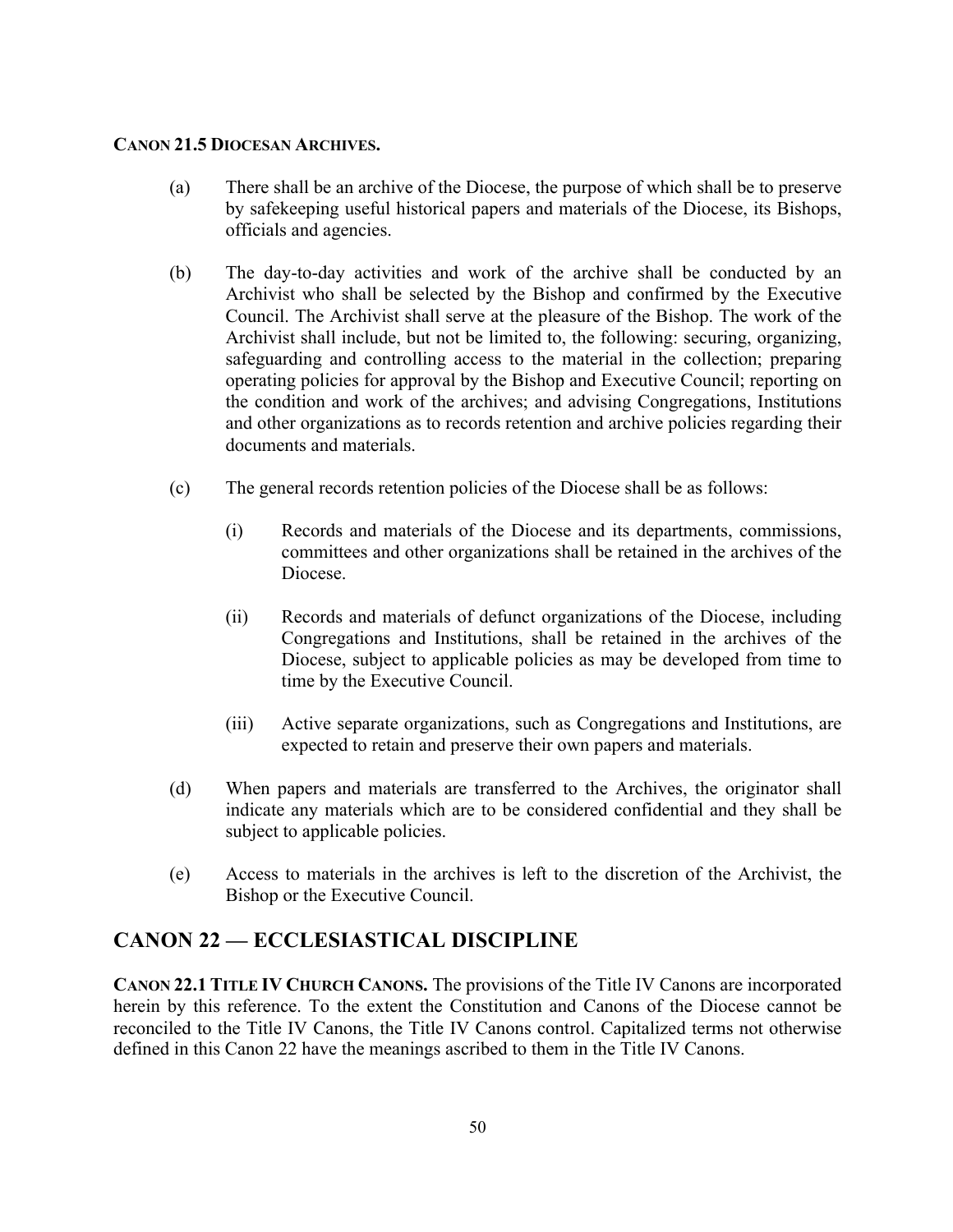**CANON 22.2 DISCIPLINARY POSITIONS.** The Diocese shall have the following positions to implement the disciplinary structure of the Title IV Canons.

- (a) **Intake Officer.** The Bishop shall appoint an Intake Officer, whose name and contact information shall be published on the website of the Diocese or otherwise made available from the offices of the Diocese as a contact for reporting Offenses. The Intake Officer shall make an initial assessment of a complaint.
- (b) **Investigator.** As needed by the Diocese, the Bishop appoints an Investigator, who shall be a person with sufficient knowledge, experience and training to conduct investigations, and is familiar with the provisions and objectives of the Title IV Canons. The Investigator may, but need not, be a member of The Episcopal Church.
- (c) **Church Attorney.** As needed by the Diocese, the Bishop, with the advice and consent of the Standing Committee, shall appoint one or more attorneys duly licensed in North Carolina to represent the Diocese as its Church Attorney in all conferences, hearings or other proceedings under the Title IV Canons. The Standing Committee may terminate the Church Attorney's engagement for reasons it deems sufficient, if the termination does not materially affect or influence a pending proceeding. The Church Attorney or Attorneys need not be Members of the Church.
- (d) **Pastoral Response Coordinator.** The Bishop may appoint a Pastoral Response Coordinator, which person shall be responsible for implementing a pastoral response as directed by the Bishop. The Pastoral Response Coordinator serves at the will of the Bishop.
- (e) **Conciliator.** When a matter is referred for conciliation, the Bishop shall appoint a Conciliator, who should be a person skilled in dispute resolution and without conflict of interest in the matter. The Conciliator serves at the will of the Bishop.
- (f) **Advisors.** In each proceeding under the Title IV Canons, the Bishop appoints an Advisor for the Complainant and an Advisor for the Respondent. Persons serving as Advisors shall not include any person likely to be called as a witness in the proceeding.

**CANON 22.3 DISCIPLINARY BOARD.** The Diocese shall have a Disciplinary Board, from which Conference Panels and Hearing Panels are selected.

(a) **Composition of Disciplinary Board.** The Disciplinary Board shall be composed of nine (9) members elected by the Diocesan Convention. Of the members, five (5) are to be Clerics who are Canonically Resident in the Diocese and not under ecclesiastical discipline, and four (4) are to be lay individuals who meet the requirements for being a Layperson as set forth in the definition of such term. The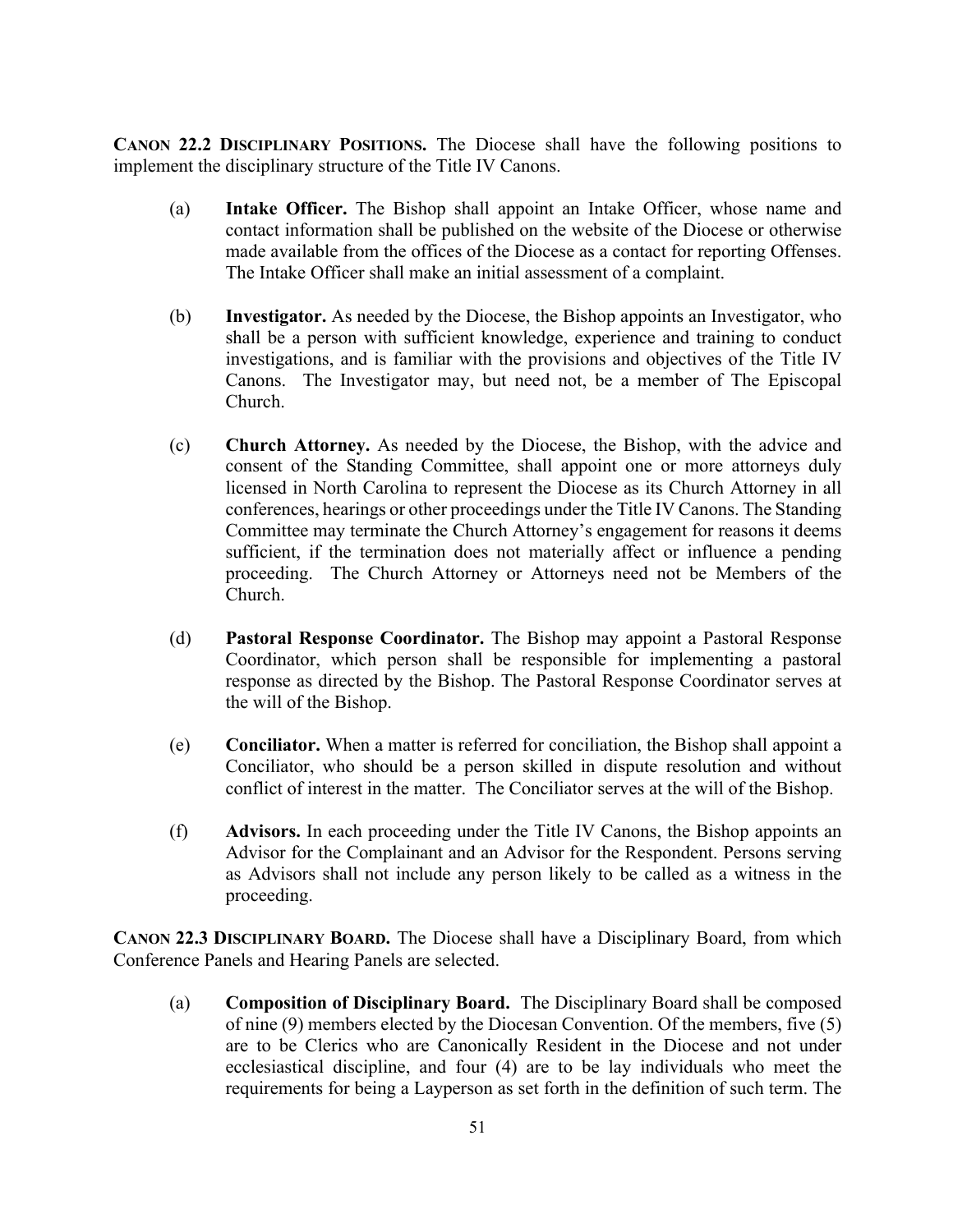elected members shall be grouped into three (3) classes of three (3) members each, each such class including at least one (1) Cleric and at least one (1) Layperson. The terms of such classes shall be staggered so that one such class is elected each year to commence a new term. The terms of office of elected members shall commence on January 1 next following their election. Except for the initial classes, which shall serve either a one-year term, two-year term or a three-year term as specified by the Executive Council in accordance with Article XVII of the Constitution, the members of each class thereafter shall serve a three-year term.

- (b) **Vacancies.** Any elected member of the Disciplinary Board may resign by submitting a letter of resignation to the President of the Disciplinary Board or the Bishop. The Disciplinary Board may declare vacant the office of an elected member who fails to meet the qualifications for membership or if the elected member has failed without excuse to attend three (3) consecutive meetings of the Disciplinary Board. Vacancies among elected members may be filled by the Bishop, with the consent of the Standing Committee.
- (c) **President of Disciplinary Board.** Within sixty (60) days after the annual Diocesan Convention, the Disciplinary Board shall elect from its membership a President for the following year. As needed, the President selects members of Conference Panels and Hearing Panels, serves as a member of any Reference Panel, and handles any appeal if a complaint is dismissed by the Intake Officer.
- (d) **Clerk of Disciplinary Board.** The Disciplinary Board appoints a Board Clerk to assist the Board with records management and administrative support. The Clerk may or may not be a member of the Disciplinary Board.
- (e) **Conference Panels and Hearing Panels.** When the Reference Panel receives an intake report, the President of the Disciplinary Board shall appoint from the Board's membership a Conference Panel and a Hearing Panel. The Conference Panel shall consist of two (2) or more members and shall include both Cleric and Layperson members. The Hearing Panel shall consist of three (3) or more members and shall include both Cleric and Layperson members. The President may not serve on either panel, and a member appointed to one panel may not serve on another panel.
- (f) **No Overlapping Roles**. A member of the Disciplinary Board may not serve as Chancellor, Vice Chancellor, Advisor, Pastoral Response Coordinator, Conciliator, Church Attorney, Intake Officer or Investigator. The person serving as Chancellor, Vice Chancellor, Advisor, Pastoral Response Coordinator, Conciliator, Church Attorney, Intake Officer or Investigator may not serve in another of such capacities. A member in the same law firm as a member of the Disciplinary Board, Chancellor, Vice Chancellor, Advisor, Pastoral Response Coordinator, Conciliator, Church Attorney, Intake Officer or Investigator faces the same disqualification.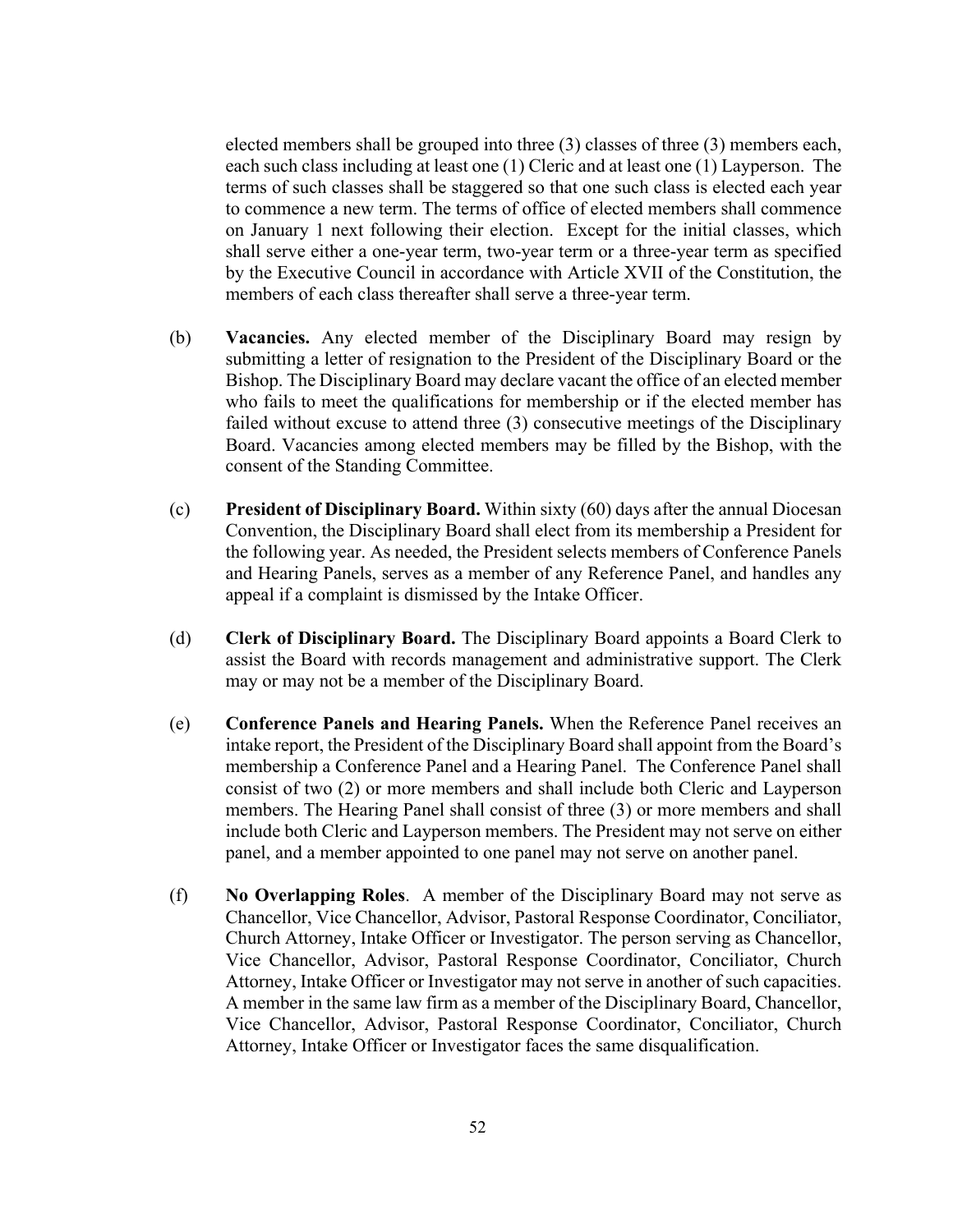#### **CANON 22.4 PRESERVING IMPARTIALITY.**

- (a) **Panel Members.** In any proceeding under the Title IV Canons, if any member of a Conference Panel or Hearing Panel becomes aware of circumstances where such member's impartiality may be reasonably questioned, that member must notify the President of the Disciplinary Board immediately and request a replacement. Respondent's Counsel and the Church Attorney have the right to challenge any panel member's impartiality by motion to the panel for disqualification of the challenged member. The panel members who are not subject to the challenge shall promptly consider the motion and determine whether the challenged panel member should be disqualified from participating in that proceeding.
- (b) **Bishop.** The Bishop shall disqualify himself or herself in any proceeding in which the Bishop's impartiality may reasonably be questioned. The Bishop shall also disqualify himself or herself when the Bishop, the Bishop's spouse, or a person within the third degree of relationship to either of them, or the spouse of such person, is the Respondent, Complainant or an Injured Person. Furthermore, the Church Attorney, Respondent's Attorney or any member of the Hearing Panel may petition the Hearing Panel by motion for any employee of the Diocese who serves under or reports to the Bishop to be sequestered from any proceeding unless or until called to give testimony or provide or authentic records, and the Hearing Panel shall have discretion as to whether to grant the relief requested.

**CANON 22.5 PROCEEDINGS FOR BISHOPS.** This Canon 22 is modified as provided in Canon 17 of the Title IV Canons for proceedings involving a Bishop.

**CANON 22.6 RECORDS**. Records of active proceedings before the Disciplinary Board, including the period of any pending appeal, shall be preserved and maintained in the custody of the Clerk, if there is one, or otherwise by the office of the Diocese. The records of all proceedings under this Canon shall be archived within the Diocese by the Archivist and within the archives of The Episcopal Church, as prescribed in the Title IV Canons.

### **CANONS 23 — AUDIO, VIDEO AND WEB CONFERENCING**

**CANON 23.1 MEETINGS.** A meeting of the Diocesan Convention, the Executive Council, the Finance Committee, the Standing Committee, the Commission on Ministry, a Deanery, a Congregation, a Vestry or a Governing Committee may be held by, or include participation by some or all persons by use of, audio conferencing, video conferencing, web conferencing (also known as webcasting or online broadcasting) or by other electronic means, provided that all persons participating in the meeting are able to effectively communicate with each other during the course of such meeting. Such participation constitutes being present in person at such meeting.

**CANON 23.2 DISTRIBUTION OF DOCUMENTS.** If a meeting is to be held by, or is to include participation by some or all persons, using any of the methods as allowed by Canon 23.1, then the presiding officer of the meeting shall ensure that those participating in such manner have had the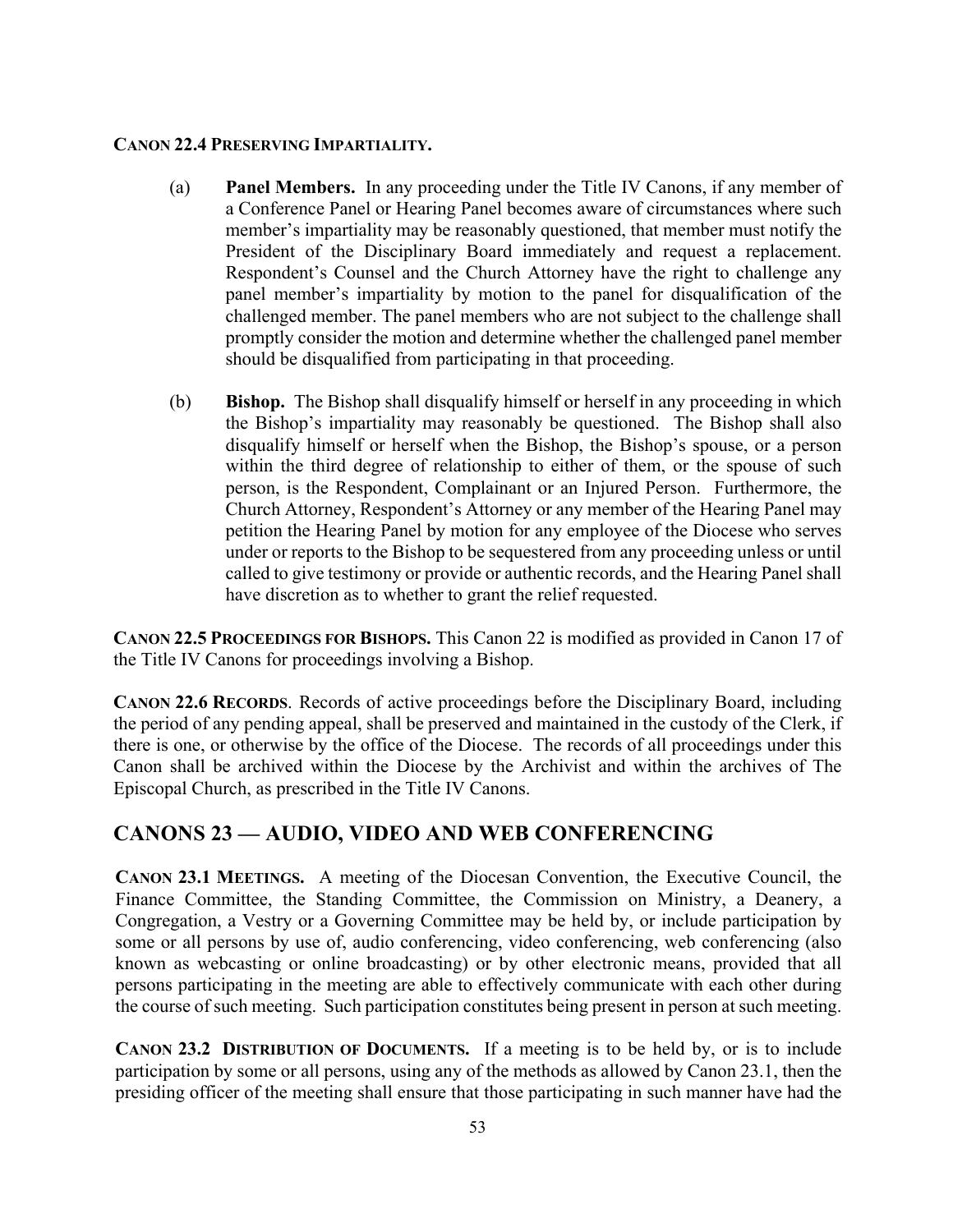opportunity to receive prior to the meeting, and if not are given the opportunity to receive during the meeting, a copy of any report or document that constitutes or embodies an item to be discussed, considered or voted upon at such meeting. Such distribution may be made by any reasonable means, including, but not limited to, one or more of the following methods: delivery through the United States Postal Service, delivery by courier service, hand delivery, telecopy transmission, electronic mail, posting the report of document on a website or in an online portal or database designated for the dissemination of information and documents relating to the meeting, or screen sharing during meeting.

**CANON 23.3 VOTING.** If a meeting is to be held by, or is to include participation by some or all persons, using any of the methods as allowed by Canon 23.1, then the presiding officer of the meeting shall ensure that those participating in such manner and having authority to vote on a matter before such assembly are able to cast their votes. In such instance, a vote may be made by voice, hand raising, a reaction button or a web-based, online or electronic voting solution or application. If anonymous or ballot voting is needed or required, the presiding officer shall ensure that the method or methods utilized allow participants to cast their votes in such manner. In no event shall there be proxy voting at any such meeting.

**CANON 23.4 CONFLICTING GOVERNANCE DOCUMENTS.** The provisions of Canon 23 shall supersede any conflicting bylaw, rule or governance document of a Congregation, Vestry or Governing Committee.

# **CANONS 24 — AMENDMENTS**

#### **CANON 24.1 SUBMISSION OF PROPOSED AMENDMENTS.**

- (a) The Canons of the Diocese may be amended or supplemented at any annual meeting or special meeting of the Diocesan Convention, provided the proposed resolution for amending the Canons of the Diocese has been properly placed before the Diocesan Convention as herein required.
- (b) Once introduced, the President of the Diocesan Convention shall appoint a committee, subject to the approval of the Diocesan Convention, consisting of three (3) Clerics and three (3) Laypersons, which committee shall be referred to as the "Constitution and Canons Committee," and shall recess the Diocesan Convention to allow the Constitution and Canons Committee to convene and consider the proposed amendment. The Constitution and Canons Committee shall have the responsibility of reviewing the proposed amendment and reporting on the matter at the same Diocesan Convention at which the amendment was introduced in one of the following forms: (i) a recommendation for adoption of the amendment as presented; (ii) a recommendation for rejection of the amendment as presented; or (iii) a recommendation for adoption of the amendment, but with modifications as offered by the Constitution and Canons Committee.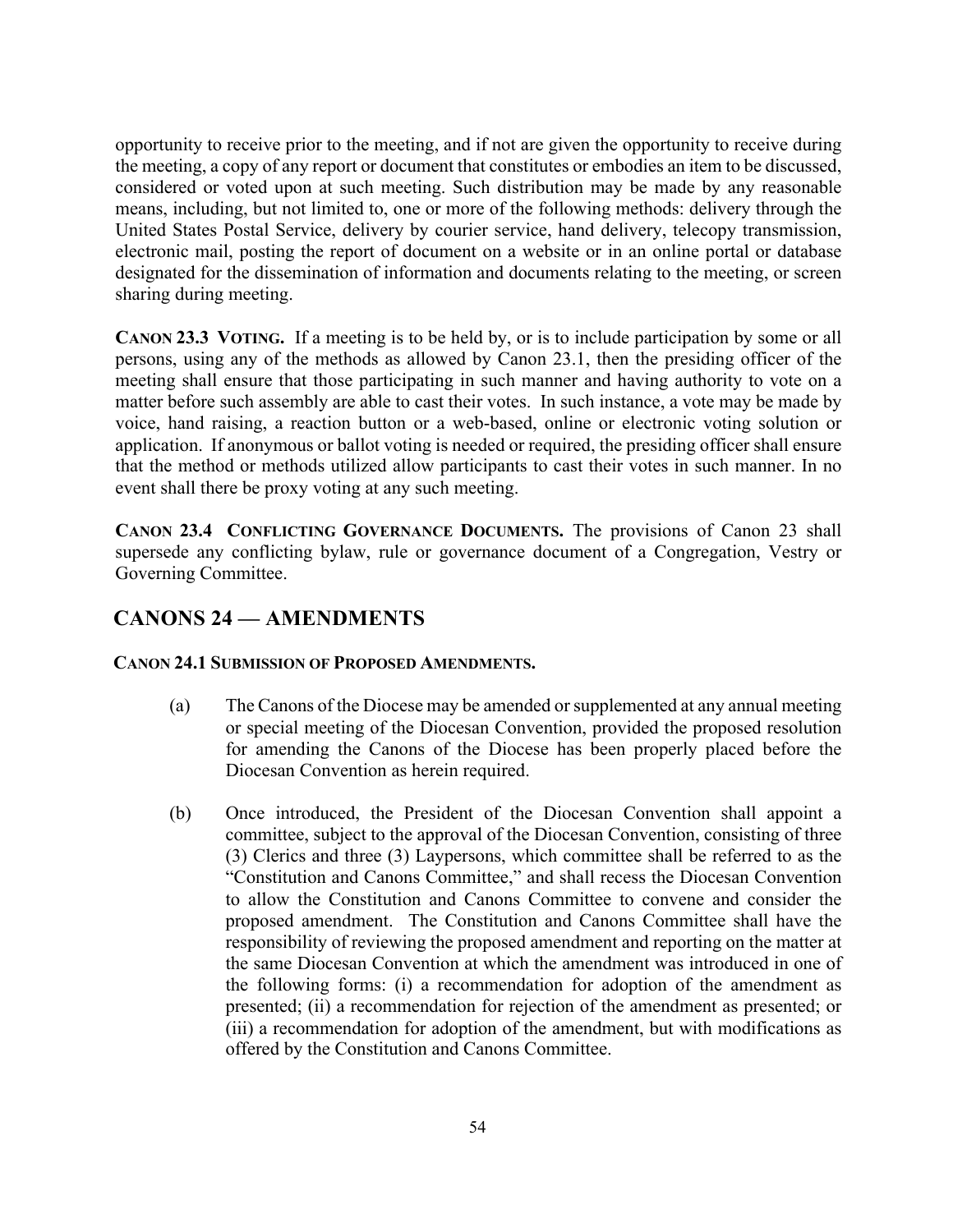- (c) When the Constitution and Canons Committee is ready to deliver its recommendation, the President of the Diocesan Convention shall reconvene the meeting of the Diocesan Convention, and the Constitution and Canons Committee shall make its report, after which the delegates of the Diocesan Convention shall undertake the following actions:
	- (i) As an initial matter, the delegates shall vote on the amendment to the canons as initially introduced. For such amendment to be adopted, the amendment must receive the concurrent approval of a majority of the Lay Order and a majority of the Clerical Order, voting separately.
	- (ii) If the amendment to the canons as initially introduced is not approved and the report of the Constitution and Canons Committee recommended adoption of such amendment but with modifications as offered by it, then the delegates shall vote on the proposed amendment offered by the Constitution and Canons Committee. For the amendment to be adopted, the amendment must receive the concurrent approval of a majority of the Lay Order and a majority of the Clerical Order, voting separately.
- (e) Notwithstanding the foregoing, the Chancellor, with the approval of the Executive Council, may make non-substantive changes to these Canons of the Diocese to correct punctuation, spelling, typographical, grammatical, formatting and numbering errors, and such changes shall not require the approval of the Diocesan Convention and shall take effect immediately.

**CANON 24.2 EFFECTIVE DATE OF AMENDMENTS.** All canons hereafter enacted to be added to the Canons of the Diocese, and all amendments to the Canons of the Diocese, unless otherwise determined by the vote of the Diocesan Convention or as otherwise provided in Canon 23.1 above, shall take effect upon the close of the Diocesan Convention at which they are enacted.

**CANON 24.3. CERTIFICATION OF CHANGES.** In the event of the insertion of a new canon, or a new section or clause in an existing canon, or of the repeal of an existing canon, or of a section or clause in a canon, the numbering of the canons or of a division of a canon of the Canons of the Diocese shall be changed accordingly without the necessity of enacting an amendment or amendments to that effect.

### **CANON 25 — SAVINGS CLAUSE**

In the event any provision in the Canons of the Diocese is in conflict with any term or requirement in the Constitution and Canons of the Church or the Constitution of the Diocese, whether now existing or hereafter enacted, for which no deviation is permitted or allowed, then the provision that is in conflict shall be deemed stricken as if never included herein and substituted in its place shall be the term or requirement of the Constitution and Canons of the Church or the Constitution of the Diocese, as may be applicable.